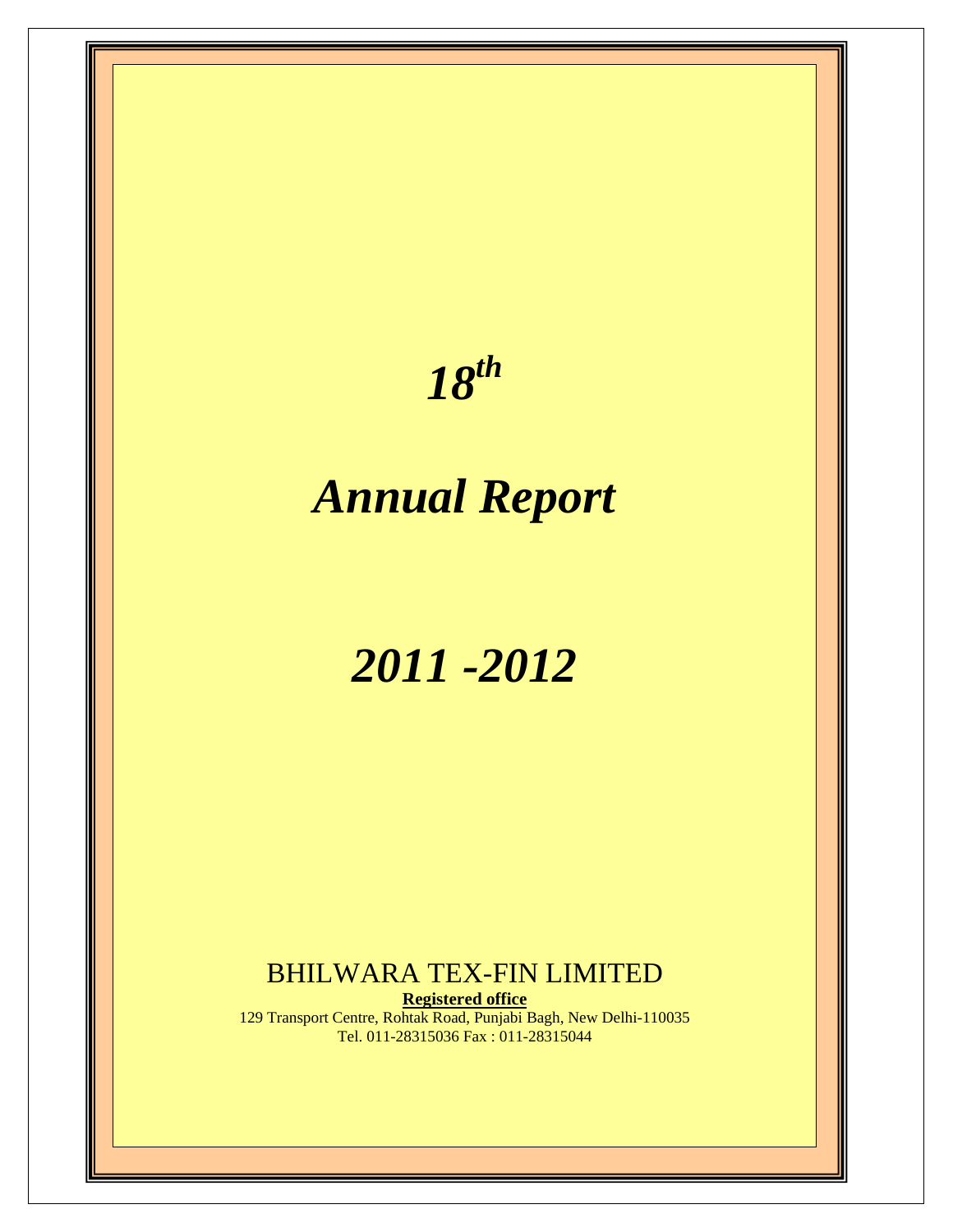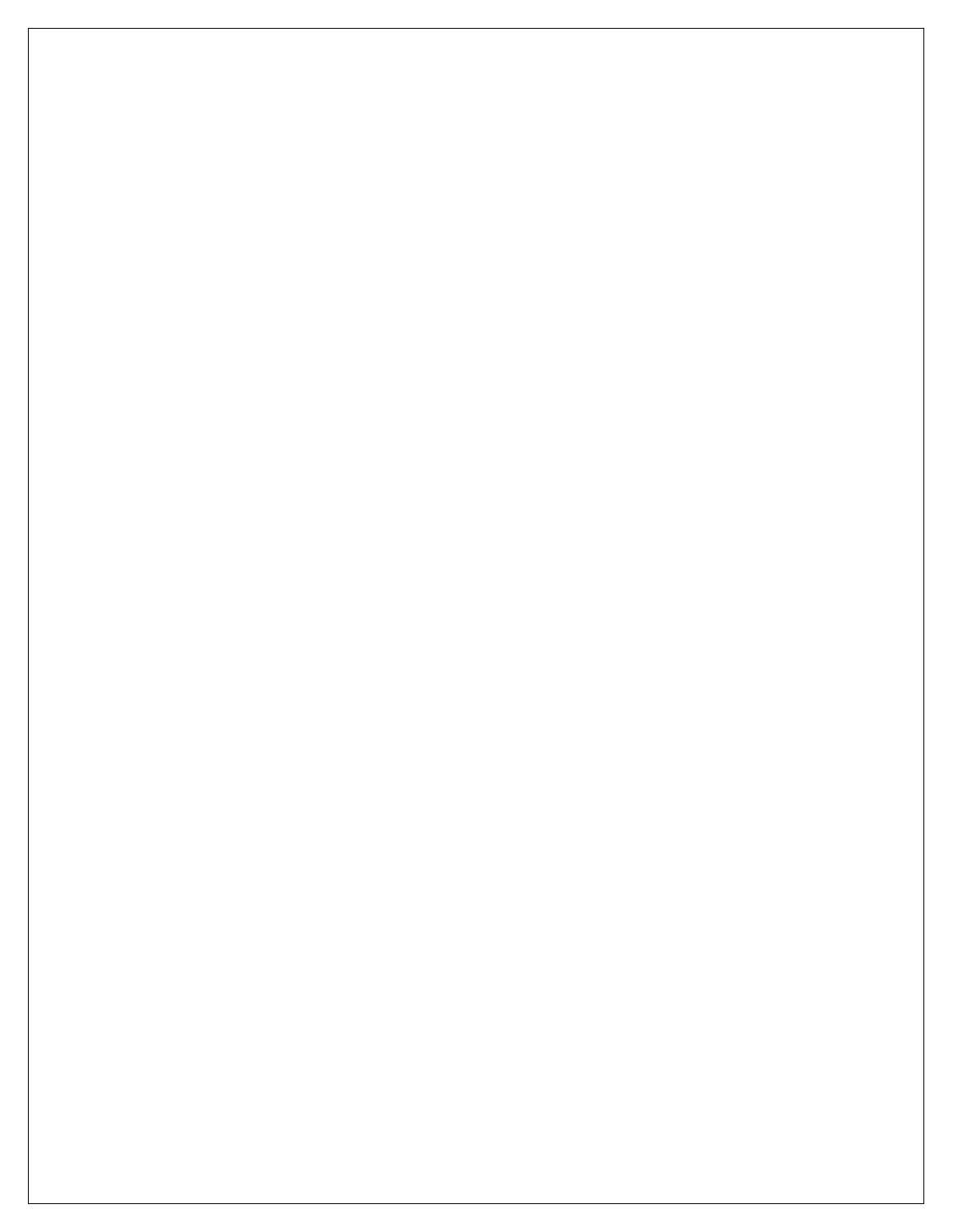#### **NOTICE**

Notice is hereby given that the **18th Annual General Meeting** of the members of the Company will be held on **Saturday, 29th day of September, 2012 at 10.00 a.m.** at the Farm House of M/s Kapil Construction Private Limited, Kishangarh - Mehrauli Road, Near Maa Anandmai Ashram, New Delhi –110057 to transact the following businesses:

#### **Ordinary Business:**

- 1. To consider and adopt the Balance Sheet of the Company as at 31<sup>st</sup> March 2012 and Profit & Loss Account of the Company for the period from 1<sup>st</sup> April, 2011 to 31<sup>st</sup> March 2012 together with the Directors' Report and Auditors' Report thereon.
- 2. To appoint a Director in place of Sh. Satish Kumar Sharma, who retires by rotation and being eligible, offers himself for re-appointment as a Director of the Company.
- 3. To appoint Statutory Auditors and to fix their remuneration and to consider and, if thought fit, to pass with or without modification(s), the following resolution as an Ordinary Resolution in this regard:

**"RESOLVED THAT M/s Nagar Goel & Chawla,** Chartered Accountants, New Delhi, retiring Statutory Auditors of the Company, being eligible for re-appointment and offer themselves for re-appointment, be and are hereby re-appointed as Statutory Auditors of the Company, to hold office as such from the date of conclusion of the ensuing Annual General Meeting till date of conclusion of the next Annual General Meeting on such remuneration as mutually agreed by the Board and the Statutory Auditors."

> **By order and on behalf of the Board Bhilwara Tex-Fin Limited**

**Date: 27th August, 2012 Director** 

**Sd/- Sd/-Place: New Delhi (Satish Kumar Sharma)** 

#### **NOTES**:

**1. A MEMBER ENTITLED TO ATTEND AND VOTE AT THE ANNUAL GENERAL MEETING IS ENTITLED TO APPOINT PROXY TO ATTEND AND VOTE ON A POLL, IF ANY, INSTEAD OF HIMSELF/HERSELF AND A PROXY NEED NOT BE A MEMBER OF THE COMPANY.** 

#### **2. PROXIES IN ORDER TO THE EFFECTIVE MUST BE RECEIVED BY THE COMPANY NOT LESS THEN 48 HOURS BEFORE THE MEETING. A BLANK PROXY FORM IS ENCLOSED HEREWITH.**

- 3. Annual report has been sent to all members and members are requested to bring their copy of the Report to the meeting along with duly filled attendance slip (to be handed over at the entrance). No copy of Annual Report shall be distributed at the meeting as an endeavor of the Company to reduce operational cost.
- 4. Corporate Members intending to send their authorized representatives to attend the meeting are requested to send a certified copy of the board Resolution / Power of Attorney authorising their representative to attend and vote on their behalf at the meeting.
- 5. The Register of Members and Share Transfer Book of the Company shall remain closed from Monday, 24<sup>th</sup> September, 2012 to Saturday,  $29<sup>th</sup>$  September, 2012 (both days inclusive) for the purpose of holding Annual General Meeting.
- 6. Information as required under clause 49 of the Listing Agreement in respect of Directors being re-appointed:

#### **a) Sh. Satish Kumar Sharma**

Sh. Satish Kumar Sharma is an Associate Member of The Institute of Company Secretaries of India. He also holds a masters degree in Economics and a bachelor's degree in law from Maharishi Dayanand University, Rohtak. He was working as an officer with Punjab National Bank. He has approximately 30 years of work experience in banking, finance,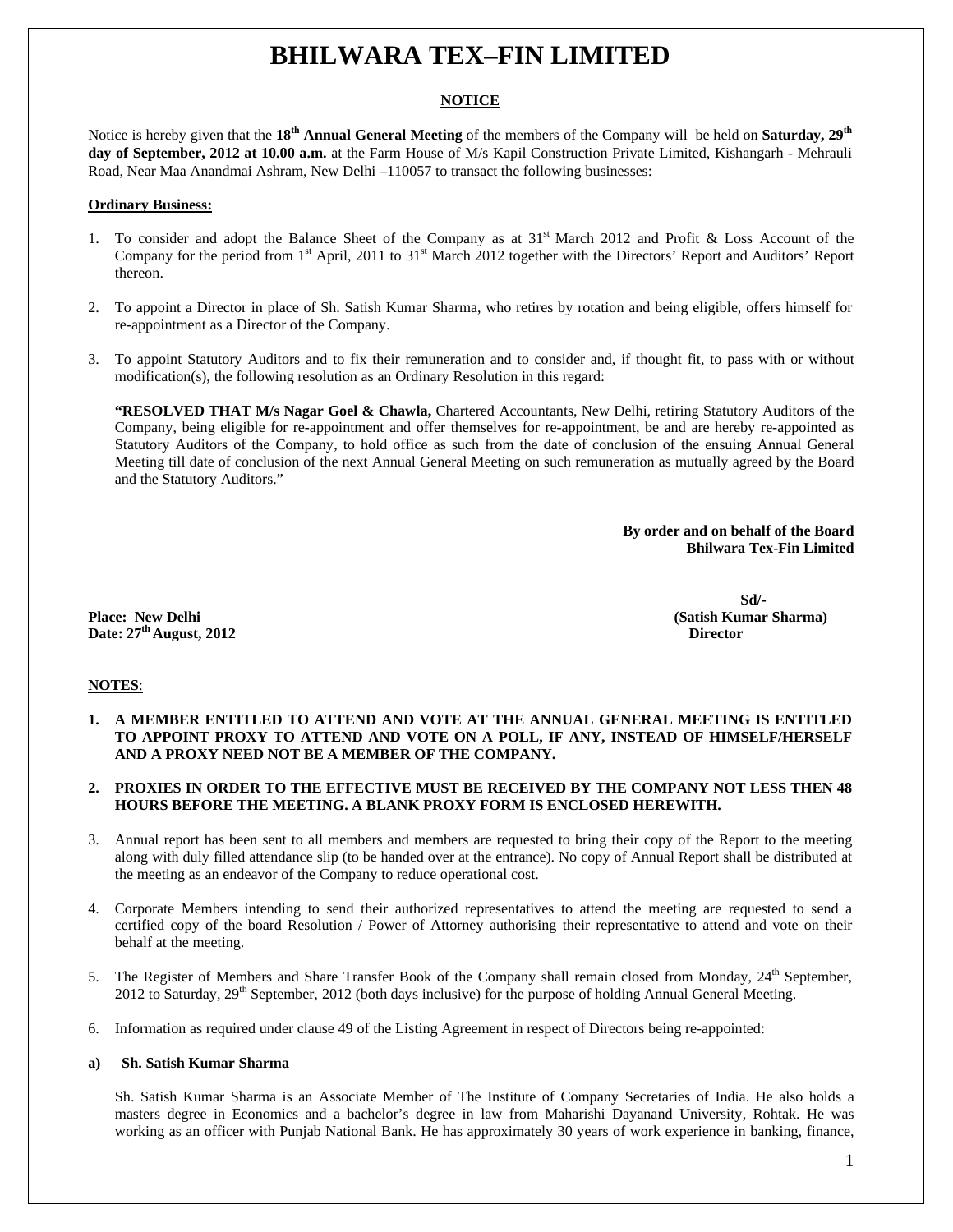capital market, legal matters, corporate restructuring, managing NBFCs, mergers & acquisitions and handling compliances for listed and unlisted companies. He has in - depth knowledge in the field of legal and finance. He is fully conversant with the working of the NBFC & has extensive knowledge of the Financial Markets as well.

As per Section 255 & 256 of the Companies Act, 1956, the director who has longest in the office, is liable to retire by rotation and hence, he is liable to retire by rotation and he has offered himself for being re-appointed. As on date, his shareholding is NIL in the Company.

Apart from this Company, Sh. Satish Kumar Sharma is also Director on Board and member of Committees of the following Public Limited Companies or Subsidiary of Public Limited Companies:-

| Name of the Public Companies / Subsidiaries  <br>of Public Companies in which he is a<br>Director. | Name of Committees constituted in the<br>respective Company              | Chairman<br><b>Member</b> |
|----------------------------------------------------------------------------------------------------|--------------------------------------------------------------------------|---------------------------|
| Pragati Vanijaya Limited                                                                           | <b>Audit Committee</b>                                                   | Chairman                  |
|                                                                                                    | Share Transfer & Shareholders'/Investors'<br><b>Grievances Committee</b> | Member                    |
| Spectrum Power Generation Limited                                                                  | <b>Audit Committee</b>                                                   | Member                    |
|                                                                                                    | <b>Remuneration Committee</b>                                            | Member                    |
|                                                                                                    | <b>Share Transfer Committee</b>                                          | Member                    |
| Pinnacle Overseas Assets Limited                                                                   | N.A.                                                                     | N.A.                      |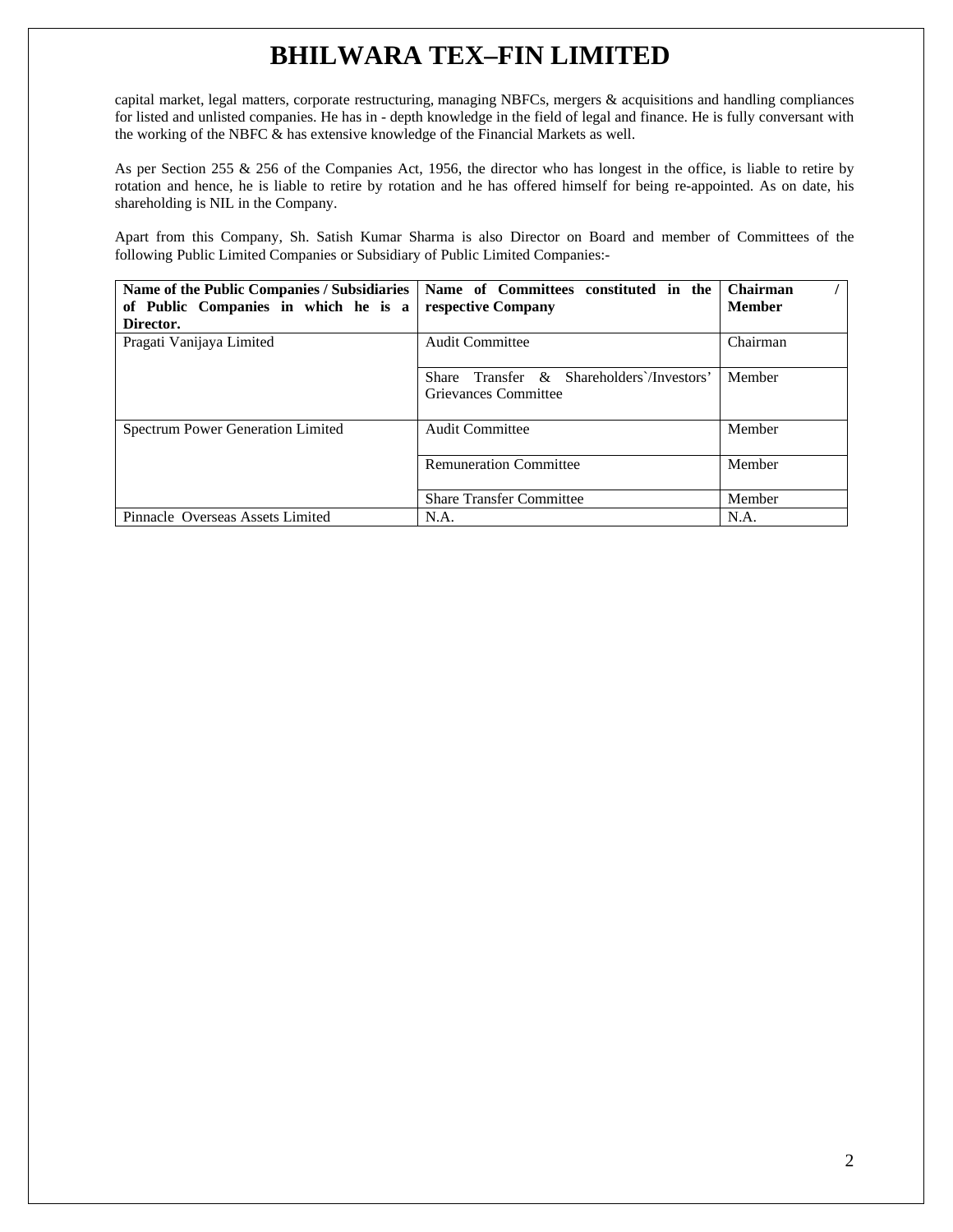#### **DIRECTORS' REPORT**

The Members, **BHILWARA TEX-FIN LIMITED** 

Your directors have pleasure in presenting their  $18<sup>th</sup>$  Annual Report together with the Audited Statement of Accounts for the year ended on 31<sup>st</sup> March 2012.

#### **1. FINANCIAL RESULTS**

|       |                                                       |                          | (Amount in Rupees) |
|-------|-------------------------------------------------------|--------------------------|--------------------|
|       | <b>Particulars</b>                                    | 2011-12                  | $2010 - 11$        |
|       | Income                                                | 62,86,452.00             | 4,136,653.00       |
| Less: | Total Expenditure                                     | 57,43,226.00             | 3,929,132.00       |
|       | Net Profit/(Loss) before Tax & Depreciation (PBDT)    | 5,43,226.00              | 2,07,520.00        |
| Less: | Depreciation                                          | $\overline{\phantom{0}}$ |                    |
|       | Net Profit/(Loss) after Depreciation before Tax (PBT) | 5,43,226.00              | 2,07,520.00        |
| Less: | Provision for Income Tax-Current                      | 1,03,512.00              | 38,474.00          |
|       | Provision for transfer to Special Reserve Fund        | 87,943.00                | 33,809.00          |
|       | Provision for Fringe Benefit Tax for earlier year     | $\overline{\phantom{a}}$ | 236.00             |
|       |                                                       |                          |                    |
|       | <b>Profit after Tax</b>                               | 3.51.771.00              | 1.35.001.00        |

(The Company has transferred Rs. 87,943/- to the Special Reserve Fund in Compliance of Section 45 IC of the Reserve Bank of India Act, 1934.)

#### **2. DIVIDEND**

Your directors do not recommend any dividend for the financial year ended on 31<sup>st</sup> March, 2012.

#### **3. DIRECTORS**

During the year under review, Sh. Rajendra Prasad Baldwa tendered his resignation from the Board of Directors of the Company with effect from 22<sup>nd</sup> February, 2012. Further, Sh. Satish Kumar Sharma, Director of the Company who retires by rotation and being eligible, has offered himself for re-appointment. Your Directors recommend his re-appointment as Director of the Company.

#### **4. PUBLIC DEPOSITS**

The Company has not invited or accepted any public deposits within the meaning of Section 58A & 58AA of the Companies Act, 1956 and section 45-I(bb) of the Reserve Bank of India Act, 1934 during the year under review. The Company does not hold any public deposit as on date and will not accept the same in future without the prior approval of Reserve Bank of India.

#### **5. CONSTITUTION OF AUDIT COMMITTEE**

The Company, in order to comply with the provision of section 292A of the Companies Act, 1956 and the provision of the listing agreement, has constituted an Audit Committee of the Board of Directors of the Company.

#### **6. AUDITORS REPORT**

The Report of Auditors' on Annual Accounts of the Company for the year ended on 31<sup>st</sup> March, 2012 is self-explanatory. Hence, no explanation is required to be given.

#### **7. APPOINTMENT OF STATUTORY AUDITORS**

**M/s Nagar Goel & Chawla,** Chartered Accountants, New Delhi, retiring Statutory Auditors of the company retire at the conclusion of ensuing Annual General Meeting and being eligible, have offered themselves for re-appointment. The Company has received a certificate from them pursuant to Section 224(1B) of the Companies Act 1956, confirming their eligibility for reappointment. Your directors recommend their re-appointment for the period commencing from the conclusion of ensuing Annual General Meeting till date of conclusion of the next Annual General Meeting of the Company.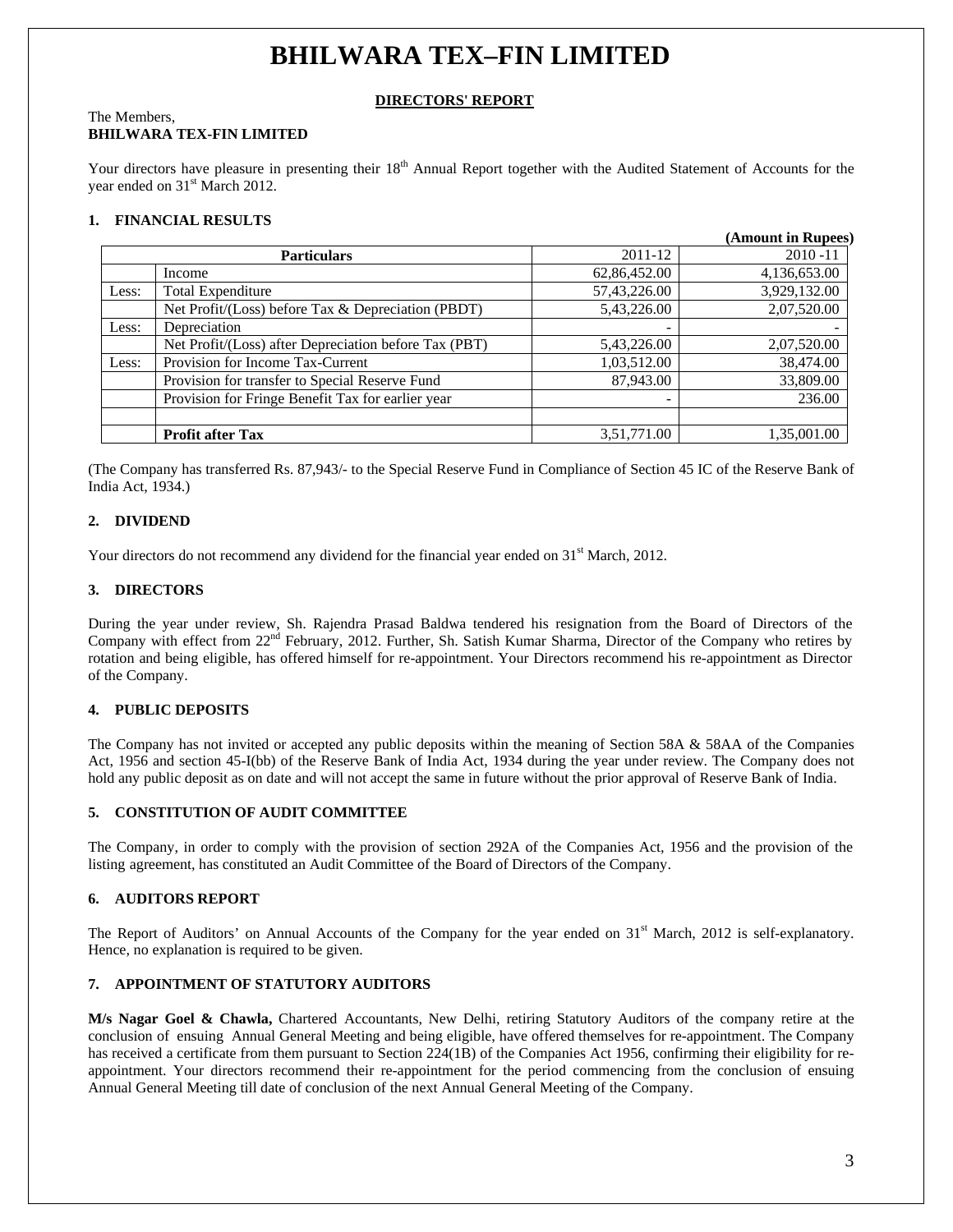#### **8. CONSERVATION OF ENERGY, TECHNOLOGY ABSORPTION & FOREIGN EXCHANGE EARNINGS AND OUTGO**

The provisions of Section 217(1) (e) of the Companies Act, 1956 is not applicable to our Company. Hence, Statement detailing the particulars required under the said Section read with the Companies (Disclosures of particulars in the report of Board of Directors) Rules, 1988 are not being furnished. There was no foreign exchange earnings and outgo in the Company during the financial year.

#### **9. PARTICULARS OF EMPLOYEE U/S 217 (2A) OF THE COMPANIES ACT, 1956**

None of the employees of the Company has drawn salary in excess of the limits prescribed in the Section 217(2A) of the Companies Act, 1956 read with Companies (Particulars of employees) Rules, 1975 and hence no such list is being provided.

#### **10. DIRECTORS' RESPONSIBILITY STATEMENT**

Pursuant to requirement under Section 217(2AA) of the Companies (Amendment) Act, 2000 with respect to Directors Responsibility Statement, it is hereby confirmed:

- a) That in the preparation of the Annual Accounts for the financial year ended on  $31<sup>st</sup>$  March, 2012, the applicable Accounting Standards had been followed along with proper explanation relating to the material departures.
- b) That the Directors had selected such Accounting policies and applied them consistently and made judgements and estimates that are reasonable and prudent so as to give a true and fair view of the state of affairs of the Company at the end of the Financial year and of the profit or loss of the Company for that period.
- c) That the Directors had taken proper and sufficient care for the maintenance of adequate accounting records in accordance with the provisions of this Act for safeguarding the Assets of the Company and for preventing and detecting fraud or other irregularities.
- d) That the Directors had prepared the Annual Accounts on a going concern basis.

#### **11. CORPORATE GOVERNANCE REPORT**

A detailed report on Corporate Governance prepared in accordance with the Clause 49 of the Listing Agreement is annexed herewith and is forming integral part of this Annual Report.

#### **12. SECRETARIAL COMPLIANCE CERTIFICATE:**

The Secretarial Compliance Certificate, pursuant to proviso to sub-section (1) of section 383A of the Companies Act, 1956, is obtained from Practicing Company Secretary and the same is annexed herewith.

#### **13. ACKNOWLEDGEMENT**

Your directors would like to place their grateful appreciation for the assistance and co-operation received from the Company's bankers during the year under review. The directors also acknowledge with appreciation the support and co-operation rendered by various Govt. agencies and Departments. Your Directors would also wish to place on record their deep sense of appreciation for the continued support of all the investors of the Company.

> For and on behalf of Board of Directors **Bhilwara Tex-Fin Limited**

Place: New Delhi Date:  $27<sup>th</sup>$  August, 2012 Sd/- **Sanjay Hasija**  Director

Sd/- **Satish Kumar Sharma**  Director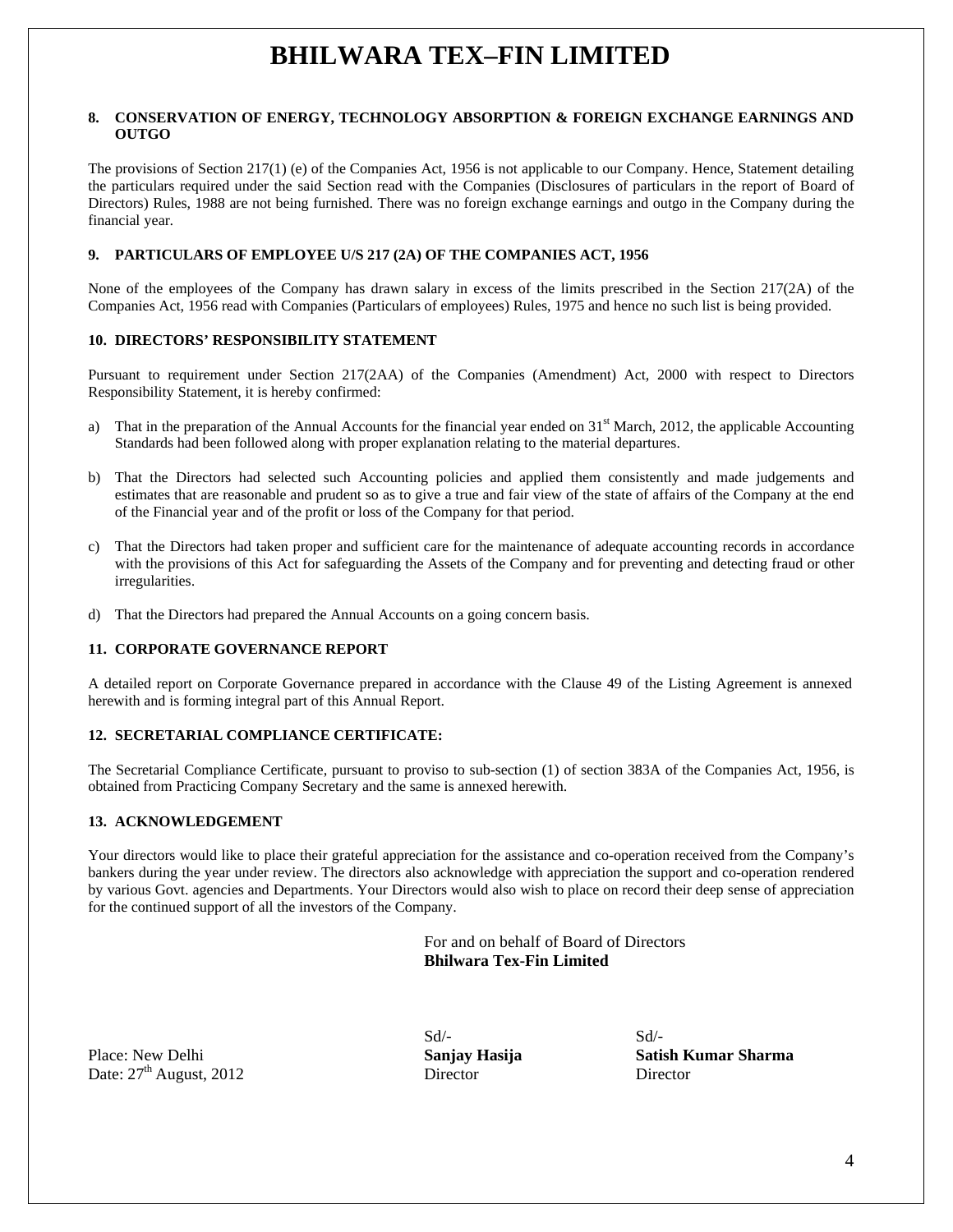#### **Corporate Governance Report for the year ended 31st March, 2012**

#### **1. Board's Philosophy on Corporate Governance**

Effective Corporate Governance requires a clear understanding of the respective roles of the Board and senior management, and their relationship with others in the corporate structure; relationship of the Board and the Management with stakeholders should be characterized by candour; their relationship with employees should be characterized by fairness; their relationship with the communities in which they operate should be characterized by good citizenship; and their relationship with the government should be characterized by a commitment to compliance.

We believe that sound corporate governance is critical to enhance and retain stakeholders' trust. Accordingly, we always seek to ensure that we attain our performance rules with integrity. Board exercises its fiduciary responsibilities in the widest sense of the term.

Our corporate governance philosophy is based on the following principles:

- $\triangleright$  Satisfy the spirit of the law and not just the letter of the law. Corporate governance standards should go beyond the law.
- $\triangleright$  Be transparent and maintain a high degree of disclosure levels.
- ¾ Make a clear distinction between personal conveniences and corporate resources.
- ¾ Management is the trustee of the shareholder's capital and not the owner.

#### **2. Board of Directors**

#### **2.1 Composition of the Board of Directors**

The Board of Directors provides strategic direction and the thrust to the operations of the Company and accountable at all time to the shareholders of the Company. The Company has a professionally constituted Board of Directors. The composition of the Board of Directors as on date is as follows:

| <b>NAME OF DIRECTOR</b>          | <b>CATEGORY</b>             |
|----------------------------------|-----------------------------|
| Sh. Satish Kumar Sharma          | <b>Executive Director</b>   |
| Sh. Sanjay Hasija                | Independent Director        |
| Sh. Samai Singh                  | Independent Director        |
| Sh. Vadake Chundavil Sreeniyasan | <b>Independent Director</b> |

Sh. Satish Kumar Sharma, Director of the Company acts as Chairman at the Board Meetings and at the General Meetings of the Company. He is also the Compliance Officer of the Company.

None of the Director of the Company is member in more than ten Committees and they do not act as Chairman of more than five Committees across all Companies in which they are directors.

#### **2.2 Number of Board Meetings**

The Board of director of the Company met 7 (Seven) times on i.e.  $30^{th}$  April 2011,  $30^{th}$  July 2011,  $10^{th}$  August 2011,  $25^{th}$ August 2011,  $31^{st}$  October, 2011,  $31^{st}$  January, 2012 and  $23^{rd}$  February, 2012 during the year under review. The time gap between two meetings was not more than four months as stipulated in clause 49 of the listing agreement.

#### **2.3 Attendance record of Directors at Board Meeting and Annual General Meeting and number of other Directorships / Committee memberships / Chairmanships.**

Attendance of each Director at Board Meetings and at the last Annual General Meeting held during the year 2011- 2012 and number of other Directorship / Committee Memberships / Chairmanships of each director is given below: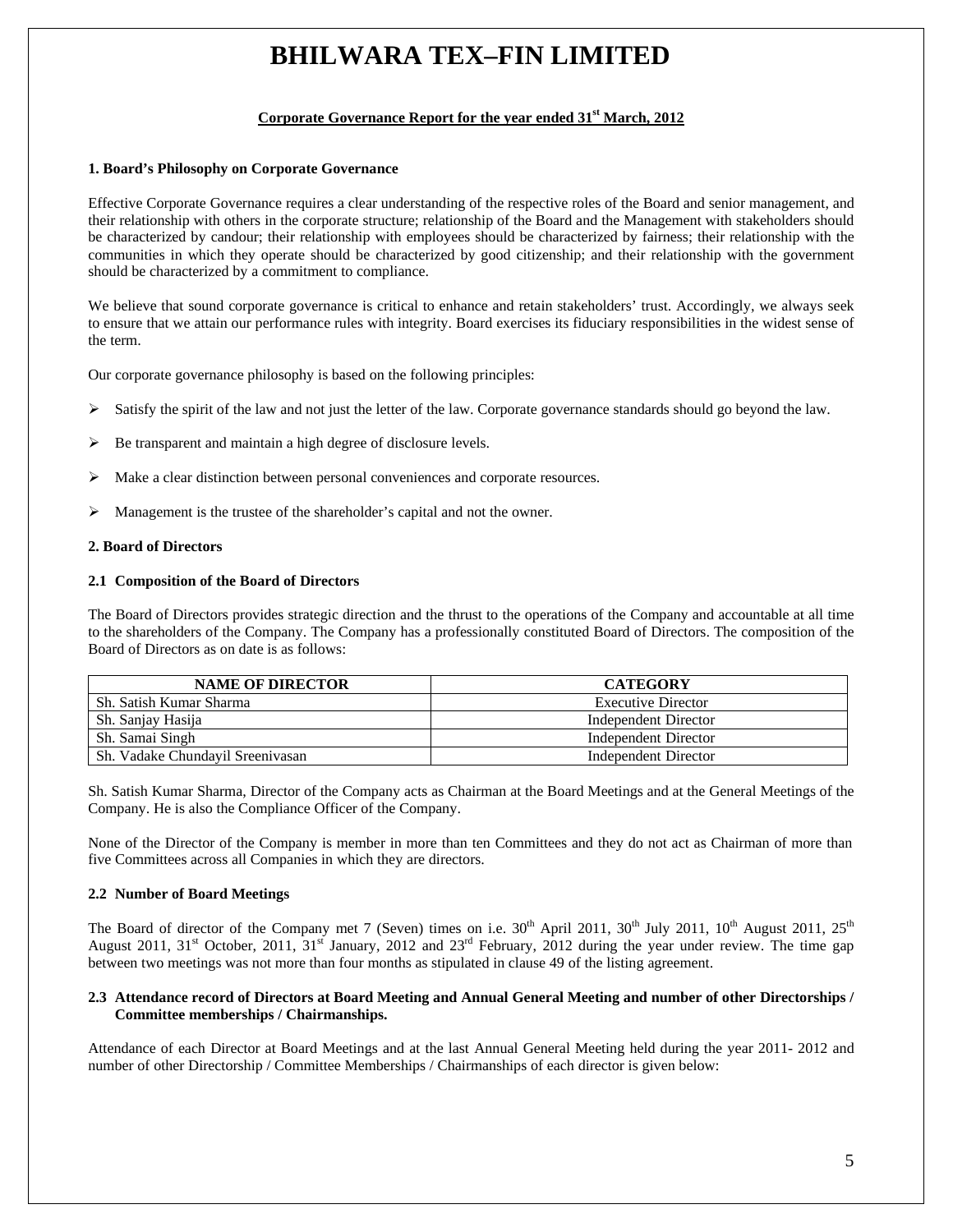| <b>NAME OF DIRECTOR</b>             | <b>ATTENDANCE DETAILS</b>      |                                     | <b>NUMBER OF</b><br><b>OTHER</b>           | <b>OTHER COMMITTES OF</b><br>WHICH HE IS |                |
|-------------------------------------|--------------------------------|-------------------------------------|--------------------------------------------|------------------------------------------|----------------|
|                                     | <b>BOARD</b><br><b>MEETING</b> | AGM<br><b>HELD ON</b><br>30-09-2011 | <b>COMPANIES IN</b><br>WHICH<br>DIRECTOR** | <b>CHAIRMAN</b>                          | <b>MEMBER</b>  |
| Sh. Rajendra Prasad Baldwa #        |                                | NO.                                 |                                            |                                          |                |
| Sh. Satish Kumar Sharma             | 7                              | Yes                                 | 3                                          |                                          | $\overline{4}$ |
| Sh. Ajay Sachdeva*                  | 1                              | NO.                                 |                                            |                                          |                |
| Sh. Baldev Singh Kashthwal*         | 3                              | N <sub>O</sub>                      |                                            |                                          |                |
| Sh. Sanjay Hasija                   | 5                              | Yes                                 |                                            |                                          |                |
| Sh. Samai Singh                     |                                | N <sub>O</sub>                      |                                            |                                          |                |
| Sh. Vadake Chundayil<br>Sreenivasan | 4                              | Yes                                 |                                            |                                          |                |

# resigned from the Board of Directors of the company w.e.f. 22<sup>nd</sup> February, 2012.

\*expressed their desire not to offer themselves for reappointment as directors at last AGM held on 30th September, 2011. \*\* excluding directorship in Private Limited Companies.

#### **2.4 The Board has access to the following information/records:**

- **-** Annual operating plans and budgets;
- **-** Quarterly results;
- **-** Minutes of the meetings of the Share transfer and shareholders'/investors' grievances Committee;
- **-** Any other items/events of materially important nature.

#### **3. Committees of the Board**

The Board of Directors has constituted various committees of the Board to ensure focused attention on the various aspects of the Company's working. The Company has the following Committees of the Board.

#### **3.1 Audit Committee**

The Constitution of the Audit Committee meets with the requirements of section 292A of the Companies Act, 1956 as well as the Listing Agreement. All the members of the committee are financially literate members. The Audit Committee as on date comprises of the following Directors:

| Sh. Sanjay Hasija                | Chairman | <b>Independent Director</b> |
|----------------------------------|----------|-----------------------------|
| Sh. Satish Kumar Sharma          | Member   | Executive director          |
| Sh. Vadake Chundayil Sreeniyasan | Member   | Independent Director        |

The representatives of the Internal Auditors and Statutory Auditors attend the meeting of the Committee as and when invited.

The Audit Committee is responsible for the effective supervision of the financial reporting process to ensure proper disclosure of financial statements, their credibility, and compliance with the Accounting Standards, Stock Exchanges and other legal requirements, reviewing with internal and external audit and internal control systems, assessing their adequacy ensuring compliance with internal controls, reviewing findings of internal audit, reviewing the company's financial and risk management policies and ensuring follow up action on significant findings, and reviewing quarterly, half yearly and yearly annual accounts.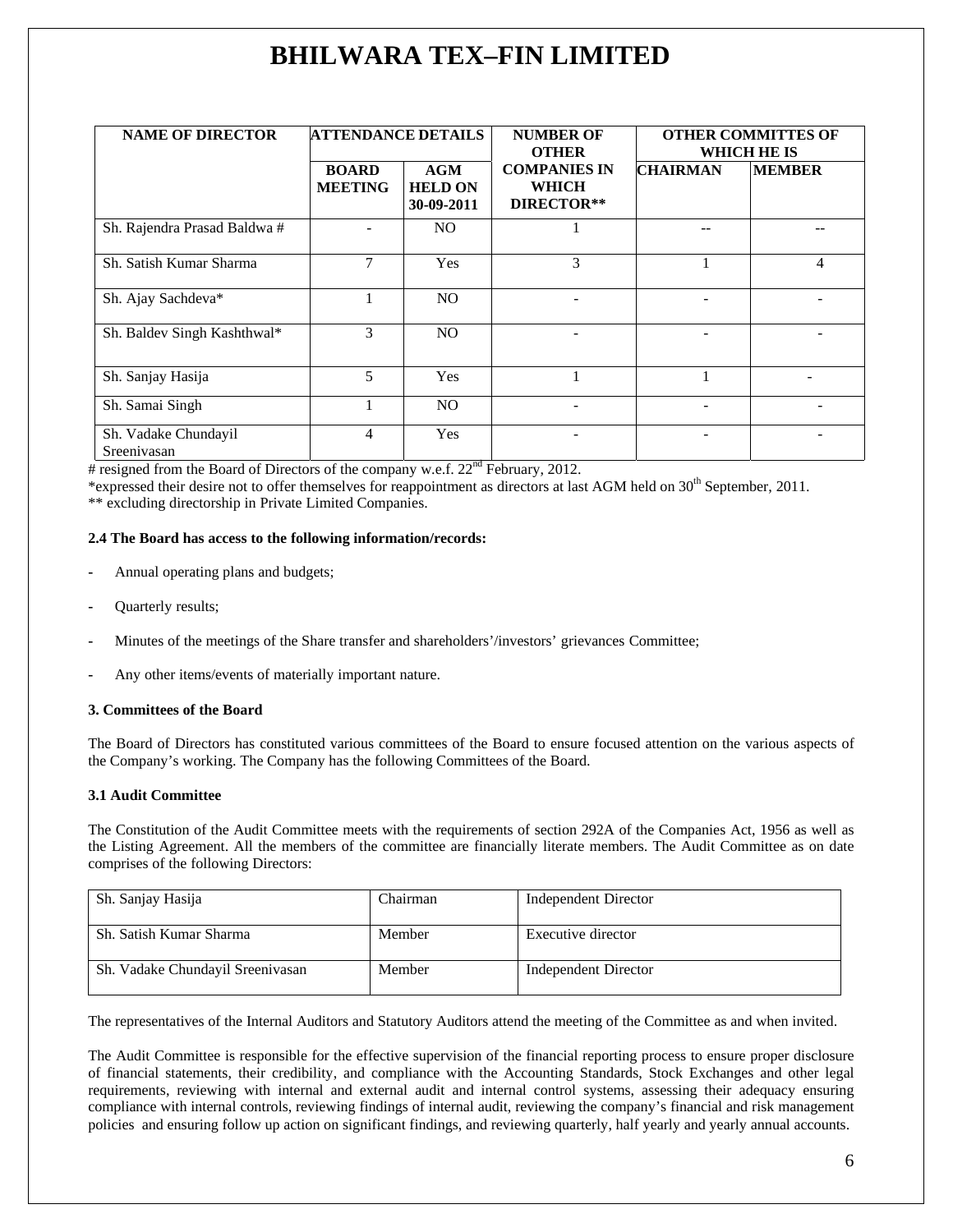During the year under review i.e. 2011-12, Audit Committee met 5 (Five) times. The attendance record of the members during these meetings is set down below:-

| Date of Meeting | <b>Sh.</b> Satish<br>Kumar Sharma | Sh. Ajay<br>Sachdeva* | <b>Sh. Baldev</b><br>Singh<br>Kashtwal* | Sh. Sanjay<br>Hasija* | <b>Sh. Vadake</b><br>Chundayil<br>Sreenivasan* |
|-----------------|-----------------------------------|-----------------------|-----------------------------------------|-----------------------|------------------------------------------------|
| 30-04-2011      | <b>YES</b>                        |                       | <b>YES</b>                              |                       |                                                |
| 30-07-2011      | <b>YES</b>                        |                       | <b>YES</b>                              |                       |                                                |
| 25-08-2011      | <b>YES</b>                        |                       |                                         | <b>YES</b>            | <b>YES</b>                                     |
| 31-10-2011      | <b>YES</b>                        |                       |                                         | <b>YES</b>            | <b>YES</b>                                     |
| 31-01-2012      | <b>YES</b>                        |                       |                                         | <b>YES</b>            | <b>YES</b>                                     |

\* Sh. Sanjay Hasija and Sh. Vadake Chundayil Sreenivasan have been inducted in the Committee in place of Sh. Ajay Sachdeva & Sh. Baldev Singh Kasthwal w.e.f.  $10^{th}$  August, 2011.

#### **3.2 Remuneration Committee**

The Company does not have Remuneration committee as contemplated under the Listing Agreement, as the Company is not paying any remuneration to its directors.

#### **3.3 Share Transfer & Shareholder's/Investor's Grievance Committee**

The constitution of Share Transfer & Shareholders`/ Investors' Grievances Committee meets with the requirements of the Listing Agreement.

The **Share Transfer & Shareholders`/Investors' Grievances Committee** has been constituted to look into approval/rejection of transfer/transmission, issue of duplicate certificates, review & redressal of shareholders' and investors' grievances/complaints. The Committee as on date comprising of the following members:

| Sh. Sanjay Hasija                | Chairman | Independent director      |
|----------------------------------|----------|---------------------------|
| Sh. Satish Kumar Sharma          | Member   | <b>Executive Director</b> |
| Sh. Vadake Chundayil Sreenivasan | Member   | Independent Director      |

During the year under review i.e. 2011-12, the Share Transfer & Shareholder's / Investor's Grievance Committee met 4 (Four) times. The attendance record of the members during these meetings is summarized as under:

| Date of Meeting | <b>Sh.</b> Satish<br>Kumar Sharma | Sh. Ajay<br>Sachdeva* | <b>Sh. Baldev Singh</b><br>Kashtwal* | Sh. Sanjay<br>Hasija* | <b>Sh. Vadake</b><br>Chundayil<br>Sreenivasan* |
|-----------------|-----------------------------------|-----------------------|--------------------------------------|-----------------------|------------------------------------------------|
| 30-04-2011      | YES                               |                       | YES                                  |                       |                                                |
| 30-07-2011      | YES                               |                       | YES                                  |                       |                                                |
| 31-10-2011      | YES                               |                       |                                      | <b>YES</b>            | YES                                            |
| 31-01-2012      | YES                               |                       |                                      | YES                   | YES                                            |

\*Sh. Sanjay Hasija and Sh. Vadake Chundayil Sreenivasan have been inducted in the Committee in place of Sh. Ajay Sachdeva & Sh. Baldev Singh Kasthwal w.e.f.  $10^{th}$  August, 2011.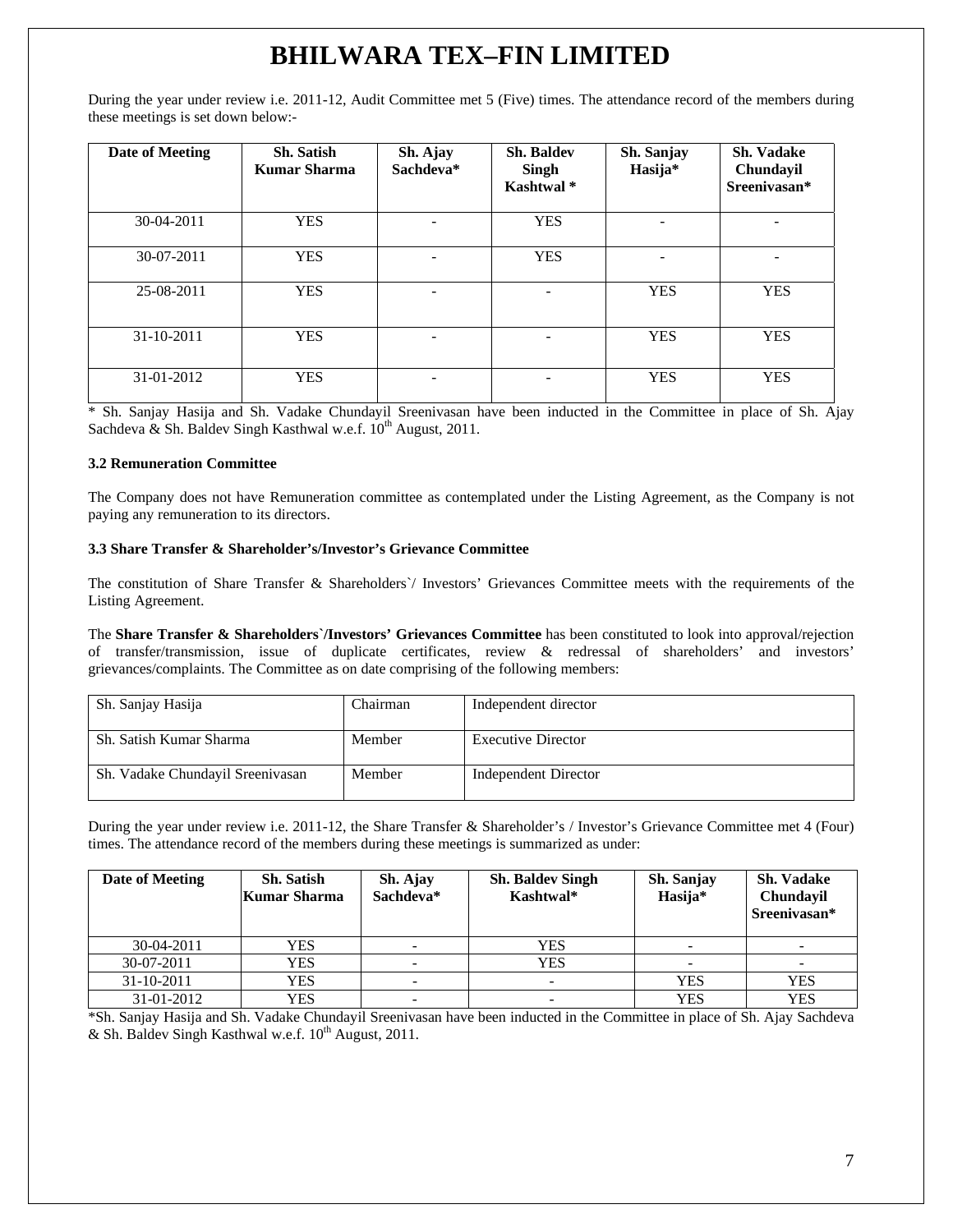The details of queries/ complaints received from shares holders, status thereof etc. are summarised as under during the year under review:

| SR. | <b>Particulars</b>                                                                         | <b>Status</b> | <b>Remark</b> |
|-----|--------------------------------------------------------------------------------------------|---------------|---------------|
| No. |                                                                                            |               |               |
| 1.  | Number of queries/complaints received from shareholders/ investors from April 01, 2011 to  | NIL.          |               |
|     | March 31, 2012 regarding non-receipt of dividend/ interest warrants, non-receipt of shares |               |               |
|     | sent for transfer etc                                                                      |               |               |
| 2.  | Number of queries/complaints not attended                                                  | NIL.          |               |
| 3.  | Number of request of Share Transfer / Transmission received during the year                | <b>NIL</b>    |               |
| 4.  | Number of Share Transfer cases done during the year.                                       | NIL           |               |
|     | Number of Share Transfer pending during the year.                                          | NIL           |               |

#### **4. General Body Meetings**

#### **4.1 Particulars of last three Annual General Meetings:**

| Year | Date of Meeting        | <b>Time</b> | Venue                                                         |
|------|------------------------|-------------|---------------------------------------------------------------|
|      |                        |             |                                                               |
| 2011 | $30th$ September, 2011 | 11.30 A.M.  | The Farm House of M/s Kapil Construction Private Limited,     |
|      |                        |             | Kishangarh-Mehrauli Road, Near Maa Anandmai Ashram, New Delhi |
|      |                        |             | $-110057.$                                                    |
| 2010 | $30th$ September, 2010 | 11.30 A.M.  | 129, Transport Centre, Rohtak Road, Punjabi Bagh,             |
|      |                        |             | New Delhi -110035.                                            |
| 2009 | $30th$ September, 2009 | 11.30 A.M.  | 129, Transport Centre, Rohtak Road, Punjabi Bagh,             |
|      |                        |             | New Delhi -110035.                                            |

**4.2 Details of Special Resolution, if any passed during the year under review:** The following table summarizes the details of **Special Resolution** passed or not during the last three years:

| <b>SR. No.</b> | <b>Particulars</b>                                                                                                   | <b>Status</b> | Remark |
|----------------|----------------------------------------------------------------------------------------------------------------------|---------------|--------|
|                | Whether any special resolutions were passed at the last three Annual General   None<br>Meeting                       |               |        |
|                | Whether special resolutions were put through postal ballot at the last three   None<br><b>Annual General Meeting</b> |               |        |
|                | Persons who conducted the postal ballot                                                                              | N.A.          |        |
| 4.             | Procedure for postal ballot                                                                                          | N.A.          |        |

#### **5. Disclosures**

- 1) There is no materially significant related party transactions i.e. transactions of the Company of material nature with its Promoters, Directors or the Management, their subsidiaries/relatives that may have potential conflict with the interests of the Company at large.
- 2) There were no cases of non-compliance by the Company, penalties, strictures imposed on the Company by the Stock Exchanges, or the Securities and Exchange Board of India or any other statutory body/ authority, on any matter related to capital markets during the last three years

#### **6. Means of Communication**

| Half Yearly Report sent to each Shareholder                 | No                           |
|-------------------------------------------------------------|------------------------------|
| Which Newspaper normally published in                       | 1) The Pioneer (English)     |
|                                                             | 2) Dainik Haribhoomi (Hindi) |
| Any website, where published                                | www.bhilwaratexfin.com       |
| Whether the website displays official news releases         | Yes                          |
| Presentations made to institutional investors and analysts: | No                           |
| Management Discussion and Analysis Report                   | Forms part of Annual Report  |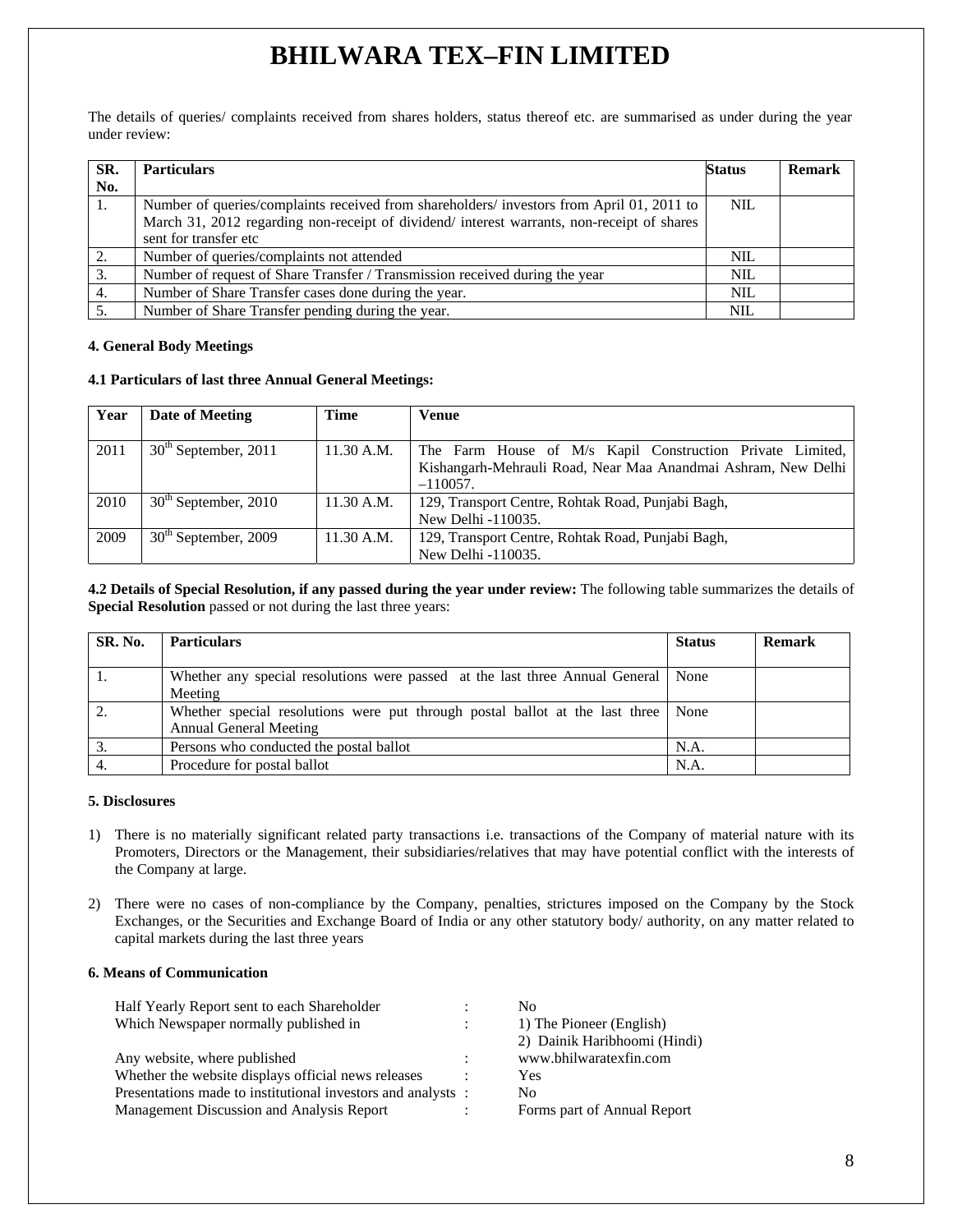#### **7. GENERAL SHAREHOLDERS INFORMATION**

#### **7.1 Annual General Meeting:**

Day & Date of AGM : Saturday, 29<sup>th</sup> day of September, 2012.

Time : 10:00 a.m.

Venue : At the Farm House of M/s Kapil Construction Private Limited, Kishangarh Mehrauli Road, Near Maa Anandmai Ashram, New Delhi – 110057

#### **7.2 Financial Calendar (Tentative):**

- (a) Financial Year  $1<sup>st</sup>$  April, 2012 to  $31<sup>st</sup>$  March, 2013
- (b) Results for the Quarter ended

| $30^{\text{th}}$ June, 2012<br>30 <sup>th</sup> September, 2012<br>31 <sup>st</sup> December, 2012<br>$31st$ March, 2013 |                          | By the end of July, 2012.<br>By the end of October, 2012.<br>By the end of January, 2013<br>By the end of April, 2013 |
|--------------------------------------------------------------------------------------------------------------------------|--------------------------|-----------------------------------------------------------------------------------------------------------------------|
| Annual General Meeting (Next Year)<br>(c)                                                                                | $\overline{\phantom{a}}$ | September, 2013.                                                                                                      |

#### **7.3 Date of Book closure:**

From Monday, 24<sup>th</sup> September, 2012 to Saturday, 29<sup>th</sup> September, 2012 (both days inclusive).

#### **7.4 Listing on Stock Exchanges:**

- **a**) BSE Limited, 25<sup>th</sup> Floor, P.J. Towers, Dalal Street, Mumbai 400 001.
- **b)** The Listing fees have been paid to the Stock Exchange for the financial year 2012-2013.

#### **7.5 Market Price data (Highs and Lows) during the financial year:**

The Company's shares are listed at Bombay Stock Exchange. Stock Exchange Code of the Company is 530879.

#### **Market Price data (as traded in the Bombay Stock Exchange Limited) during the year 2011-12:**

| Month               | High<br>(Rs.) | Low<br>(Rs.) | 0<br><b>Month</b> | -<br>High<br>(Rs.) | Low<br>(Rs.) |
|---------------------|---------------|--------------|-------------------|--------------------|--------------|
| April, 2011         | Nil           | Nil          | October, 2011     | Nil                | Nil          |
| May, 2011           | Nil           | Nil          | November, 2011    | Nil                | Nil          |
| June, 2011          | Nil           | Nil          | December, 2011    | Nil                | Nil          |
| July, 2011          | 25.70         | 24.45        | January, 2012     | Nil                | Nil          |
| <b>August, 2011</b> | Nil           | Nil          | February, 2012    | <b>Nil</b>         | Nil          |
| September, 2011     | Nil           | Nil          | March, 2012       | Nil                | Nil          |

#### **7.6 Share Transfer System:**

Request for share transfer/transmission is attended in house as well as RTA office at the following Addresses:

| At the office of the RTA         | <b>Share Transfer Office of the Company</b> |
|----------------------------------|---------------------------------------------|
| Indus Portfolio Private Limited. | 129, Transport Center, Rohtak Road,         |
| $G-65$ , Bali Nagar,             | Punjabi Bagh,                               |
| New Delhi $-110015$              | New Delhi-110035.                           |
| Tel. No: 011-47671200            | Tel. No. $-011 - 28315036$                  |
| Fax. No: 91-11-25449863          | Fax. No. - 011 - 28315044                   |
| e-mail: bharat.b@indusinvest.com | E-mail: $info@sainik.org$                   |
|                                  | 'or' legal.secretarial@sainikmining.com     |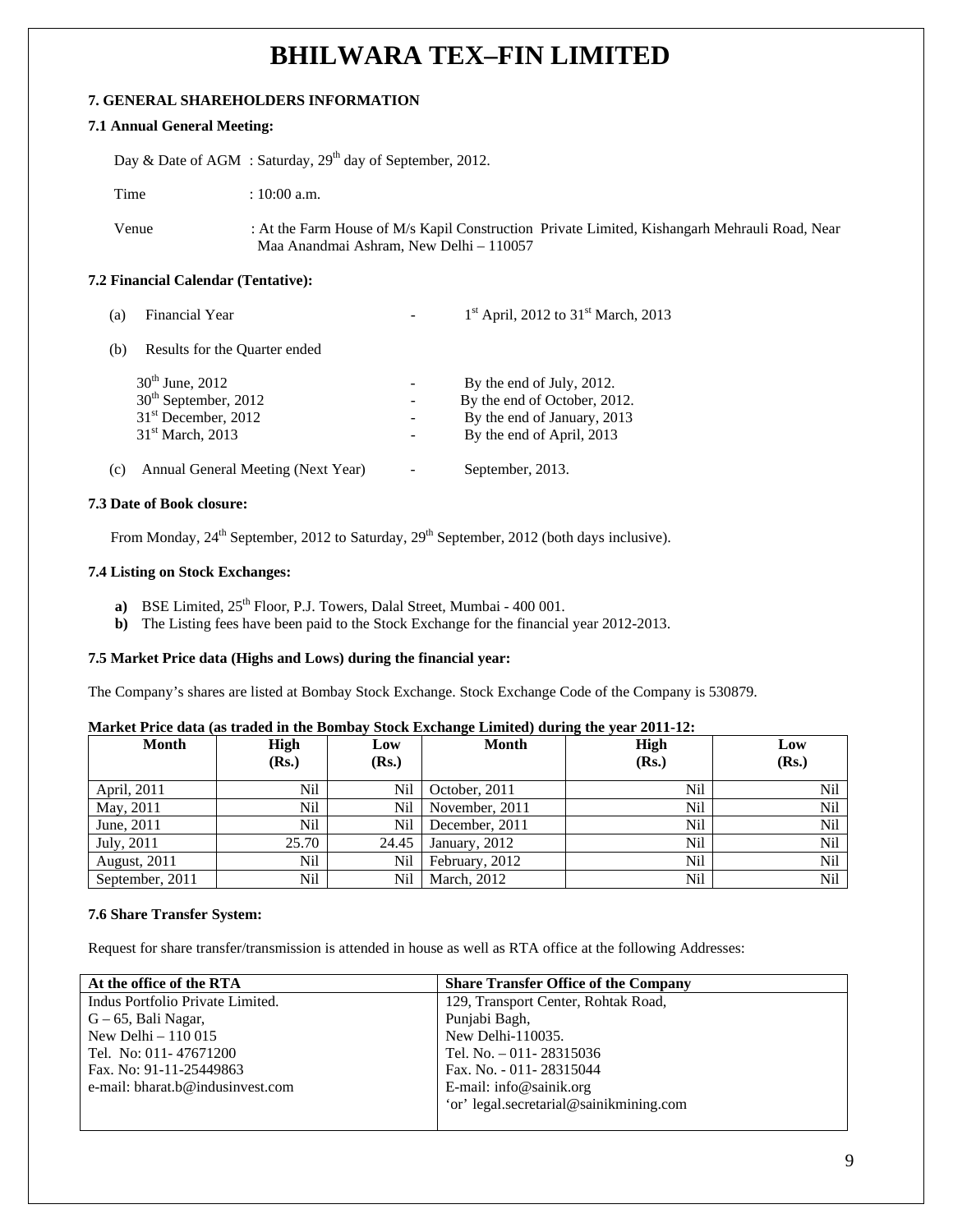Normally all the transfer Share transfer requests (in physical form), on receipt by the Company were affected in approximately 30 (thirty) days. The demat requests received by RTA were processed in about 10 (ten) days from the date of receipt. However, there was no transfer of shares during the financial year 2011-2012.

#### **7.7 Distribution of shareholding as on 31st March, 2012:**

| Category wise            | Number of           | % to total          | <b>Number of Share</b> | % to total share capital |
|--------------------------|---------------------|---------------------|------------------------|--------------------------|
| shareholding (in shares) | <b>Shareholders</b> | <b>Shareholders</b> | held                   |                          |
| <b>UPTO - 500</b>        | 264                 | 34.55               | 1,15,900               | 3.31                     |
| 501-1000                 | 227                 | 29.71               | 2,04,500               | 5.84                     |
| 1001-5000                | 240                 | 31.41               | 6,09,700               | 17.40                    |
| 5001-10000               | 10                  | 1.31                | 99,000                 | 2.83                     |
| 10001-20000              | 5                   | 0.66                | 88,200                 | 2.52                     |
| 20001-30000              | 8                   | 1.05                | 2,25,300               | 6.43                     |
| 30001-40000              |                     | 0.13                | 39,600                 | 1.13                     |
| 40001-50000              | 4                   | 0.53                | 1,98,000               | 5.65                     |
| 50001-100000             | 3                   | 0.39                | 2,11,600               | 6.04                     |
| Above 100000             | ↑                   | 0.26                | 17,10,900              | 48.85                    |
| <b>Total</b>             | 764                 | 100.00              | 35,02,700              | 100.00                   |

#### **7.8 Shareholding details as on 31st March, 2012:**

| Category                                                   | No. of shares held | % to Total Shareholding |
|------------------------------------------------------------|--------------------|-------------------------|
| Promoters                                                  | 1467800            | 41.905                  |
| <b>Institutional Investors</b>                             | NIL                | NIL                     |
| Mutual Funds and UTI                                       | NIL                | NIL                     |
| Banks, Financial institutions, Insurance Companies         | NIL                | NIL                     |
| (Central/State Govt. Institutions/ Non-Govt. Institutions) |                    |                         |
| <b>FIIs</b>                                                | NIL.               | NIL.                    |
| Private Corporate Bodies                                   | 281300             | 8.031                   |
| <b>Indian Public</b>                                       | 1753200            | 50.053                  |
| <b>NRIs</b>                                                | 400                | 0.011                   |
| <b>Clearing House</b>                                      | NIL                | NIL                     |
| <b>Clearing Member</b>                                     | NIL                | NIL                     |
| <b>TOTAL</b>                                               | 35,02,700          | 100.00                  |

**7.9 Top 10 shareholders as on 31st March, 2012:** 

| Sr. No. | <b>Name</b>                               | <b>Shares</b> | In $%$ |
|---------|-------------------------------------------|---------------|--------|
|         | Sainik Mining And Allied Services Limited | 1467800       | 41.90  |
| 2.      | Archana Agarwal                           | 243100        | 6.94   |
| 3.      | Laxmi Synthics Packaging Private Limited  | 82700         | 2.36   |
| 4.      | Chhotelal Parekh                          | 69400         | 1.98   |
| 5.      | Usha Jhaveri                              | 59500         | 1.70   |
| 6.      | Jamana Lal Laddha                         | 49500         | 1.41   |
| 7.      | Satyam Polytex Private Limited            | 49500         | 1.41   |
| 8.      | Dhruva Capitals Limited                   | 49500         | 1.41   |
| 9.      | Doogar & Associates Securities Limited    | 49500         | 1.41   |
| 10.     | Mangat Ram Wadhwani                       | 39600         | 1.13   |

#### **7.10 - Dematerialization of Securities and Details thereof:**

The International Securities Identification Number (ISIN) allotted for the Company by NSDL and CDSL is INE345H01016. In case a member wants his shares to be dematerialized, he may send the shares along with the request through his depository participant (DP) to the Registrars, M/s Indus Portfolio Private Limited.

The Company's Registrar and Transfer Agent promptly intimate the DPs in the event of any deficiency and the shareholders are also kept informed. Pending demat requests in the records of the Depositories, if any are continually reviewed and appropriate action initiated.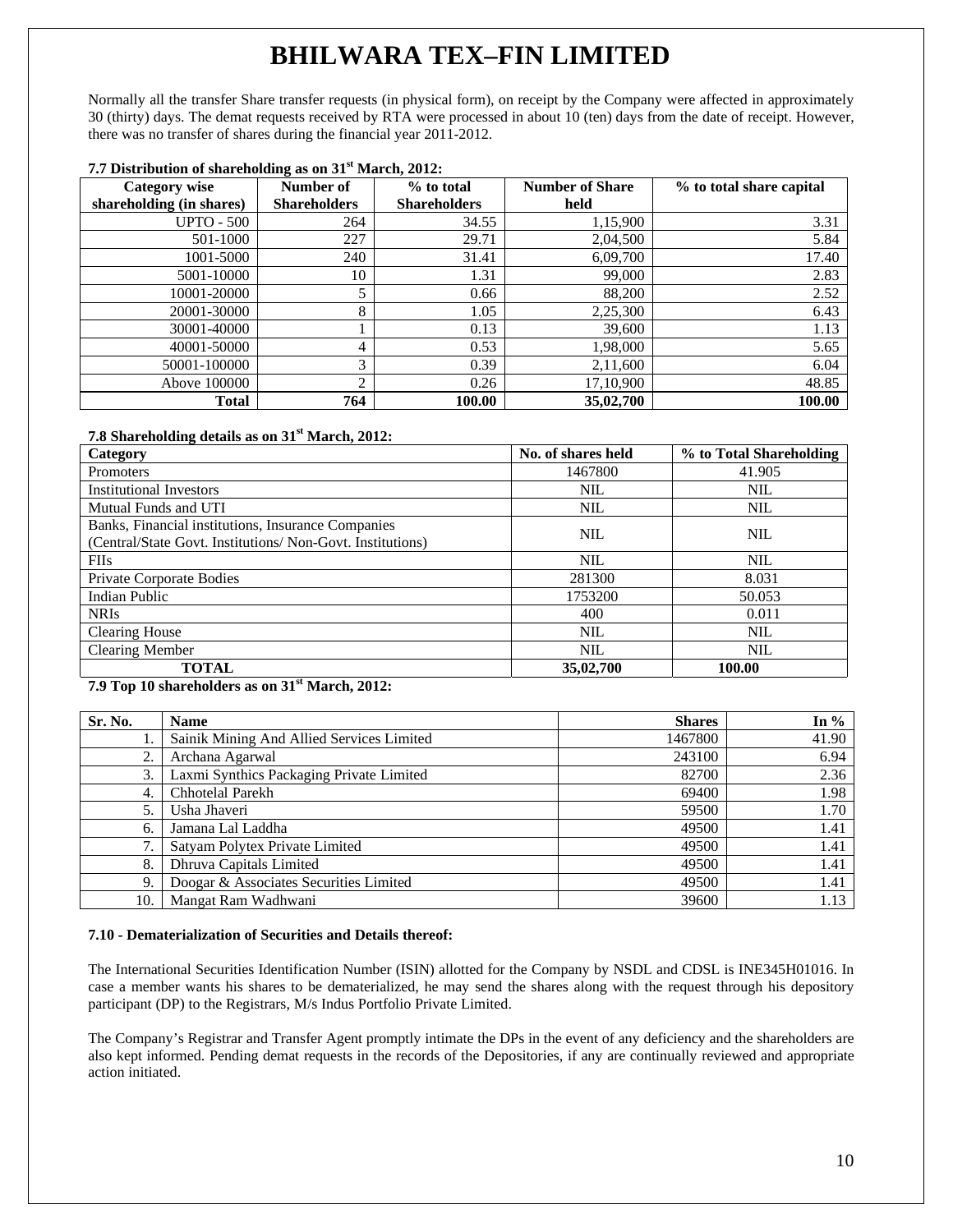As on 31<sup>st</sup> March, 2012, 42.85% of the total paid up capital of the Company representing 15,00,900 Equity Shares of Rs 10/each were held in dematerialised Form with NSDL & CDSL and remaining 57.15% representing 20,01,800 Equity Shares of Rs. 10/- each were held in physical form.

#### **7.11 Address for Correspondence**

#### **At the Registered office of the Company:**

Bhilwara Tex- Fin Limited 129, Transport Centre, Punjabi Bagh, Rohtak Road, New Delhi-110035. Tel. No: 011-28315036 Fax.No:011- 283150 E-mail: info@sainik.org 'or' legal.secretarial@sainikmining.com

> For and on behalf of Board of Directors **Bhilwara Tex-Fin Limited**

Place: New Delhi Date:  $27<sup>th</sup>$  August, 2012 Sd/- **Sanjay Hasija**  Director

Sd/- **Satish Kumar Sharma**  Director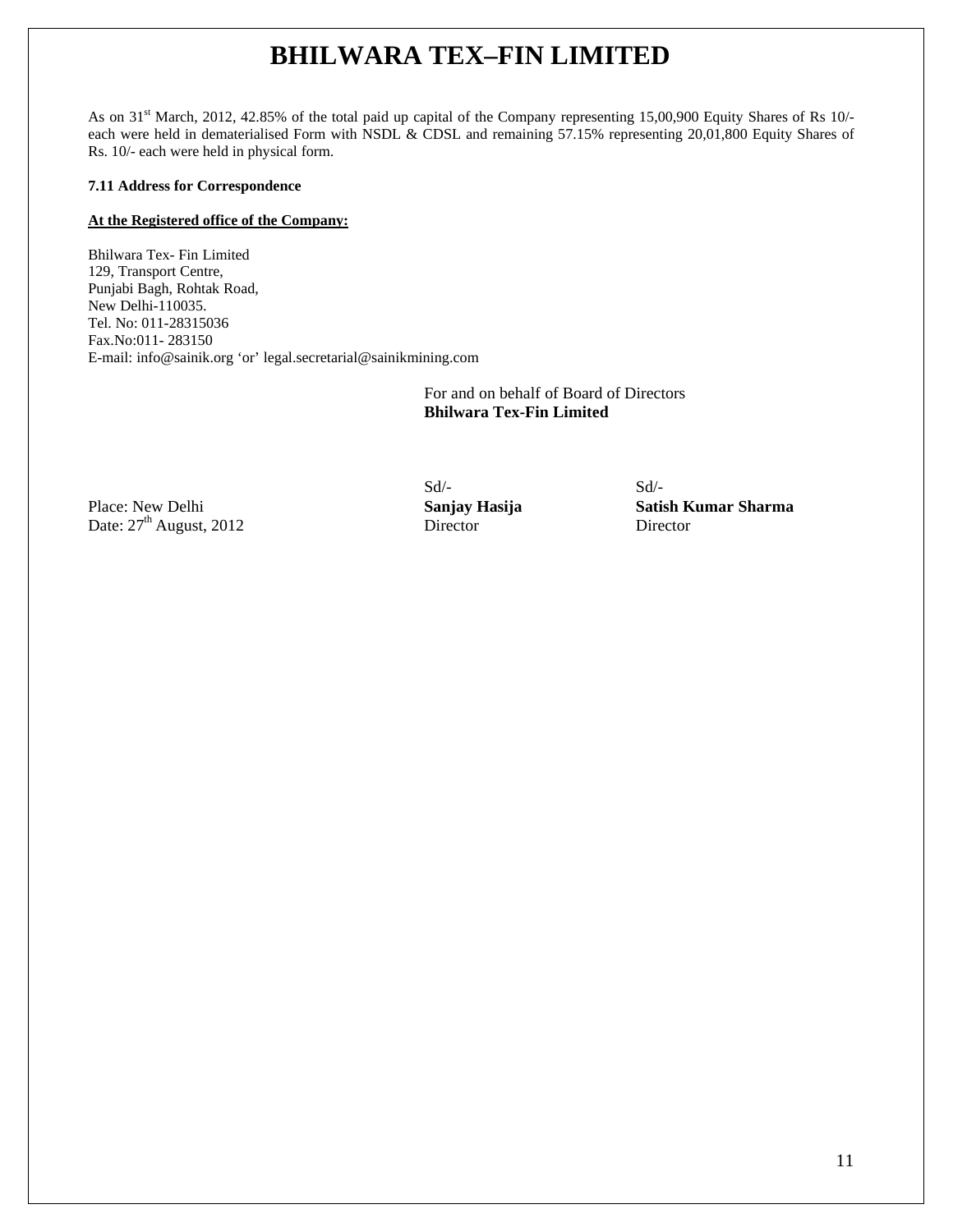#### **Management Discussion and Analysis Report**

#### **INDIAN ECONOMY: DEVELOPMENTS AND OUTLOOK OUTPUT**

With recent global developments contributing to a significant rebalancing of portfolios as a result of rapidly changing risk perceptions and appetites, the Indian macroeconomic environment has looked turbulent during the past year. After a promising start to the decade in 2010-11, with achievements like maintaining GDP growth rate around 8%, bringing down fiscal deficit to 4.8% of GDP as well as containing current account deficit to 2.6%, the fiscal year 2011-12 has been challenging for the Indian Economy. The year started on a note of optimism through impressive growth in exports and high levels of foreign exchange inflows, only to moderate as the year progressed through continued monetary tightening in response to the untamed inflationary pressures. Gradually, high levels of inflation gave way to a slow-down in the growth. Additionally, as fiscal conditions worsened over the year, export numbers were revised in light of data discrepancies leading to a widening of trade deficit. In light of a perceivably weak macro-economic environment, a well-planned economic revival policy from the Government's part is required to get back the Indian Economy on the path to stable and prosperous growth.

#### **GROWTH OUTLOOK**

The return to the high growth path in 2011-12 materialised despite an uncertain global environment. Though the overall global outlook suggests some moderation in growth in both advanced and emerging economies in 2012, downside risks to India's growth momentum have receded considerably. The inflation outlook, which is being conditioned by both demand side and supply side factors, suggests slow paced moderation in inflation, with the possibility of rigidity at above the comfort level in the near-term.

#### **OPPORTUNITIES AND THREATS**

Growth of GDP and Financing industry has a correlation. Demand will be driven by Government's ambitious plans for infrastructure development and its stimulus for enhancing rural income and affordable housing. Strong demand from housing sector is also anticipated arising out of increasing urbanization and higher disposable income of middle class. Though Indian economy has strong fundamentals, it has also witnessed impact of slowdown on growth. If demand growth is hampered due to loss of impetus to implement infrastructure development programmes and/ or escalating inflationary pressures, the oversupply could potentially become a significant issue.

#### **RISKS AND CONCERN**

Bhilwara Tex-Fin Limited is exposed to risks such as liquidity risk, interest rate risk, forex risk, credit risk and operational risk which are inherent in the financial intermediation business. The risk management process of the Company will proactively manage the uncertainty and volatility in the net interest income of the Company by prescribing maximum exposure limits.

#### **INTERNAL CONTROL SYSTEMS & THEIR ADEQUACY**

Considering the size and nature of activities, the Company has adequate Internal Control System covering both accounting and administrative control. In addition, the internal audit is carried out periodically. The management is ensuring an effective internal control system so that the financial statements and reports give a true and fair view.

#### **PERFORMANCE DURING THE YEAR**

During the year under review, the Company earned a net profit of Rs.4,39,714/- as compared to the profit of Rs.1,69,046/ incurred during the previous year.

> For and on behalf of Board of Directors **Bhilwara Tex-Fin Limited**

Place: New Delhi Date:  $27<sup>th</sup>$  August, 2012 Sd/- **Sanjay Hasija Director** 

 $Sd$ <sup>-</sup> **Satish Kumar Sharma Director**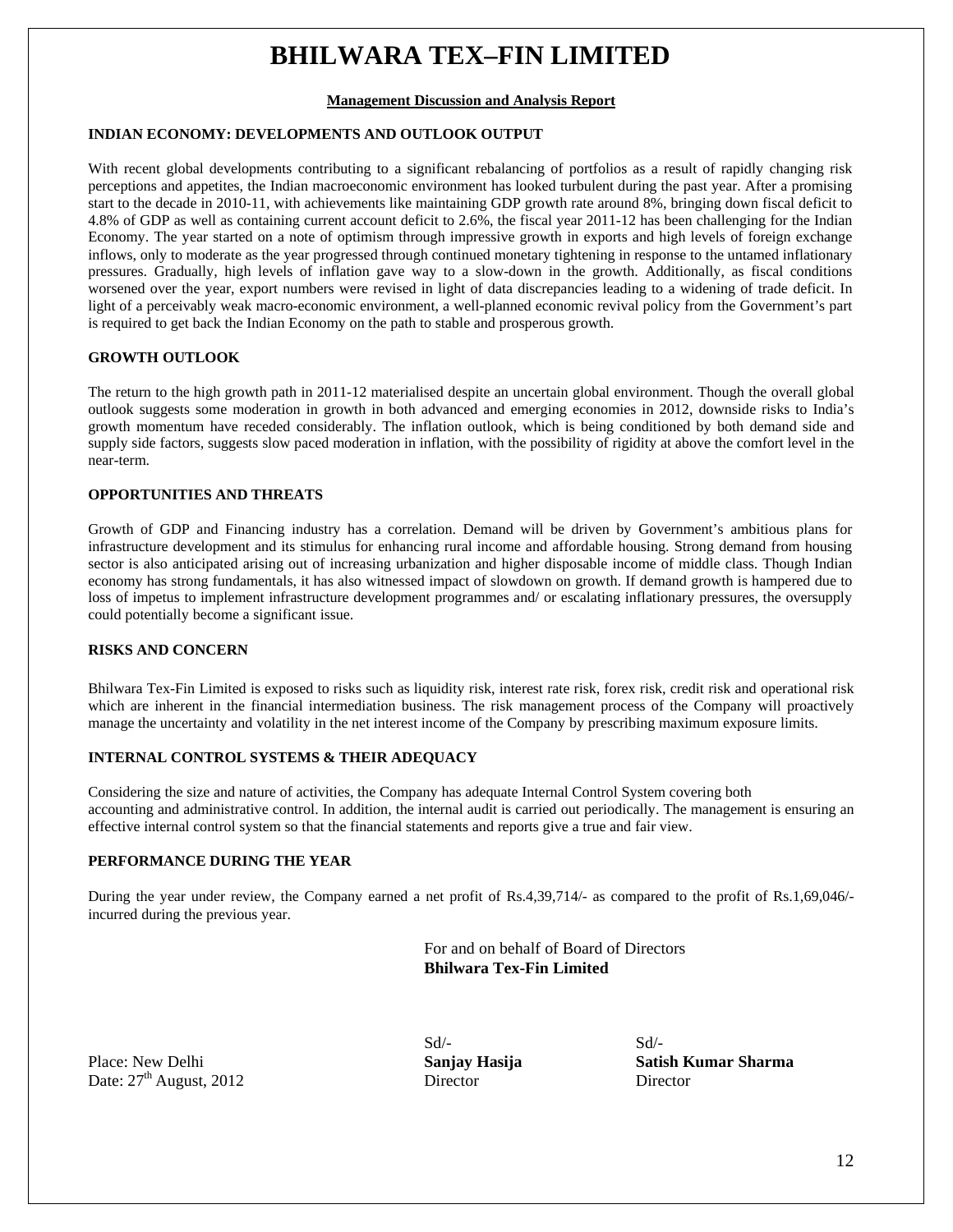#### **DECLARATION OF COMPLIANCE WITH CODE OF CONDUCT:**

This is to certify that all the Members of the Board of Directors and Senior Management (i.e. one level below the Executive Directors i.e. Vice President level) of the Company, have confirmed compliance with the Company's Code of Conduct during year  $1<sup>st</sup>$  April, 2011 to  $31<sup>st</sup>$  March, 2012:-

The Company's Code requires every member of the Board and Senior Management to:

- Fulfill the functions of their office with integrity as well as professionalism and exercise the powers attached thereto, with due care and diligence.
- Act in the best interests of, and fulfill their fiduciary obligations to the Company's shareholders, whilst also considering the interests of other stakeholders.
- Take informed business decisions based on independent judgment and in the best interests of the Company, not influenced by personal interest or gain.
- Respect the confidentiality of information and use utmost discretion whilst deciding its disclosure or dissemination, ensuring that no personal advantage or detriment to the Company results from the same.
- Make available to, and share information with fellow Directors / Executives when considered expedient in the best interests of the Company.
- Protect and use the Company's assets for legitimate business purposes and be alert to situations that could lead to loss or misuse of these assets.
- Minimize any situation or action that can create conflict of interests of the Company vis-à-vis personal interest or interests of associated persons, and make adequate disclosures, where necessary.
- Act in a manner that will protect the Company's reputation.
- Encourage reporting of behavior, which is contrary to the Company's 'Values', and ensure that the person reporting such violation is not aggrieved in any manner.
- Comply, in letter and spirit, with all applicable laws, rules and regulations, and also honour the philosophy of 'good faith', guided by one's sense of right and wrong.
- Abide by the relevant terms of the Insider Trading Code formulated by the Company, and any other Code that may be formulated from time to time, as applicable.
- Adhere to the terms of the powers delegated by the Board.
- Whilst entering into contracts with Service Providers and Consultants, protect the arrangement for disclosure or dissemination of confidential information.
- Establish processes and systems for storage, retrieval and dissemination of documents, both in physical and electronic form, so that the obligations of this Code of Conduct are fulfilled.
- Raise concerns, if any, on the above issues, at a Board Meeting.

 For and on behalf of Board of Directors **Bhilwara Tex-Fin Limited** 

Place: New Delhi Date:  $27<sup>th</sup>$  August, 2012

Sd/- **Sanjay Hasija Director** 

Sd/- **Satish Kumar Sharma Director**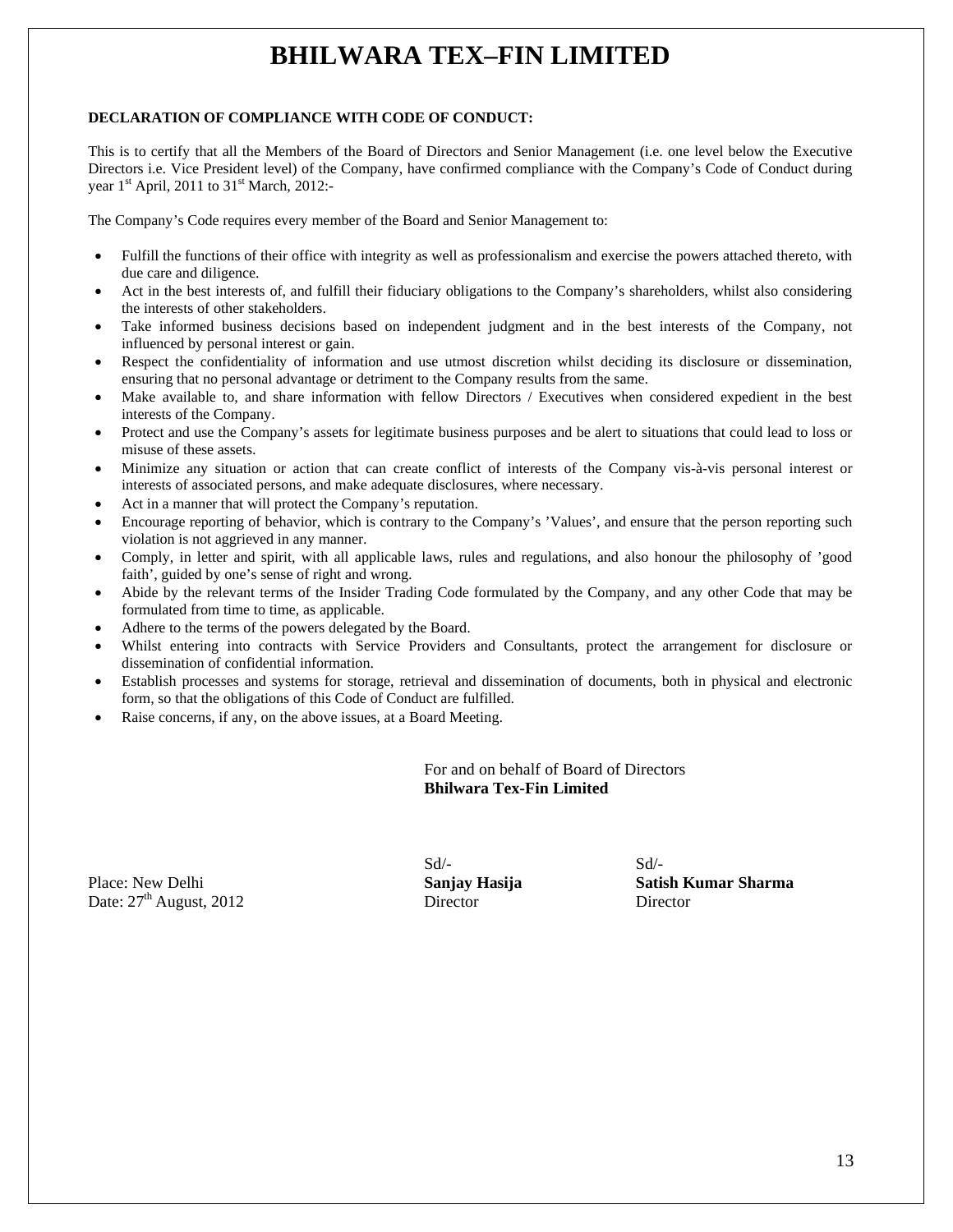#### **Chief Executive Officer and Chief Financial Officer's Certificate on Corporate Governance:**

To The Board of Directors  **Bhilwara Tex-Fin Limited** 

#### **CERTIFICATE**

We have reviewed the financial results and the cash flow Statement of Bhilwara Tex-Fin Limited for the financial year ended as at  $31<sup>st</sup>$  March 2012, and certifies that:

- (a) These results and statements, to the best of our knowledge and belief:
	- (i) do not contain any materially untrue statement or omit any material fact or contain statements that might be misleading;
	- (ii) present, a true and fair view of the Company's affairs and are in compliance with existing accounting standards, applicable laws and regulations.
- (b) To the best of our knowledge and belief, there are no transactions entered into by the Company during the year, which are fraudulent, illegal or violative of the Company's Code of Conduct.
- (c) We accept responsibility for establishing and maintaining internal controls and have evaluated the effectiveness of the internal control systems of the Company and have disclosed to the Auditors and the Audit Committee, deficiencies in the design or operation of internal controls of which we are aware, and the steps taken and proposed to be taken to rectify these deficiencies.
- (d) We have also intimated to the Auditors and the Audit Committee that there were no:
	- (i) Significant changes in the internal controls with respect to financial reporting during the year under review.
	- (ii) Significant changes in accounting policies during the year under review.
- (e) To the best of our knowledge and belief, there are no instances of significant fraud involving either the management or employees having a significant role in the Company's internal control systems with respect to financial reporting.

**Sd/- Satish Kumar Sharma** 

**Dated: 27<sup>th</sup> August, 2012 Place: New Delhi**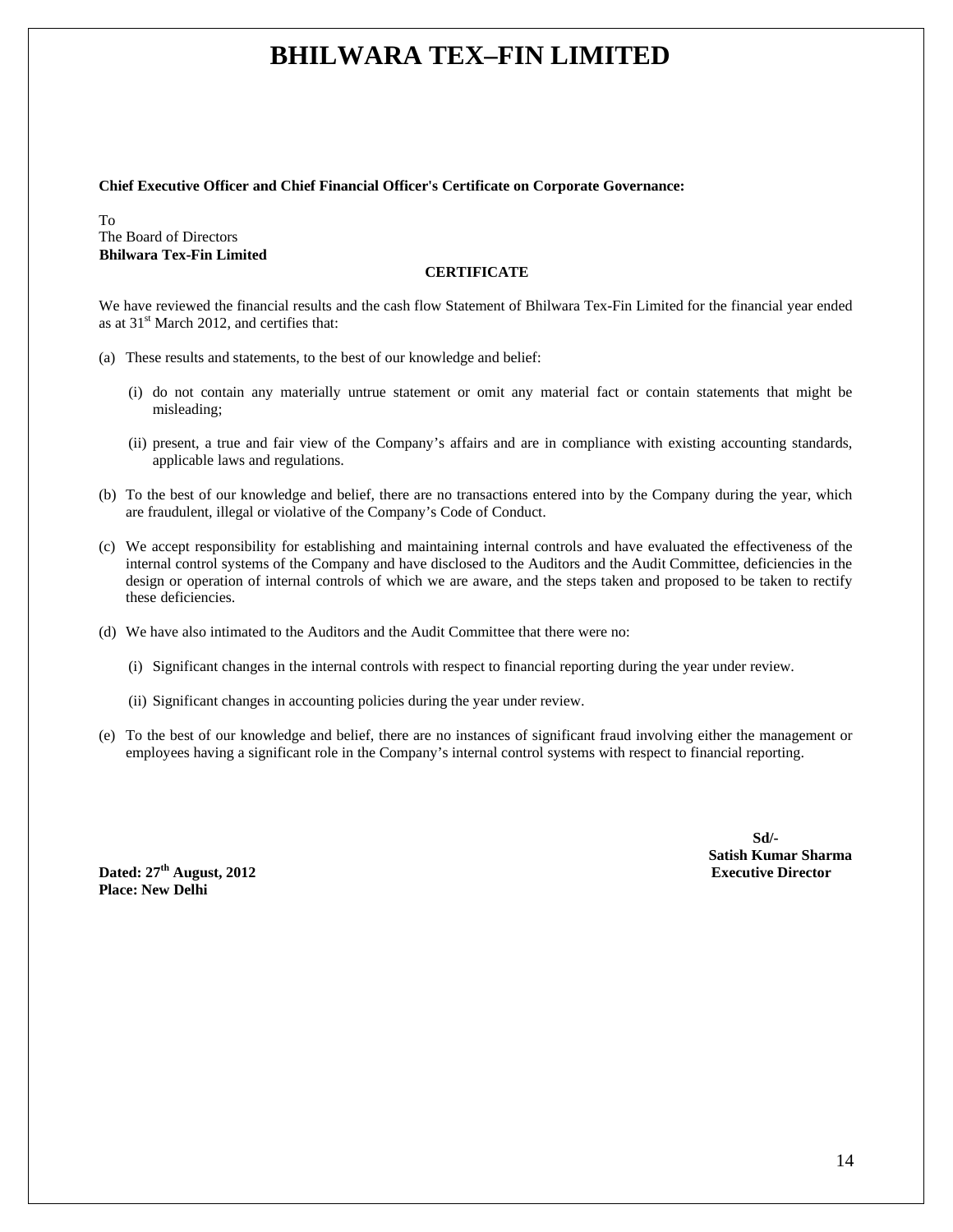#### **COMPLIANCE CERTIFICATE**

To, The Members, BHILWARA TEX-FIN LIMITED 129, Transport Centre, Rohtak Road, Punjabi Bagh, New Delhi- 110035

I have examined the registers, records, books and papers of M/s Bhilwara Tex-Fin Limited as required to be maintained under the Companies Act, 1956, and the rules made thereunder and also the provisions contained in the Memorandum and Articles of Association of the Company for the financial year ended on  $31<sup>st</sup>$  March, 2012. In my opinion and to the best of my information and according to the examinations carried out by me and the explanations furnished to me by the Company, its officers and agents, I certify that in respect of the aforesaid financial year:-

- 1. The Company has kept and maintained all registers as stated in Annexure 'A' to this Certificate, as per the provisions of the Act and the rules made there under and all entries therein have been duly recorded.
- 2. The Company has duly filed the forms and returns as stated in Annexure 'B' to this Certificate, with the Registrar of Companies within the time prescribed under the Act and the rules made thereunder.
- 3. The Company being a Public Limited Company, comment regarding maximum members, acceptance of public deposits is not required.
- 4. The Board of Directors duly met 7 times on i.e.  $30^{th}$  April 2011,  $30^{th}$  July 2011,  $10^{th}$  August 2011,  $25^{th}$  August 2011,  $31^{st}$ October, 2011, 31<sup>st</sup> January, 2012 and 23<sup>rd</sup> February, 2012 in respect of which, proper notices were given and the proceedings were properly recorded and signed including the circular/ resolutions passed, if any, in the Minutes Book maintained for the purpose.
- 5. The Company has closed its Register of Members & Share Transfer Book from Saturday, 24<sup>th</sup> September, 2011 to Friday,  $30<sup>th</sup>$  September, 2011 (both days inclusive) during the financial year under review.
- 6. The Annual General Meeting for the financial year ended on  $31<sup>st</sup>$  March, 2011 was held on  $30<sup>th</sup>$  September, 2011 after giving due notice to the members of the Company and the resolutions passed there at were duly recorded in the Minutes Book maintained for the purpose.
- 7. No Extra- Ordinary General Meeting was held during the financial year under review.
- 8. According to the information and explanation given to us, the Company has not given any loan as covered under the provision of Section 295 of the Act during the year under scrutiny.
- 9. According to the information and explanation given to us, the Company has duly complied with the provisions of Section 297 of the Act in respect of contracts specified in that section during the year under review.
- 10. The Company has made necessary entries required to be made in the registers maintained under Section 301 of the Act during the financial year under review.
- 11. As there were no instances falling with in the preview of section 314 of the Act, the Company has not require to obtain any approvals from the board of directors, members or Central Government as the case may be.
- 12. The Company has not issued any duplicate share certificates during the financial year under review.
- 13. (i) There was no fresh allotment of securities during the year under review.
	- (ii) The company has delivered all the certificates on lodgment thereof for transfer in accordance with the provision of the Act.
	- (iii) The Company has not deposited any amount in a separate Bank Account as no dividend was declared during the financial year under review.
	- (iv) The Company was not required to post dividend warrants to any member of the Company as no dividend was declared during the financial year under review.
	- (v) The Company was not required to transfer any amount to Investor Education and Protection Fund since there was no unpaid dividend, application money due for refund, matured deposits, matured debenture and the interest accrued thereon.
	- (vi) That the Company has duly complied with the requirements of Section 217 of the Companies Act, 1956 during the year under review.
- 14. The Board of Directors of the Company is duly constituted and three directors namely Mr. Sanjay Hasija, Mr. Samai Singh and Mr. Vadake Chundayil Sreenivasan were appointed as additional directors of the Company w.e.f. 10<sup>th</sup> August, 2011 and thereafter they are appointed as Directors by the members of the Company at their Annual General meeting held on 30<sup>th</sup> September, 2011 during the financial year under review.
- 15. The Company has not appointed any Managing Director/ Whole time director/ Manager during the financial year under review.
- 16. The Company has not appointed any sole-selling agent during the financial year under review.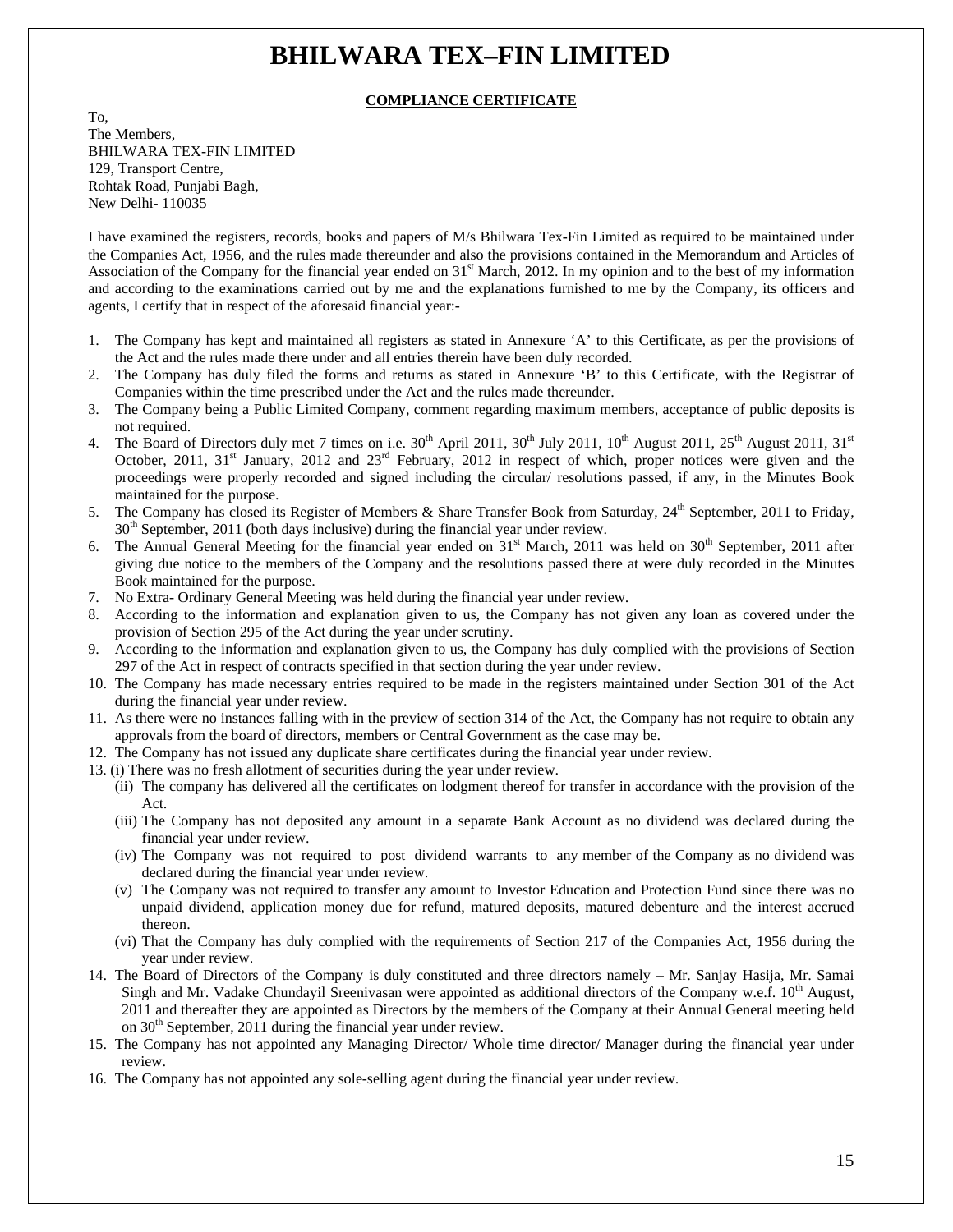- 17. The Company was not required to obtain any approvals of the Central Government, Company Law Board, Regional Director, Registrar and/ or such authorities prescribed under the various provisions of the Act during the financial year under review.
- 18. The Directors have disclosed their interest in other firms/ Companies to the Board of Directors pursuant to the provision of the Act during the financial year under review.
- 19. The Company has not issued any Shares, Debentures or other securities during the financial year under review.
- 20. The Company has not bought back any shares during the financial year under review.
- 21. There was no redemption of preference shares during the financial year under review.
- 22. There were no transactions necessitating the Company to keep in abeyance the rights to dividend, right shares, bonus shares pending registration of transfer of shares or debentures etc.
- 23. The Company has not invited / accepted any deposits falling within the purview of Section 58A & 58AA of the Companies Act, 1956 during the financial year under review.
- 24. According to the information and explanation given to us, the Company has borrowed amount from other bodies corporate and complied with the necessary provisions during the financial year ended under review.
- 25. According to information and explanation given to us, the Company has made loans and investment to other Bodies corporate in compliance with the provisions of the Act and has made necessary entries in the books during the year under review.
- 26. The Company has not altered the provisions of the Memorandum with respect to situation of the Company's registered office from one state to another during the year under scrutiny.
- 27. The Company has not altered the provisions of the Memorandum with respect to the objects of the Company during the year under scrutiny.
- 28. The Company has not altered the provisions of the Memorandum with respect to name of the Company during the year under scrutiny.
- 29. The Company has not altered the provisions of the Memorandum with respect to share capital of the Company during the year under scrutiny.
- 30. The Company has not altered its Articles of Association during the financial year under review.
- 31. There were no prosecution initiated against or show cause notices received by the Company and no fines and penalties or any other punishment was imposed on the Company during the financial year for the offences under the Act.
- 32. The Company has not received any money as security from its employees during the financial year as per provisions of section 417 (1) of the Act.
- 33. According to the information and explanations given to me, the provisions of Employee's Provident Fund do not apply to the Company.

Sd/- Date: 27.08.2012 PAYAL SHARMA Place: Noida *Company Secretaries*  C.P. No. 8116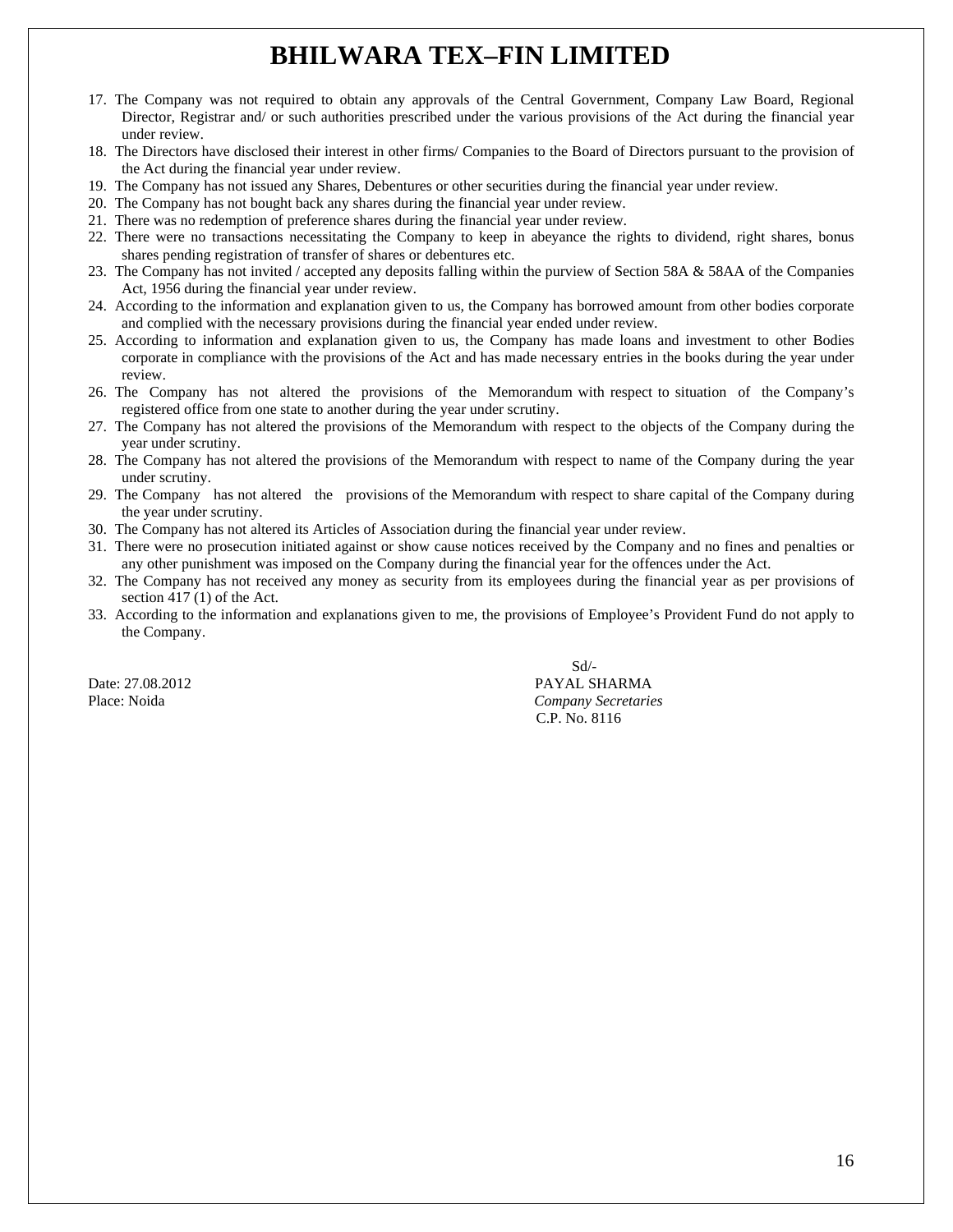#### **Annexure –"A"**

#### **Registers as maintained by the Company:**

- 1. Register of Members under section 150 of the Act
- 2. Register of Index of members under section 151 of the Act.
- 3. Minutes Book of Board of Directors meeting under section 193 of the Act.
- 4. Minutes Book of the proceeding of the General Meeting under section 193 of the Act.
- 5. Register of particulars of contracts in which directors are interested under section 301of the Act.
- 6. Register of Directors, Managing Directors, Manager and Secretary under section 303(1) of the Act.
- 7. Registers of Director's Shareholding under section 307 of the Act
- 8. Registers of Investment under section 372A of the Act.
- 9. Registers of Share application and allotment.
- 10. Share Transfers Book.

**Annexure-"B"**

#### **The following forms and returns were filed by the Company with Registrar of Companies during the financial year ended 31st March, 2012**

| SR.<br>No.     | Form<br>No.<br>Return | <b>Filed</b><br><b>Under</b><br>section | For the period/year                                                                   | Date of Filling<br>of the form /<br>return | Whether filed<br>within<br>prescribe time<br>"Yes" / "No" | If delay in filing<br>whether requisite<br>additional fee<br>paid<br>Yes / No |
|----------------|-----------------------|-----------------------------------------|---------------------------------------------------------------------------------------|--------------------------------------------|-----------------------------------------------------------|-------------------------------------------------------------------------------|
| 1              | 23AC &<br>23ACA       | 220                                     | Financial Year ended<br>31/03/2011                                                    | 11/10/2011                                 | Yes                                                       | N <sub>o</sub>                                                                |
| 2              | 20B                   | 159                                     | Annual<br>General<br>Meeting<br>held<br><sub>on</sub><br>30/09/2011                   | 23/11/2011                                 | Yes                                                       | N <sub>0</sub>                                                                |
| 3              | 66                    | 383A                                    | Compliance Certificate<br>for the Financial year<br>ended 31.03.2011                  | 04/10/2011                                 | Yes                                                       | N <sub>0</sub>                                                                |
| $\overline{4}$ | 32                    | 303(2)                                  | Appointment<br>of<br>additional<br>Directors<br>we.f. 10 <sup>th</sup> August, 2011.  | 05/09/2011                                 | Yes                                                       | N <sub>o</sub>                                                                |
| 5              | 32                    | 303(2)                                  | Regularization<br>of<br>additional directors and<br>retirement of Directors<br>at AGM | 07/10/2011                                 | Yes                                                       | N <sub>0</sub>                                                                |
| 6              | 32                    | 303(2)                                  | Resignation of Director<br>22 <sup>nd</sup><br>w.e.f.<br>February,<br>2012.           | 28/02/2012                                 | Yes                                                       | N <sub>o</sub>                                                                |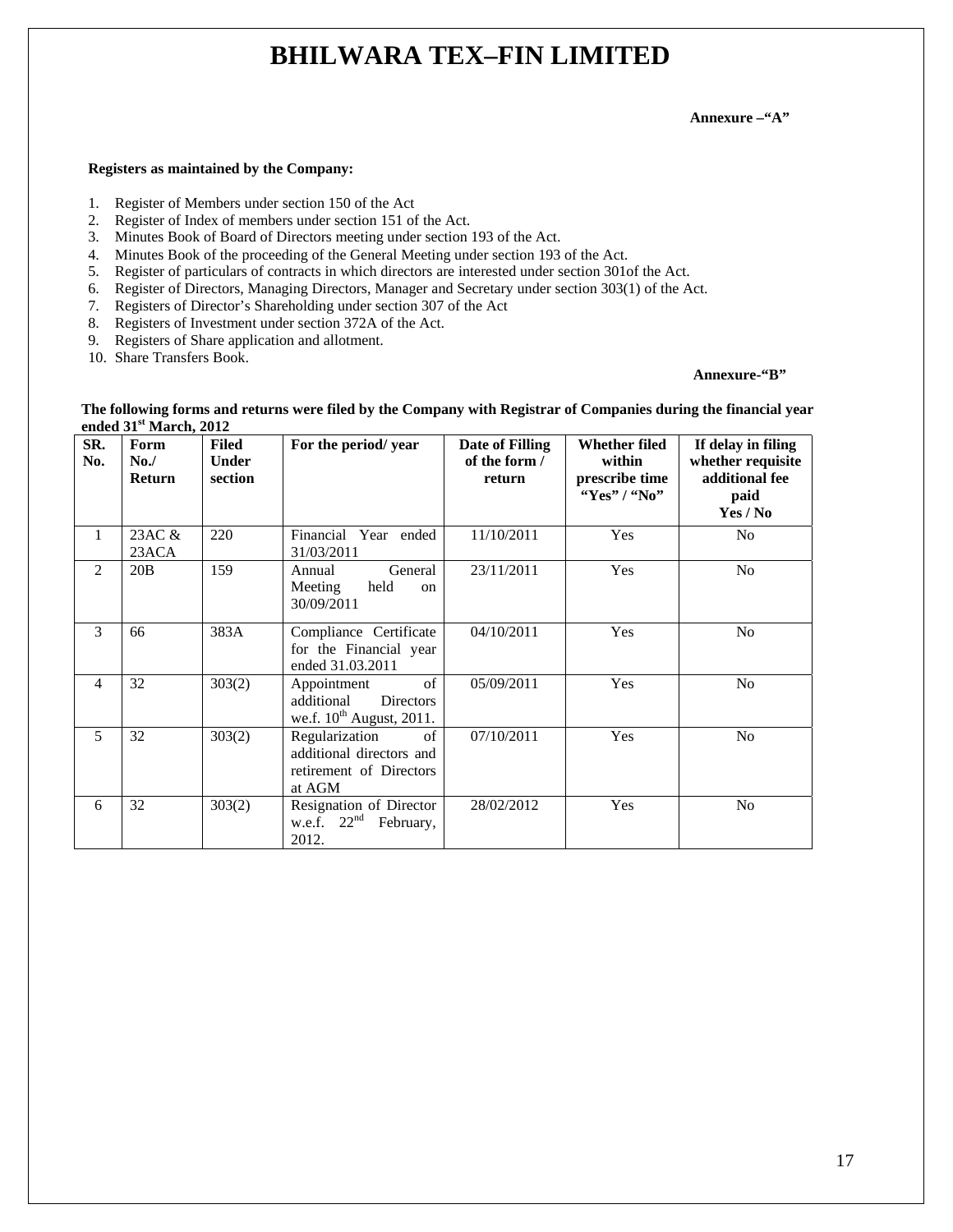#### AUDITORS' CERTIFICATE ON CORPORATE GOVERNANCE

To The members, M/s Bhilwara Tex-Fin Limited

We have examined the compliance of conditions of Corporate Governance by M/s Bhilwara Tex-Fin Limited, for the year ended 31<sup>st</sup> March 2012 as stipulated in Clause 49 of the Listing Agreement of the said Company with the Stock Exchanges.

The compliance of conditions of Corporate Governance is the responsibility of the management. Our examination was limited to procedures and implementation thereof, adopted by the Company for ensuring the compliance of the conditions of corporate governance. It is neither an audit nor an expression of opinion on the financial statements of the Company.

In our opinion and to the best of our information and according to the explanations given to us, we certify that the Company has complied in all material aspects with the conditions of corporate governance as stipulated in the listing agreement entered into by the said Company with the stock exchanges.

We certify that no investor grievances are pending for a period exceeding one month against the Company as per the records maintained by the shareholders/ investors' Grievance Committee.

We further certify that such compliance is neither an assurance as to the future viability of the Company nor the efficiency or effectiveness with which the management has conducted the affairs of the Company.

**For Nagar Goel & Chawla**  Chartered Accountants Firm Regn.No: 009933N

 Sd/- (Deepak Nagar) Partner M.No: 087456

Place: New Delhi Date: 27.08.2012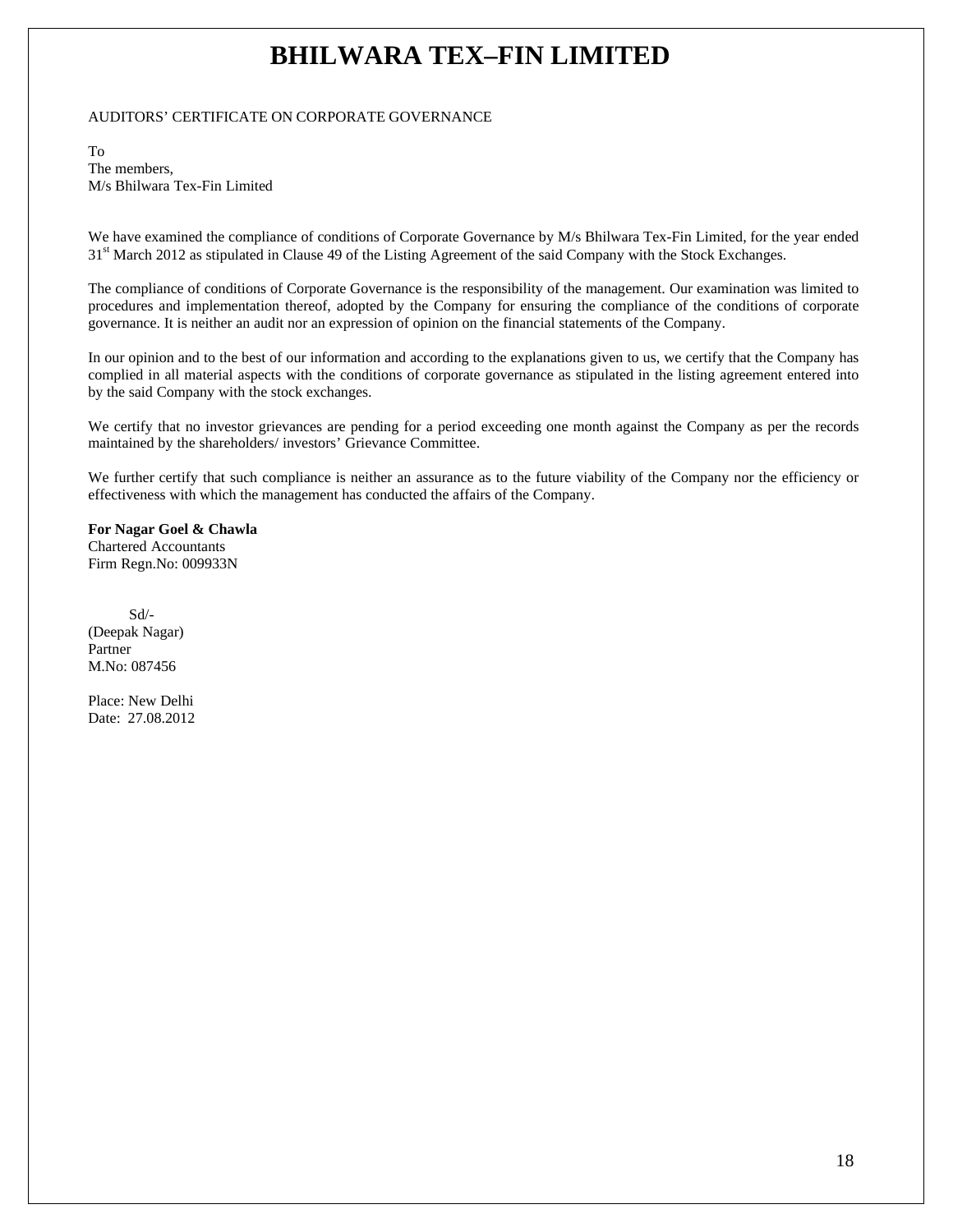#### **AUDITOR'S REPORT**

The Members, Bhilwara Tex-Fin Limited

- 1. We have audited the attached Balance Sheet of M/s Bhilwara Tex-Fin Limited as at 31st March 2012, the Profit & Loss Account and Cash Flow Statement for the year ended on that date annexed thereto. These financial statements are the responsibility of the Company's management. Our responsibility is to express an opinion on these financial statements based on our audits.
- 2. We conducted our audit in accordance with auditing standards generally accepted in India. Those Standards require that we plan and perform the audit to obtain reasonable assurance about whether the financial statements are free of material misstatement. An Audit includes examining, on a test basis, evidence supporting the amounts and disclosers in the financial statements. An audit also includes assessing the accounting principles used and significant estimates made by management, as well as evaluating the overall financial statement presentation. We believe that our audit provides a reasonable basis for our opinion.
- 4. As required by the Companies (Auditor's Report) Order 2003, as amended by the companies (Auditor's Report) (Amendment) Order, 2004 (together the 'Order') issued by the Central Govt. of India in terms of the section (4A) of section 227 of the Companies Act, 1956, of India (the 'Act') and on the basis of such checks of the books and records of the company as we give in the Annexure a statement on the matters specified in paragraphs 4 and 5 of the Order.
- 5. Subject to above and further to our comment in the Annexure referred to above, we report that:
	- i. We have obtained all the information and explanations, which to the best of our knowledge and belief were necessary for the purposes of our audit;
	- ii. In our opinion, proper books of account as required by law have been kept by the company as far as appears from our examination of those books.
	- iii. The Balance Sheet, Profit & Loss Account and Cash Flow Statement dealt with by this report are in agreement with the books of accounts.
	- iv. In our opinion, the Balance Sheet, Profit & Loss Account and Cash Flow Statement dealt with by this report comply with the Accounting standard referred to in sub-section 3(C) of section 211 of Companies Act, 1956.
	- v. On the basis of the written representations received from the Directors, and taken on the records by the Board of Directors, we report that none of the Directors is disqualified as on 31st March 2012 from being appointed as a Director in the terms of Clause (g) of Sub-section (1) of Section274 of the companies Act, 1956.
	- vi. In our opinion and to the best of our information and according to the explanations given to us, the said accounts give the information required by the Companies Act, 1956, in the manner so required and give a true and fair view in conformity with the accounting principles generally accepted in India :
		- a) in the case of the balance sheet, of the state of affairs of the company as at 31st March 2012;
		- b) in the case of the profit and loss account, of the Profit for the year ended on that date.
		- c) in the case of Cash Flow Statement, of the cash flows for the year ended on that date.

For Nagar Goel & Chawla Chartered Accountants Firm Regn.No: 009933N

 Sd/- (Deepak Nagar) Partner M.No: 087456 Place: New Delhi Date: 27.08.2012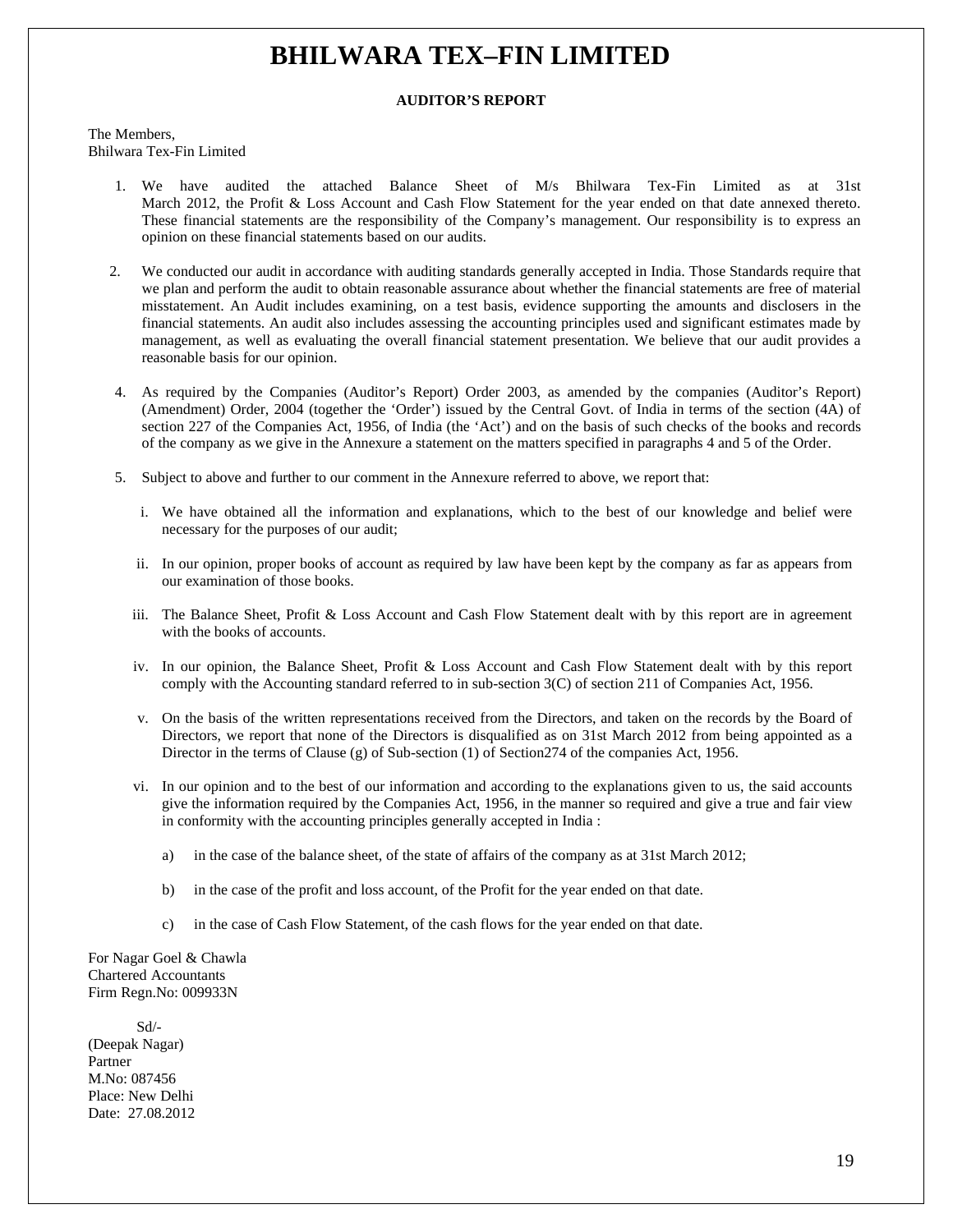#### **ANNEXURE TO THE AUDITOR'S REPORT FOR THE YEAR ENDED 31ST MARCH 2012**

#### **Re: Bhilwara Tex-Fin Ltd.**

- 1 (a) The Company does not own any fixed assets. Hence, this clause becomes in applicable.
	- (b)Not applicable in view of (a) above.
	- (c) Not applicable in view of (b) above.
- 2 (a) The Company does not own any inventory. Hence, this clause becomes in applicable.
	- (b) Not applicable in view of (a) above.
	- (a) Not applicable in view of (a) above.
- 3 (a) The company has not given loans to any parties covered in the register maintained under section 301 of the Companies' Act, 1956.
	- (b) Not applicable in view of (a) above.
	- (c) Not applicable in view of (a) above
	- (d) Not applicable in view of (a) above
	- (e) During the year, company has not taken loans from party covered in the register maintained under section 301 of the Companies Act, 1956.
	- (f) Not applicable in view of (e) above
	- (g) Not applicable in view of (e) above
- In our opinion and according to the information and explanation given to us there are adequate internal control procedures commensurate with the size of the company and the nature of its business with regards to the sale of shares. During the courses of our audit, no major weakness has been noticed in the internal controls.
- 5. (a) Not applicable.

(b) Not applicable.

- 6. The company has not accepted any deposits from the public within the meaning of section 58A and 58AA of the companies Act, 1956 and Companies (Acceptance of Deposits) Rules, 1975.
- 7. In our opinion, the company has an internal audit system commensurate with the size and nature of its business.
- 8. The Company is not required to maintain the cost records under clause (d) of sub section (1) of Section 209 of the Act.
- 9. (a) According to the records of the company, the company is regular in depositing with appropriate authorities undisputed statutory dues including provident fund, investor education protection fund, employees' state insurance, income tax, sales tax, wealth tax, custom duty, excise duty, cess and other statutory dues applicable to it.

(b) According to the information and explanations given to us, no undisputed amounts payable in respect of income tax, wealth tax, sales tax, customs duty and excise duty were outstanding, as at 31st March 2012 for a period of more than six months from the date they became payable.

(c) According to the records of the company, there are no dues of sales tax, income tax, custom tax / wealth tax, excise duty / cess which have not been deposited on account of any dispute.

- 10. In our opinion, the accumulated losses of the company are not more than fifty percent of its net worth. The company has not incurred cash losses during the financial year covered by our audit and the immediately preceding financial year.
- 11. In our opinion, and according to the information and explanations given to us, the Company has not availed any loan or credit from financial institution or banks.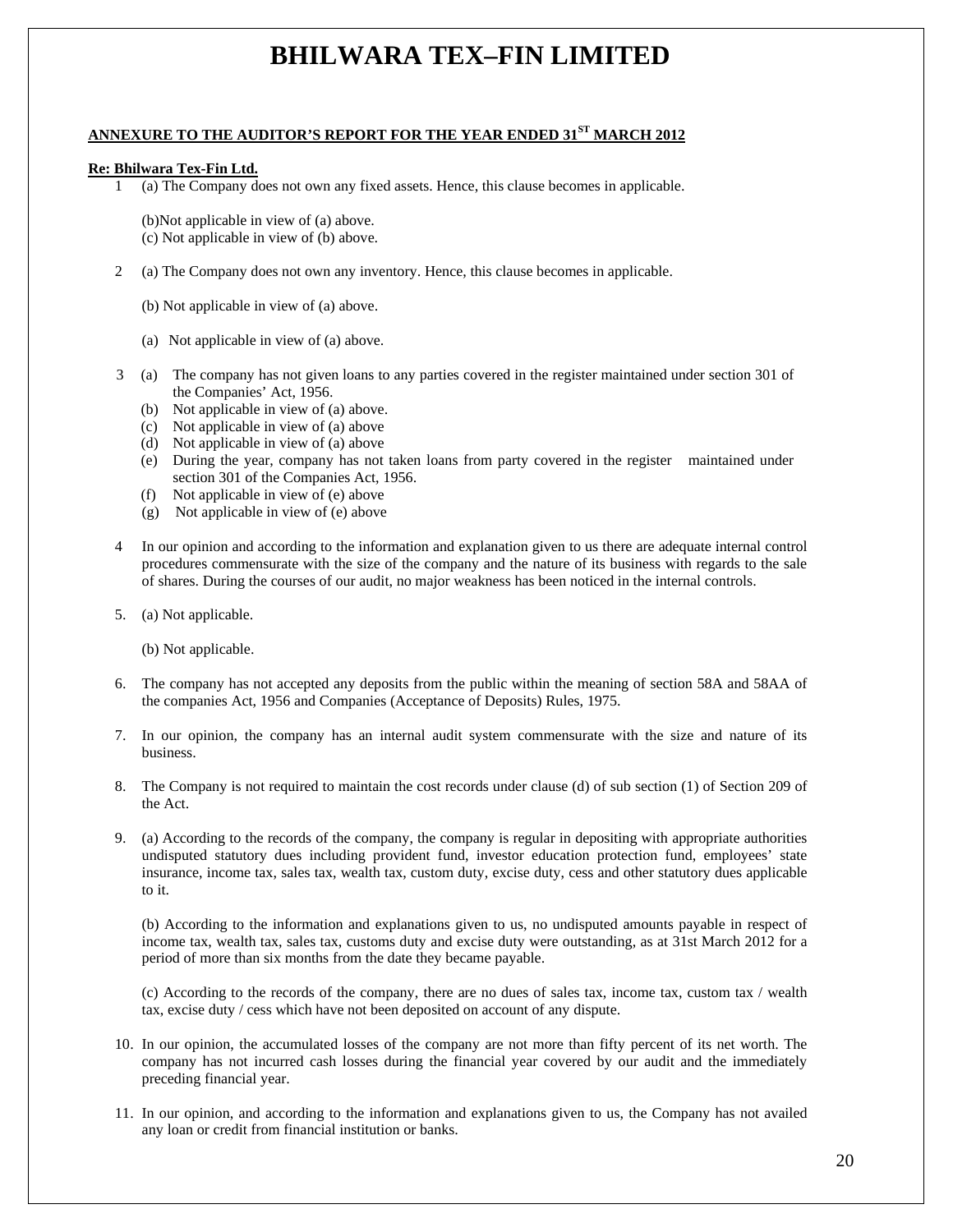- 12. The company has not granted loans and advances on the basis of security by the way of pledge of shares, debentures and other securities.
- 13. In our opinion, and to the best of our information and according to the explanations provided by the management, we are of the opinion that the company is neither a Chit Fund nor a nidhi / mutual benefit society. Hence, in our opinion, the requirements of Clause 4 (xiii) of the order do not apply to the company.
- 14. The company is maintaining proper records for all transaction related to dealing or trading in shares, securities, debentures and other investments. Timely entries have also been made in the said record. The shares, debentures and other securities have been held by the company in its own name except to the extent exemption u/s 49 of the Act.
- 15. According to the information and explanation given to us, the Company has not provided guarantee of any type for loan taken by others.
- 16. According to the records of the company, the company has not obtained any term loan. Hence, comments under the clause are not called for.
- 17. According to the information and explanation given to us, the fund raised by the company on long term basis has not been applied for short term purpose.
- 18. The Company has not made any preferential allotment of shares to parties covered in the register maintained under section 301 of the Act.
- 19. The Company has not issued debenture of any type during the financial year.
- 20. The company has not raised any money by public issue during the financial year.
- 21. Based on our examination of the books and records of the company and according to the information and explanation given to us, no fraud on or by the company has been noticed.

For Nagar Goel & Chawla Chartered Accountants Firm Regn.No: 009933N

Sd/- (Deepak Nagar) Partner M.No: 087456 Place: New Delhi Date: 27.08.2012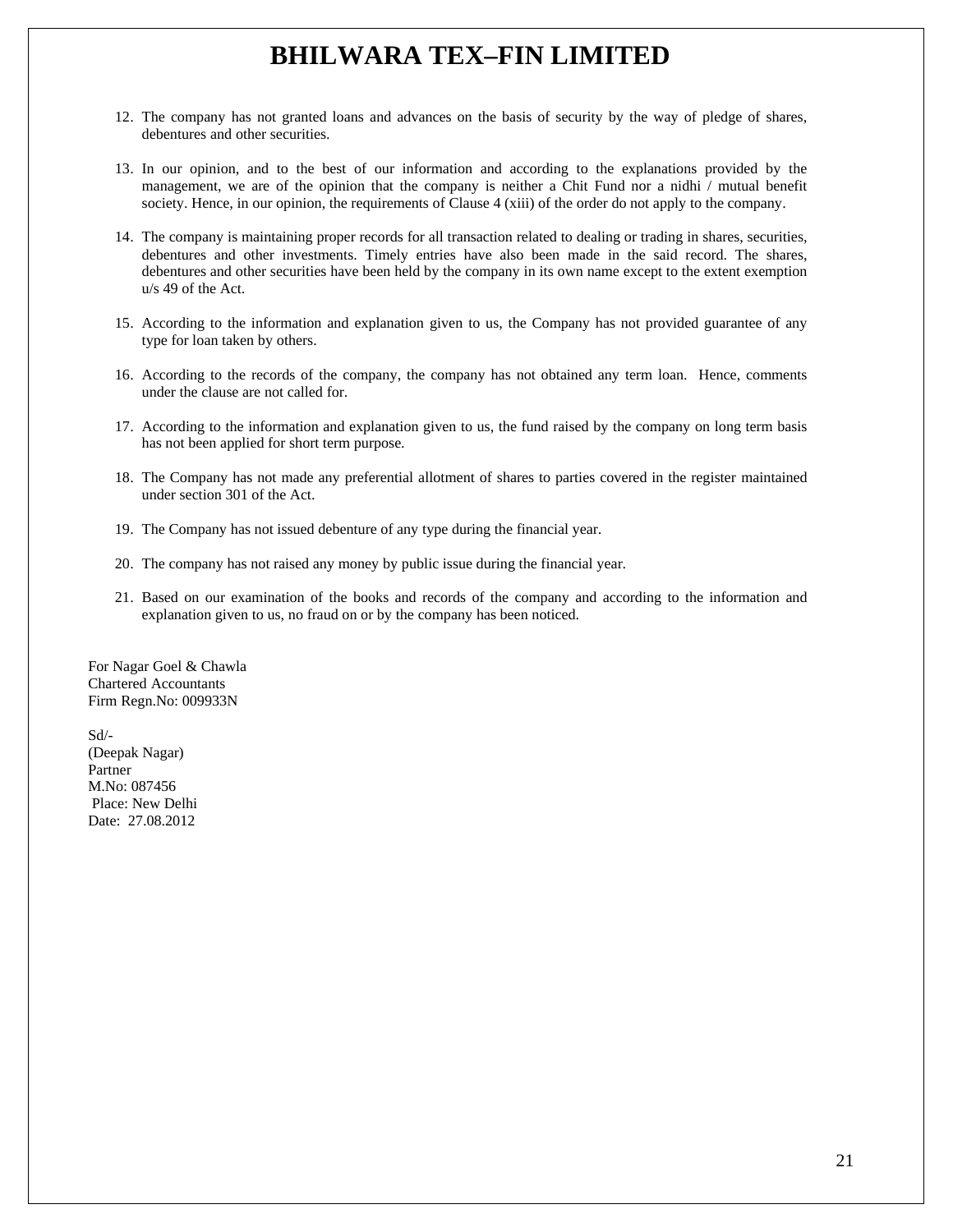The Board of Directors M/s Bhilwara Tex-Fin Limited New Delhi

We have examined the above cash flow statement of Bhilwara Tex-Fin Limited for the year ended 31st March 2012. The statement has been prepared by the company in accordance with the requirement of the listing agreement under Clause 32 with Stock Exchanges and is based on and in agreement with the corresponding Profit and Loss Account and Balance Sheet of the company covered by our report of even date to the members of the company.

For Nagar Goel & Chawla Chartered Accountants Firm Regn.No: 009933N

Sd/- (Deepak Nagar) Partner M.No: 087456

Place: New Delhi Date: 27.08.2012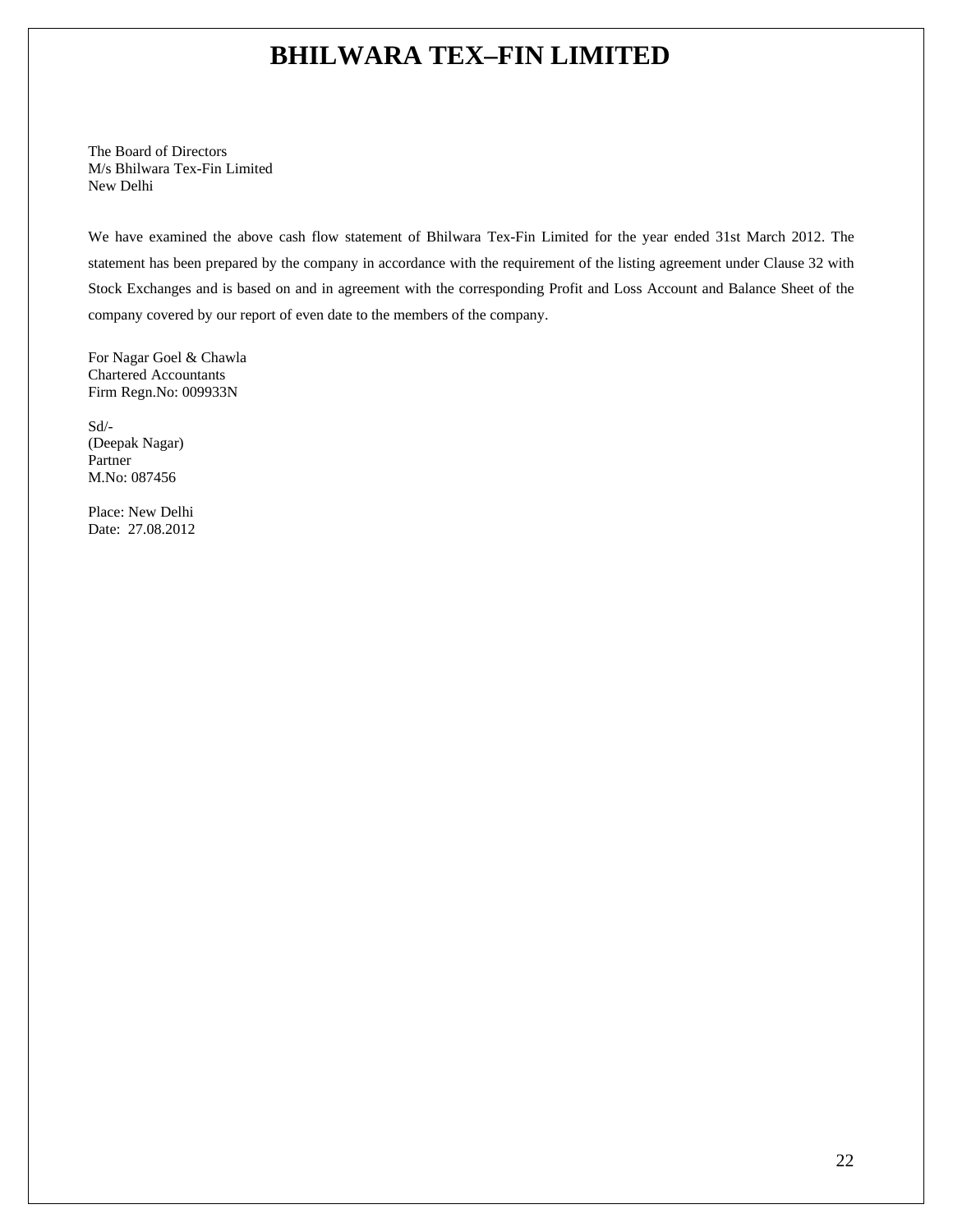#### **NOTES FORMING PART OF THE FINANCIAL STATEMENTS**

#### **For Year Ended 31st March 2012**

1. General :-

Bhilwara Tex-Fin Limited ("the Company") was incorporated on November 16, 1994 and obtained the certificate for Commencement of Business on November 22, 1994 from Registrar of Companies under the provision of the Companies Act, 1956. The main objects of the company are to provide the fund based financial services etc. During the year under review, the Company engaged in business of investment  $&$  Financing.

2. Significant Accounting Policies and Notes to accounts

#### 2.1 SYSTEM OF ACCOUNTING

The financial statement are prepared under the historical cost convention on an accrual basis and are in accordance with the requirement of the companies Act, 1956

#### 2.2 REVENUE RECOGNITION

- a) Interest income is recognized on accrual basis except in case of nonperforming assets where it is recognized upon realization as per RBI Guidelines.
- b) Penal interest is recognized as income on realization.
- c) Dividend income is accounted on an accrual basis when the company's right to receive the dividend is established.

#### 2.3 INVESTMENTS

Investment is long term in nature and is valued at cost.

#### 2.4 FIXED ASSETS

The company does not possess any Fixed Assets.

#### 2.5 TAXATION

Income Taxes are accounted for in accordance with Accounting Standard 22 on "Accounting for Taxes on Income" (AS-22) issued by the Institute of Chartered Accountants of India. Tax expenses comprise both current and deferred tax.

Current Tax is determined as the amount of tax payable in respect of taxable income for the period using the applicable tax rates and tax laws. Deferred tax assets and liabilities are recognized, subject to consideration of prudence, on timing differences, being the difference between taxable incomes and accounting income, that originate in one period and are capable of reversal in one or more subsequent periods and are measured using tax rates enacted or substantively enacted as at the Balance Sheet date. The carrying amount of deferred tax assets and liabilities are reviewed at each Balance Sheet date.

- 2.6 Accounting policies are not specifically referred to otherwise are consistent and in accordance with generally accepted accounting principles.
- 2.7 Foreign Currency converted into Indian Rupee is N.A..
- 2.8 Contingent Liability is Nil. (Previous Year Nil).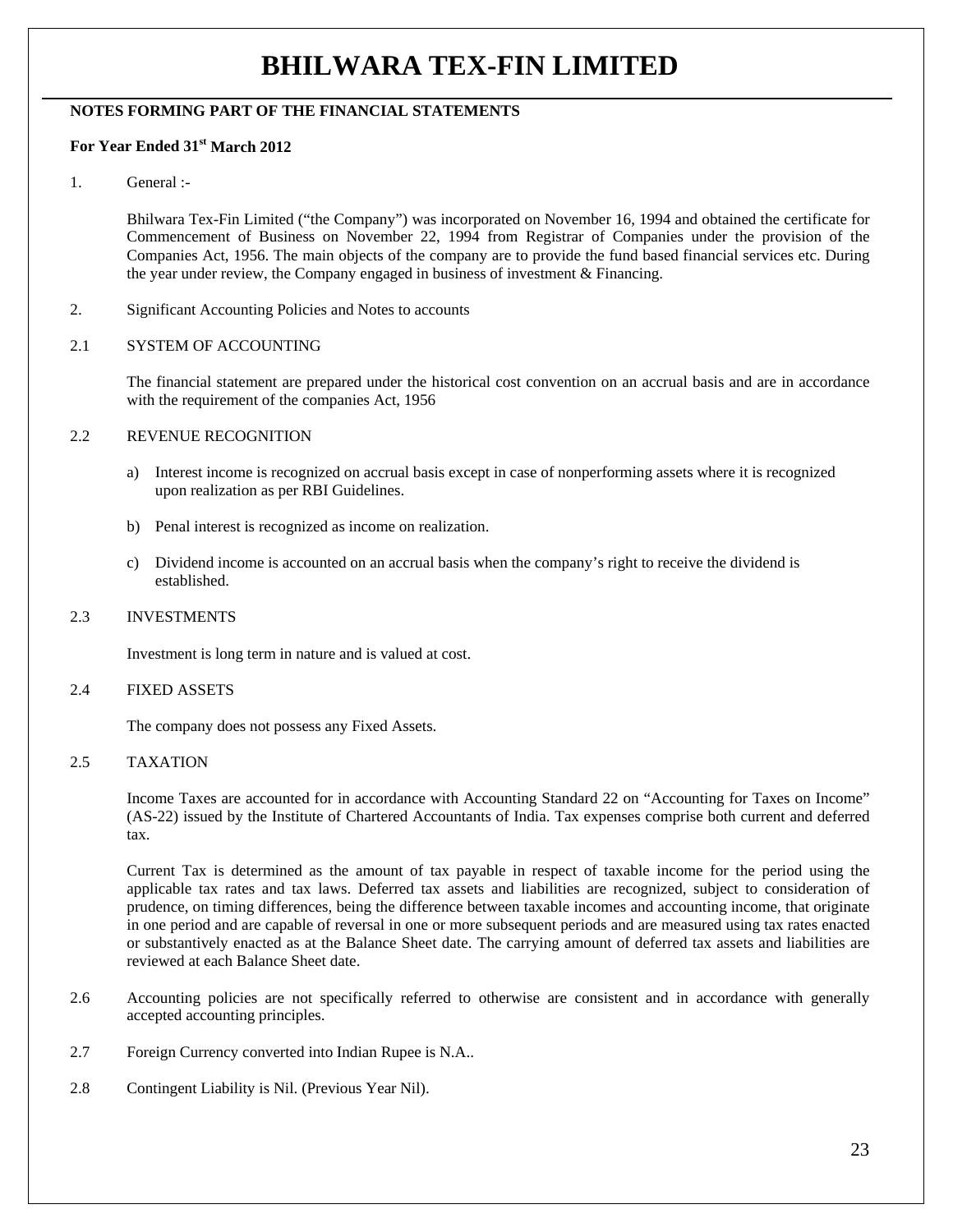2.9 Debit balances of debtors are subjected to confirmation and reconciliation form respective parties. The final adjustment, if any, in the account of parties shall be known only after confirmation / reconciliation, the amount of which could not be ascertained.

In compliance of Sec. 45 IC of the Reserve Bank of India Act, 1934, the company has transferred a sum of Rs. 87,943/- to Special reserve Fund. The reserve fund so created is available for utilization for specified purposes as may be prescribed by the Reserve Bank from time to time.

- 2.10 Remuneration and perquisites to the directors is Rs. Nil.
- 2.11 There are certain parties to whom advances in the nature of loans have been given by the company. As per management, principal and interest thereon is recoverable at a later date as per stipulations made with respective parties. As such, interest income is accounted for on yearly basis, but their recovery is deferred to a later date.
- 2.12 There is no related party transaction as in accordance with Accounting Standard 18 issued by the institute of Chartered Accountants of India.
- 2.13 Segment Reporting

The Company operates in one segment only namely Finance, Investment and related consultancy. Therefore, information about segment reporting in line with AS – 17 of ICAI has not been given.

2.14 Earning Per Share

| <b>Particulars</b>                                         | 2011-2012 | 2010-2011 |
|------------------------------------------------------------|-----------|-----------|
| Profit /(Loss) After Taxation as per Profit & Loss Account | 4,39,715  | 1,69,046  |
| Number of Equity shares outstanding                        | 35,02,700 | 35,02,700 |
| <b>Basic and Diluted Earnings per shares In rupees</b>     | 0.13      | 0.05      |
| (Face value Rs. 10 per shares)                             |           |           |

- 2.15 Previous years figures have been regrouped and rearranged wherever necessary.
- 2.16 Additional information pursuant to the provision of paragraphs 3, 4C & 4D of part II of schedule VI of the Companies Act, 1956.
- 2.17 Particulars in respect of the opening Stock, Purchases, Sales & Closing Stock

| <b>Particulars</b>             | 2011-2012 | 2010-2011 |
|--------------------------------|-----------|-----------|
| <b>Opening Stock of Shares</b> | Nil       | Nil       |
| Purchases                      | Nil       | Nil       |
| <b>Sales</b>                   | Nil       | Nil       |
| Closing Stock                  | Nil       | Nil       |

- 2.18 CIF Value of Import of Raw Materials Components, Spare parts & Capital goods: Nil
	- c) Expenditure in Foreign Currency : Nil
	- d) Remittance in Foreign Currency: Nil
	- e) Earning in Foreign currency: Nil (CIF Value in Exports)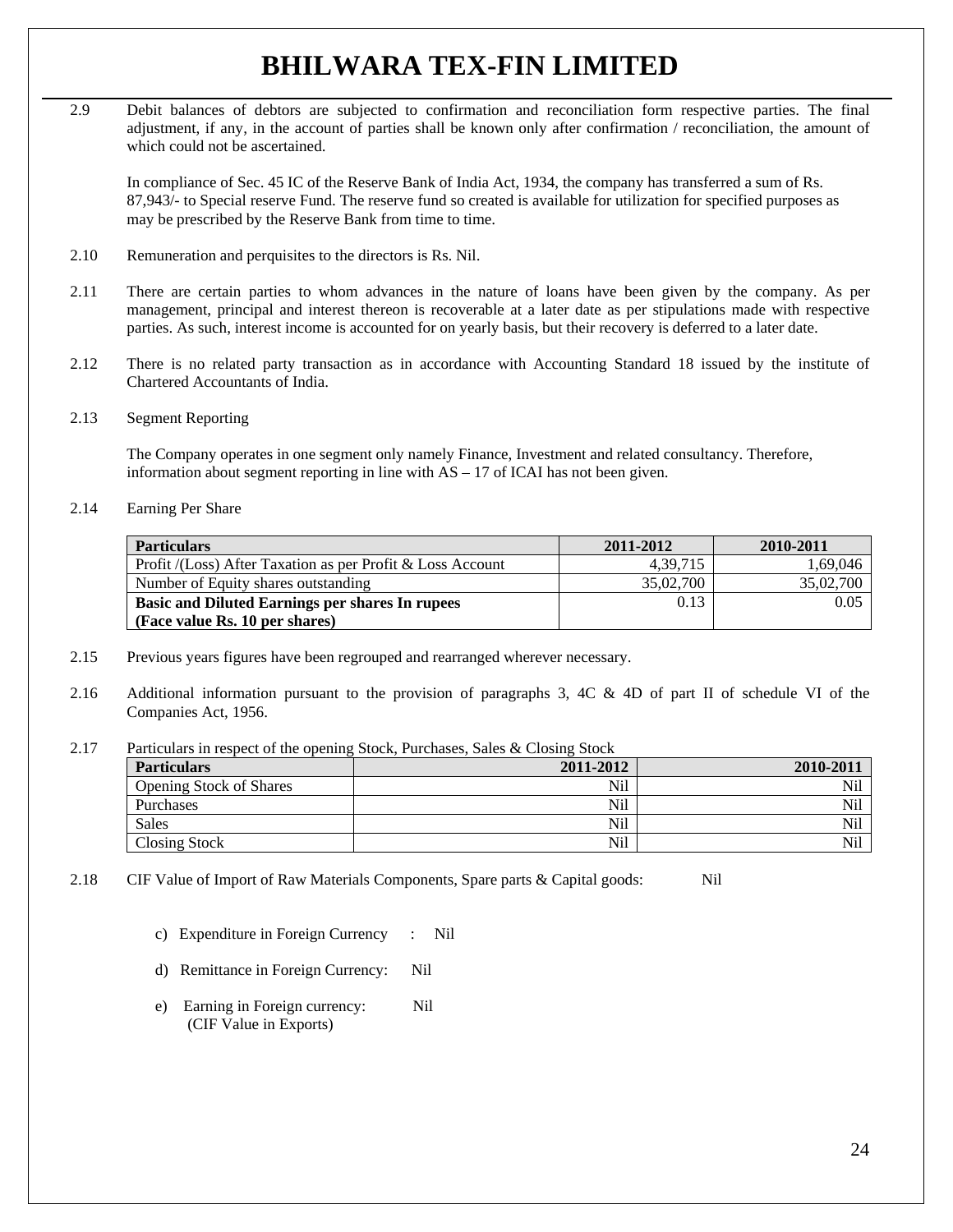2.19 Schedule in terms of paragraph 13 of Non-Banking Financial (Non-Deposit Accepting or Holding) Companies Prudential Norms (Reserve Bank) Directions, 2007 as amended from time to time.

| <b>Particulars</b><br>Liabilities side:<br>(1)<br>Loans and advances availed by the non-banking<br>Amount overdue<br>Amount out-standing-<br>financial company inclusive of<br>interest accrued thereon but not paid:<br>Nil<br><b>Nil</b><br>Debentures : Secured<br><b>Nil</b><br><b>Nil</b><br>(a)<br>: Unsecured<br>(other than falling within the<br>Nil<br><b>Nil</b><br><b>Nil</b><br>meaning of public deposits*)<br><b>Nil</b><br><b>Nil</b><br>Deferred Credits<br><b>Nil</b><br>(b)<br>6,50,00,000<br>5,00,00,000<br>Term Loans<br>(c)<br>Inter-corporate loans and borrowing<br><b>Nil</b><br>Nil<br>(d)<br><b>Commercial Paper</b><br><b>Nil</b><br><b>Nil</b><br>(e)<br>Other<br>Loans (Non<br>(f)<br>Convertible<br>78,000<br>78,000<br>Debenture-<br><b>Application Money)</b><br>* Please see Note 1 below<br><b>Assets side:</b><br>Amount outstanding<br>(2)<br>Break-up of Loans and Advances including<br>bills<br>receivables [other than those included in (4) below]:<br>(a) Secured<br><b>Nil</b><br>(See Note Below)*<br>(b) Unsecured<br>7,33,63,972<br>Break up of Leased Assets and stock on hire and other<br>(3)<br>Assets counting towards AFC activities.<br>Lease assets including lease rentals under sundry<br>(i)<br>debtors:<br>Nil<br>(a) Financial lease<br>Nil<br>(b) Operating lease<br>(ii) Stock on hire including hire charges under sundry<br>debtors:<br>Nil<br>Assets on hire<br>(a)<br>Nil<br>Repossessed Assets<br>(b) |                                          | (Amount in Rs) |  |  |
|--------------------------------------------------------------------------------------------------------------------------------------------------------------------------------------------------------------------------------------------------------------------------------------------------------------------------------------------------------------------------------------------------------------------------------------------------------------------------------------------------------------------------------------------------------------------------------------------------------------------------------------------------------------------------------------------------------------------------------------------------------------------------------------------------------------------------------------------------------------------------------------------------------------------------------------------------------------------------------------------------------------------------------------------------------------------------------------------------------------------------------------------------------------------------------------------------------------------------------------------------------------------------------------------------------------------------------------------------------------------------------------------------------------------------------------------------------------------------|------------------------------------------|----------------|--|--|
|                                                                                                                                                                                                                                                                                                                                                                                                                                                                                                                                                                                                                                                                                                                                                                                                                                                                                                                                                                                                                                                                                                                                                                                                                                                                                                                                                                                                                                                                          |                                          |                |  |  |
|                                                                                                                                                                                                                                                                                                                                                                                                                                                                                                                                                                                                                                                                                                                                                                                                                                                                                                                                                                                                                                                                                                                                                                                                                                                                                                                                                                                                                                                                          |                                          |                |  |  |
|                                                                                                                                                                                                                                                                                                                                                                                                                                                                                                                                                                                                                                                                                                                                                                                                                                                                                                                                                                                                                                                                                                                                                                                                                                                                                                                                                                                                                                                                          |                                          |                |  |  |
|                                                                                                                                                                                                                                                                                                                                                                                                                                                                                                                                                                                                                                                                                                                                                                                                                                                                                                                                                                                                                                                                                                                                                                                                                                                                                                                                                                                                                                                                          |                                          |                |  |  |
|                                                                                                                                                                                                                                                                                                                                                                                                                                                                                                                                                                                                                                                                                                                                                                                                                                                                                                                                                                                                                                                                                                                                                                                                                                                                                                                                                                                                                                                                          |                                          |                |  |  |
|                                                                                                                                                                                                                                                                                                                                                                                                                                                                                                                                                                                                                                                                                                                                                                                                                                                                                                                                                                                                                                                                                                                                                                                                                                                                                                                                                                                                                                                                          |                                          |                |  |  |
|                                                                                                                                                                                                                                                                                                                                                                                                                                                                                                                                                                                                                                                                                                                                                                                                                                                                                                                                                                                                                                                                                                                                                                                                                                                                                                                                                                                                                                                                          |                                          |                |  |  |
|                                                                                                                                                                                                                                                                                                                                                                                                                                                                                                                                                                                                                                                                                                                                                                                                                                                                                                                                                                                                                                                                                                                                                                                                                                                                                                                                                                                                                                                                          |                                          |                |  |  |
|                                                                                                                                                                                                                                                                                                                                                                                                                                                                                                                                                                                                                                                                                                                                                                                                                                                                                                                                                                                                                                                                                                                                                                                                                                                                                                                                                                                                                                                                          |                                          |                |  |  |
|                                                                                                                                                                                                                                                                                                                                                                                                                                                                                                                                                                                                                                                                                                                                                                                                                                                                                                                                                                                                                                                                                                                                                                                                                                                                                                                                                                                                                                                                          |                                          |                |  |  |
|                                                                                                                                                                                                                                                                                                                                                                                                                                                                                                                                                                                                                                                                                                                                                                                                                                                                                                                                                                                                                                                                                                                                                                                                                                                                                                                                                                                                                                                                          |                                          |                |  |  |
|                                                                                                                                                                                                                                                                                                                                                                                                                                                                                                                                                                                                                                                                                                                                                                                                                                                                                                                                                                                                                                                                                                                                                                                                                                                                                                                                                                                                                                                                          |                                          |                |  |  |
|                                                                                                                                                                                                                                                                                                                                                                                                                                                                                                                                                                                                                                                                                                                                                                                                                                                                                                                                                                                                                                                                                                                                                                                                                                                                                                                                                                                                                                                                          |                                          |                |  |  |
|                                                                                                                                                                                                                                                                                                                                                                                                                                                                                                                                                                                                                                                                                                                                                                                                                                                                                                                                                                                                                                                                                                                                                                                                                                                                                                                                                                                                                                                                          |                                          |                |  |  |
|                                                                                                                                                                                                                                                                                                                                                                                                                                                                                                                                                                                                                                                                                                                                                                                                                                                                                                                                                                                                                                                                                                                                                                                                                                                                                                                                                                                                                                                                          |                                          |                |  |  |
|                                                                                                                                                                                                                                                                                                                                                                                                                                                                                                                                                                                                                                                                                                                                                                                                                                                                                                                                                                                                                                                                                                                                                                                                                                                                                                                                                                                                                                                                          |                                          |                |  |  |
|                                                                                                                                                                                                                                                                                                                                                                                                                                                                                                                                                                                                                                                                                                                                                                                                                                                                                                                                                                                                                                                                                                                                                                                                                                                                                                                                                                                                                                                                          |                                          |                |  |  |
|                                                                                                                                                                                                                                                                                                                                                                                                                                                                                                                                                                                                                                                                                                                                                                                                                                                                                                                                                                                                                                                                                                                                                                                                                                                                                                                                                                                                                                                                          |                                          |                |  |  |
|                                                                                                                                                                                                                                                                                                                                                                                                                                                                                                                                                                                                                                                                                                                                                                                                                                                                                                                                                                                                                                                                                                                                                                                                                                                                                                                                                                                                                                                                          |                                          |                |  |  |
|                                                                                                                                                                                                                                                                                                                                                                                                                                                                                                                                                                                                                                                                                                                                                                                                                                                                                                                                                                                                                                                                                                                                                                                                                                                                                                                                                                                                                                                                          |                                          |                |  |  |
|                                                                                                                                                                                                                                                                                                                                                                                                                                                                                                                                                                                                                                                                                                                                                                                                                                                                                                                                                                                                                                                                                                                                                                                                                                                                                                                                                                                                                                                                          |                                          |                |  |  |
|                                                                                                                                                                                                                                                                                                                                                                                                                                                                                                                                                                                                                                                                                                                                                                                                                                                                                                                                                                                                                                                                                                                                                                                                                                                                                                                                                                                                                                                                          |                                          |                |  |  |
|                                                                                                                                                                                                                                                                                                                                                                                                                                                                                                                                                                                                                                                                                                                                                                                                                                                                                                                                                                                                                                                                                                                                                                                                                                                                                                                                                                                                                                                                          |                                          |                |  |  |
|                                                                                                                                                                                                                                                                                                                                                                                                                                                                                                                                                                                                                                                                                                                                                                                                                                                                                                                                                                                                                                                                                                                                                                                                                                                                                                                                                                                                                                                                          |                                          |                |  |  |
|                                                                                                                                                                                                                                                                                                                                                                                                                                                                                                                                                                                                                                                                                                                                                                                                                                                                                                                                                                                                                                                                                                                                                                                                                                                                                                                                                                                                                                                                          |                                          |                |  |  |
|                                                                                                                                                                                                                                                                                                                                                                                                                                                                                                                                                                                                                                                                                                                                                                                                                                                                                                                                                                                                                                                                                                                                                                                                                                                                                                                                                                                                                                                                          |                                          |                |  |  |
|                                                                                                                                                                                                                                                                                                                                                                                                                                                                                                                                                                                                                                                                                                                                                                                                                                                                                                                                                                                                                                                                                                                                                                                                                                                                                                                                                                                                                                                                          |                                          |                |  |  |
|                                                                                                                                                                                                                                                                                                                                                                                                                                                                                                                                                                                                                                                                                                                                                                                                                                                                                                                                                                                                                                                                                                                                                                                                                                                                                                                                                                                                                                                                          |                                          |                |  |  |
|                                                                                                                                                                                                                                                                                                                                                                                                                                                                                                                                                                                                                                                                                                                                                                                                                                                                                                                                                                                                                                                                                                                                                                                                                                                                                                                                                                                                                                                                          |                                          |                |  |  |
|                                                                                                                                                                                                                                                                                                                                                                                                                                                                                                                                                                                                                                                                                                                                                                                                                                                                                                                                                                                                                                                                                                                                                                                                                                                                                                                                                                                                                                                                          |                                          |                |  |  |
|                                                                                                                                                                                                                                                                                                                                                                                                                                                                                                                                                                                                                                                                                                                                                                                                                                                                                                                                                                                                                                                                                                                                                                                                                                                                                                                                                                                                                                                                          |                                          |                |  |  |
|                                                                                                                                                                                                                                                                                                                                                                                                                                                                                                                                                                                                                                                                                                                                                                                                                                                                                                                                                                                                                                                                                                                                                                                                                                                                                                                                                                                                                                                                          |                                          |                |  |  |
|                                                                                                                                                                                                                                                                                                                                                                                                                                                                                                                                                                                                                                                                                                                                                                                                                                                                                                                                                                                                                                                                                                                                                                                                                                                                                                                                                                                                                                                                          | (iii) Other loans towards AFC activities |                |  |  |
| <b>Nil</b><br>Loans where assets have been repossessed<br>(a)                                                                                                                                                                                                                                                                                                                                                                                                                                                                                                                                                                                                                                                                                                                                                                                                                                                                                                                                                                                                                                                                                                                                                                                                                                                                                                                                                                                                            |                                          |                |  |  |
| (b) Loans other than (a) above                                                                                                                                                                                                                                                                                                                                                                                                                                                                                                                                                                                                                                                                                                                                                                                                                                                                                                                                                                                                                                                                                                                                                                                                                                                                                                                                                                                                                                           |                                          |                |  |  |
| Nil                                                                                                                                                                                                                                                                                                                                                                                                                                                                                                                                                                                                                                                                                                                                                                                                                                                                                                                                                                                                                                                                                                                                                                                                                                                                                                                                                                                                                                                                      |                                          |                |  |  |
| *The above amount represents Sundry Debtors outstanding for more than 6 months                                                                                                                                                                                                                                                                                                                                                                                                                                                                                                                                                                                                                                                                                                                                                                                                                                                                                                                                                                                                                                                                                                                                                                                                                                                                                                                                                                                           |                                          |                |  |  |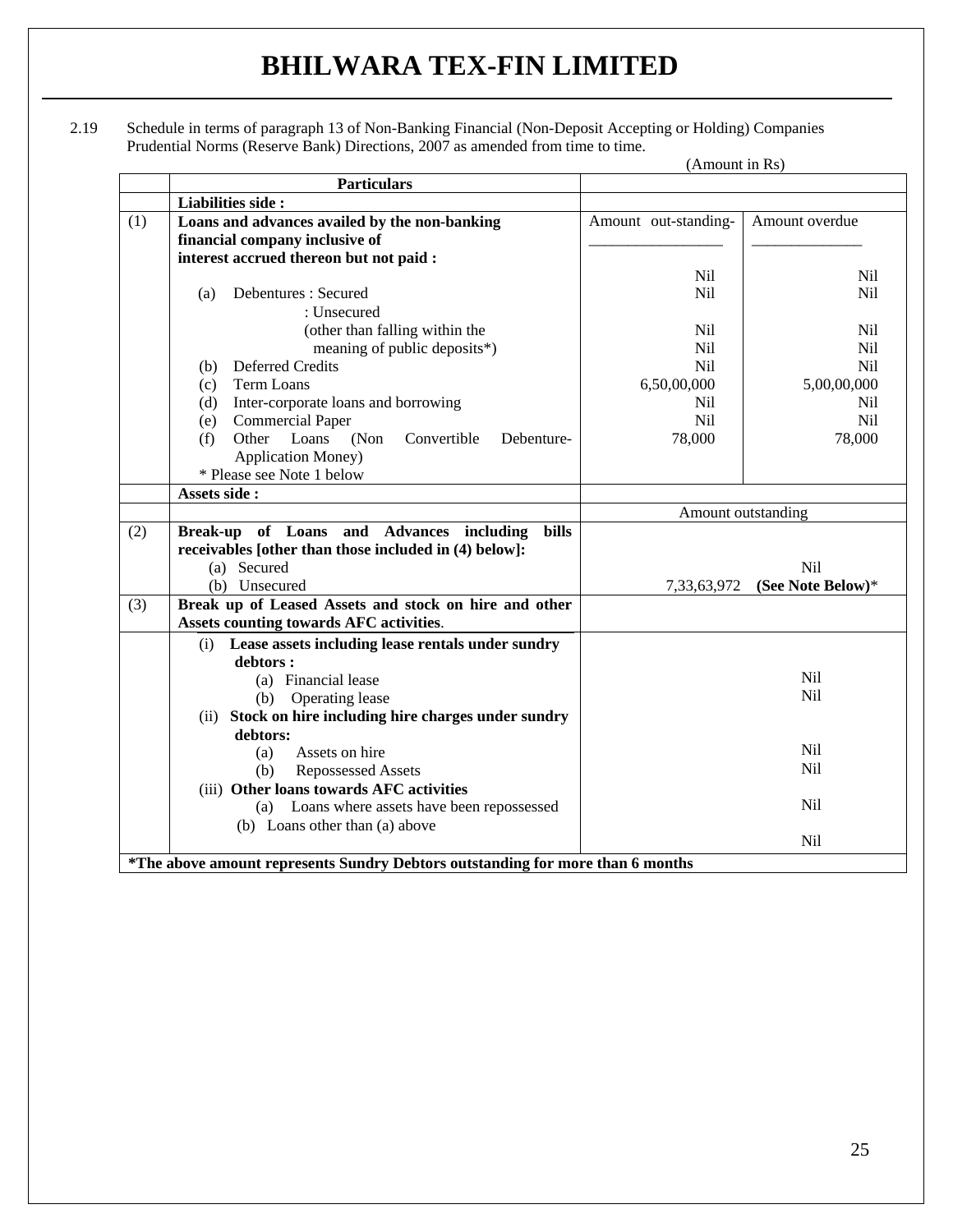| Quoted<br>1.<br>(i) Shares : (a) Equity<br>Nil<br>(b) Preference<br>Nil<br>(ii) Debentures and Bonds<br>Nil<br>(iii) Units of mutual funds<br>Nil<br>(iv) Government Securities<br>Nil<br>Nil<br>(v) Others (please specify)<br>2.<br>Unquoted:<br>Nil<br>Shares: (a) Equity<br>(i)<br>(b) Preference<br>Nil<br>(ii) Debentures and Bonds<br>Nil<br>(iii) Units of mutual funds<br>Nil<br>(iv) Government Securities<br>Nil<br>(v) Others (Please specify)<br>Nil<br><b>Long Term investments:</b><br>Quoted :<br>1.<br>Share: (a) Equity<br>Nil<br>(i)<br>(b) Preference<br>Nil<br>Nil<br>Debentures and Bonds<br>(ii)<br>(iii) Units of mutual funds<br>Nil<br>(iv) Government Securities<br>Nil<br>Others (Please specify)<br>Nil<br>(v)<br>2.<br>Unquoted:<br>$(i)$ Shares : (a) Equity<br>2,87,12,970<br>(b) Preference<br>Nil<br>(ii) Debentures and Bonds<br>Nil<br>(iii) Units of mutual funds<br>Nil<br>(iv) Government Securities<br>Nil<br>(v) Others (Please specify)<br>Nil<br>Borrower group-wise classification of all leased assets, stock-on-hire and loans and advances :<br>Please see Note 2 below<br>Amount net of provisions<br>Category<br>Unsecured<br>Secured<br>Total<br>1. Related Parties **<br>(a) Subsidiaries<br>Nil<br>Nil<br>(b) Companies in the same group<br>Nil<br>Nil<br>(c) Other related parties<br>Nil<br>Nil | (4) | <b>Break-up of Investments:</b> |     |             |             |  |  |
|--------------------------------------------------------------------------------------------------------------------------------------------------------------------------------------------------------------------------------------------------------------------------------------------------------------------------------------------------------------------------------------------------------------------------------------------------------------------------------------------------------------------------------------------------------------------------------------------------------------------------------------------------------------------------------------------------------------------------------------------------------------------------------------------------------------------------------------------------------------------------------------------------------------------------------------------------------------------------------------------------------------------------------------------------------------------------------------------------------------------------------------------------------------------------------------------------------------------------------------------------------------------------------------------------------------------------------------------------------|-----|---------------------------------|-----|-------------|-------------|--|--|
|                                                                                                                                                                                                                                                                                                                                                                                                                                                                                                                                                                                                                                                                                                                                                                                                                                                                                                                                                                                                                                                                                                                                                                                                                                                                                                                                                        |     | <b>Current Investments:</b>     |     |             |             |  |  |
|                                                                                                                                                                                                                                                                                                                                                                                                                                                                                                                                                                                                                                                                                                                                                                                                                                                                                                                                                                                                                                                                                                                                                                                                                                                                                                                                                        |     |                                 |     |             |             |  |  |
|                                                                                                                                                                                                                                                                                                                                                                                                                                                                                                                                                                                                                                                                                                                                                                                                                                                                                                                                                                                                                                                                                                                                                                                                                                                                                                                                                        |     |                                 |     |             |             |  |  |
|                                                                                                                                                                                                                                                                                                                                                                                                                                                                                                                                                                                                                                                                                                                                                                                                                                                                                                                                                                                                                                                                                                                                                                                                                                                                                                                                                        |     |                                 |     |             |             |  |  |
|                                                                                                                                                                                                                                                                                                                                                                                                                                                                                                                                                                                                                                                                                                                                                                                                                                                                                                                                                                                                                                                                                                                                                                                                                                                                                                                                                        |     |                                 |     |             |             |  |  |
|                                                                                                                                                                                                                                                                                                                                                                                                                                                                                                                                                                                                                                                                                                                                                                                                                                                                                                                                                                                                                                                                                                                                                                                                                                                                                                                                                        |     |                                 |     |             |             |  |  |
|                                                                                                                                                                                                                                                                                                                                                                                                                                                                                                                                                                                                                                                                                                                                                                                                                                                                                                                                                                                                                                                                                                                                                                                                                                                                                                                                                        |     |                                 |     |             |             |  |  |
|                                                                                                                                                                                                                                                                                                                                                                                                                                                                                                                                                                                                                                                                                                                                                                                                                                                                                                                                                                                                                                                                                                                                                                                                                                                                                                                                                        |     |                                 |     |             |             |  |  |
|                                                                                                                                                                                                                                                                                                                                                                                                                                                                                                                                                                                                                                                                                                                                                                                                                                                                                                                                                                                                                                                                                                                                                                                                                                                                                                                                                        |     |                                 |     |             |             |  |  |
|                                                                                                                                                                                                                                                                                                                                                                                                                                                                                                                                                                                                                                                                                                                                                                                                                                                                                                                                                                                                                                                                                                                                                                                                                                                                                                                                                        |     |                                 |     |             |             |  |  |
|                                                                                                                                                                                                                                                                                                                                                                                                                                                                                                                                                                                                                                                                                                                                                                                                                                                                                                                                                                                                                                                                                                                                                                                                                                                                                                                                                        |     |                                 |     |             |             |  |  |
|                                                                                                                                                                                                                                                                                                                                                                                                                                                                                                                                                                                                                                                                                                                                                                                                                                                                                                                                                                                                                                                                                                                                                                                                                                                                                                                                                        |     |                                 |     |             |             |  |  |
|                                                                                                                                                                                                                                                                                                                                                                                                                                                                                                                                                                                                                                                                                                                                                                                                                                                                                                                                                                                                                                                                                                                                                                                                                                                                                                                                                        |     |                                 |     |             |             |  |  |
|                                                                                                                                                                                                                                                                                                                                                                                                                                                                                                                                                                                                                                                                                                                                                                                                                                                                                                                                                                                                                                                                                                                                                                                                                                                                                                                                                        |     |                                 |     |             |             |  |  |
|                                                                                                                                                                                                                                                                                                                                                                                                                                                                                                                                                                                                                                                                                                                                                                                                                                                                                                                                                                                                                                                                                                                                                                                                                                                                                                                                                        |     |                                 |     |             |             |  |  |
|                                                                                                                                                                                                                                                                                                                                                                                                                                                                                                                                                                                                                                                                                                                                                                                                                                                                                                                                                                                                                                                                                                                                                                                                                                                                                                                                                        |     |                                 |     |             |             |  |  |
|                                                                                                                                                                                                                                                                                                                                                                                                                                                                                                                                                                                                                                                                                                                                                                                                                                                                                                                                                                                                                                                                                                                                                                                                                                                                                                                                                        |     |                                 |     |             |             |  |  |
|                                                                                                                                                                                                                                                                                                                                                                                                                                                                                                                                                                                                                                                                                                                                                                                                                                                                                                                                                                                                                                                                                                                                                                                                                                                                                                                                                        |     |                                 |     |             |             |  |  |
|                                                                                                                                                                                                                                                                                                                                                                                                                                                                                                                                                                                                                                                                                                                                                                                                                                                                                                                                                                                                                                                                                                                                                                                                                                                                                                                                                        |     |                                 |     |             |             |  |  |
|                                                                                                                                                                                                                                                                                                                                                                                                                                                                                                                                                                                                                                                                                                                                                                                                                                                                                                                                                                                                                                                                                                                                                                                                                                                                                                                                                        |     |                                 |     |             |             |  |  |
|                                                                                                                                                                                                                                                                                                                                                                                                                                                                                                                                                                                                                                                                                                                                                                                                                                                                                                                                                                                                                                                                                                                                                                                                                                                                                                                                                        |     |                                 |     |             |             |  |  |
|                                                                                                                                                                                                                                                                                                                                                                                                                                                                                                                                                                                                                                                                                                                                                                                                                                                                                                                                                                                                                                                                                                                                                                                                                                                                                                                                                        |     |                                 |     |             |             |  |  |
|                                                                                                                                                                                                                                                                                                                                                                                                                                                                                                                                                                                                                                                                                                                                                                                                                                                                                                                                                                                                                                                                                                                                                                                                                                                                                                                                                        |     |                                 |     |             |             |  |  |
|                                                                                                                                                                                                                                                                                                                                                                                                                                                                                                                                                                                                                                                                                                                                                                                                                                                                                                                                                                                                                                                                                                                                                                                                                                                                                                                                                        |     |                                 |     |             |             |  |  |
|                                                                                                                                                                                                                                                                                                                                                                                                                                                                                                                                                                                                                                                                                                                                                                                                                                                                                                                                                                                                                                                                                                                                                                                                                                                                                                                                                        |     |                                 |     |             |             |  |  |
|                                                                                                                                                                                                                                                                                                                                                                                                                                                                                                                                                                                                                                                                                                                                                                                                                                                                                                                                                                                                                                                                                                                                                                                                                                                                                                                                                        |     |                                 |     |             |             |  |  |
|                                                                                                                                                                                                                                                                                                                                                                                                                                                                                                                                                                                                                                                                                                                                                                                                                                                                                                                                                                                                                                                                                                                                                                                                                                                                                                                                                        |     |                                 |     |             |             |  |  |
|                                                                                                                                                                                                                                                                                                                                                                                                                                                                                                                                                                                                                                                                                                                                                                                                                                                                                                                                                                                                                                                                                                                                                                                                                                                                                                                                                        |     |                                 |     |             |             |  |  |
|                                                                                                                                                                                                                                                                                                                                                                                                                                                                                                                                                                                                                                                                                                                                                                                                                                                                                                                                                                                                                                                                                                                                                                                                                                                                                                                                                        |     |                                 |     |             |             |  |  |
|                                                                                                                                                                                                                                                                                                                                                                                                                                                                                                                                                                                                                                                                                                                                                                                                                                                                                                                                                                                                                                                                                                                                                                                                                                                                                                                                                        |     |                                 |     |             |             |  |  |
|                                                                                                                                                                                                                                                                                                                                                                                                                                                                                                                                                                                                                                                                                                                                                                                                                                                                                                                                                                                                                                                                                                                                                                                                                                                                                                                                                        |     |                                 |     |             |             |  |  |
|                                                                                                                                                                                                                                                                                                                                                                                                                                                                                                                                                                                                                                                                                                                                                                                                                                                                                                                                                                                                                                                                                                                                                                                                                                                                                                                                                        | (5) |                                 |     |             |             |  |  |
|                                                                                                                                                                                                                                                                                                                                                                                                                                                                                                                                                                                                                                                                                                                                                                                                                                                                                                                                                                                                                                                                                                                                                                                                                                                                                                                                                        |     |                                 |     |             |             |  |  |
|                                                                                                                                                                                                                                                                                                                                                                                                                                                                                                                                                                                                                                                                                                                                                                                                                                                                                                                                                                                                                                                                                                                                                                                                                                                                                                                                                        |     |                                 |     |             |             |  |  |
|                                                                                                                                                                                                                                                                                                                                                                                                                                                                                                                                                                                                                                                                                                                                                                                                                                                                                                                                                                                                                                                                                                                                                                                                                                                                                                                                                        |     |                                 |     |             |             |  |  |
|                                                                                                                                                                                                                                                                                                                                                                                                                                                                                                                                                                                                                                                                                                                                                                                                                                                                                                                                                                                                                                                                                                                                                                                                                                                                                                                                                        |     |                                 |     |             | Nil         |  |  |
|                                                                                                                                                                                                                                                                                                                                                                                                                                                                                                                                                                                                                                                                                                                                                                                                                                                                                                                                                                                                                                                                                                                                                                                                                                                                                                                                                        |     |                                 |     |             | Nil         |  |  |
|                                                                                                                                                                                                                                                                                                                                                                                                                                                                                                                                                                                                                                                                                                                                                                                                                                                                                                                                                                                                                                                                                                                                                                                                                                                                                                                                                        |     |                                 |     |             | Nil         |  |  |
|                                                                                                                                                                                                                                                                                                                                                                                                                                                                                                                                                                                                                                                                                                                                                                                                                                                                                                                                                                                                                                                                                                                                                                                                                                                                                                                                                        |     | 2. Other than related parties   | Nil | 7,33,63,972 | 7,33,63,972 |  |  |
| Nil<br>Total<br>7,33,63,972                                                                                                                                                                                                                                                                                                                                                                                                                                                                                                                                                                                                                                                                                                                                                                                                                                                                                                                                                                                                                                                                                                                                                                                                                                                                                                                            |     |                                 |     |             | 7,33,63,972 |  |  |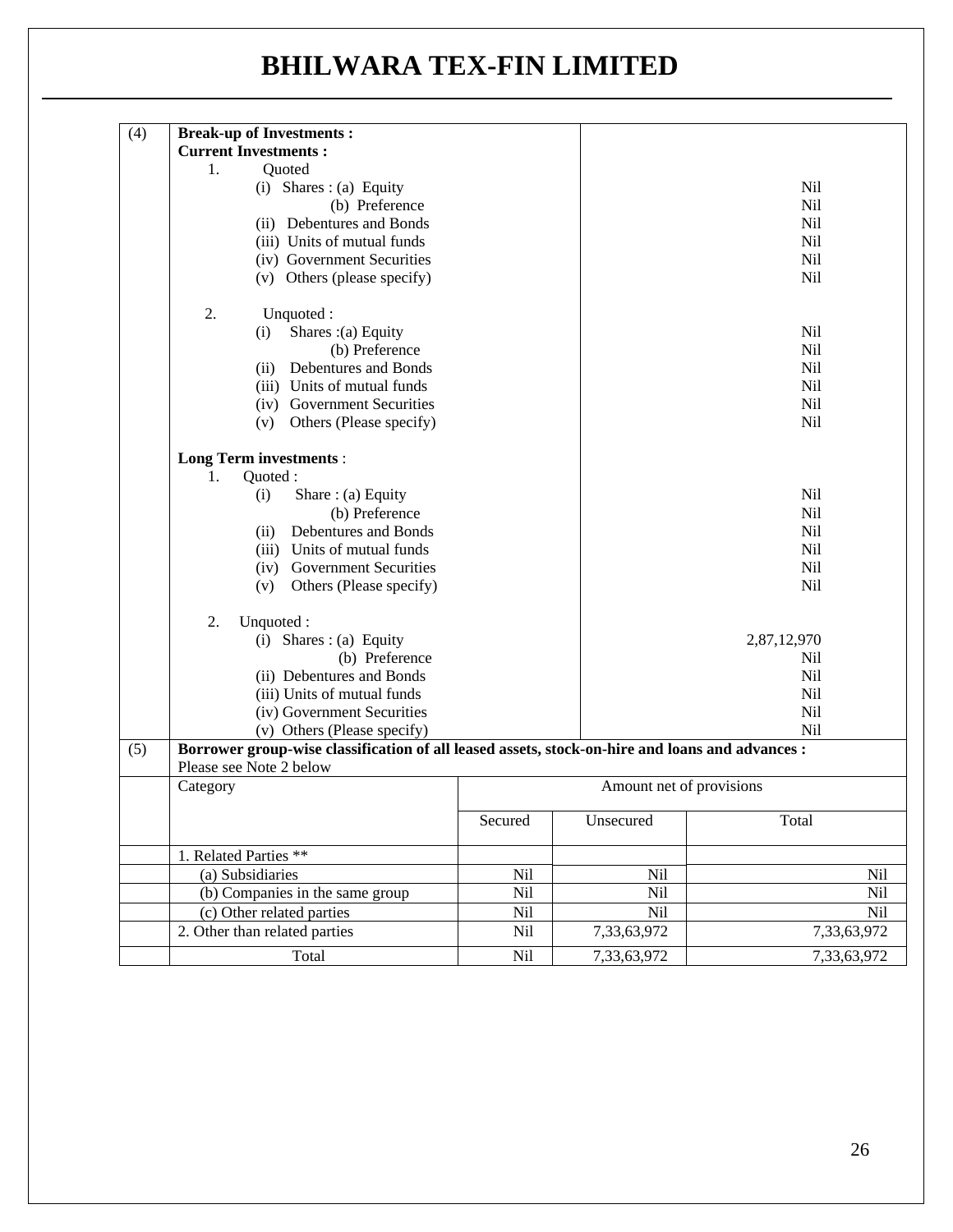| (6) | Investor group-wise classification of all investments (current and long term) in shares and securities (both<br>quoted and unquoted): |                                                 |                                |  |  |  |  |
|-----|---------------------------------------------------------------------------------------------------------------------------------------|-------------------------------------------------|--------------------------------|--|--|--|--|
|     | Please see note 3 below                                                                                                               |                                                 |                                |  |  |  |  |
|     | Category                                                                                                                              | Market Value / Break up or<br>fair value or NAV | Book Value (Net of Provisions) |  |  |  |  |
|     | 1. Related Parties **                                                                                                                 |                                                 |                                |  |  |  |  |
|     | (a) Subsidiaries                                                                                                                      | Nil                                             | Nil                            |  |  |  |  |
|     | (b) Companies in the same group                                                                                                       | Nil                                             | Nil                            |  |  |  |  |
|     | (c) Other related parties                                                                                                             | Nil                                             | Nil                            |  |  |  |  |
|     | 2. Other than related parties                                                                                                         | 2,87,12,970                                     | 2,87,12,970                    |  |  |  |  |
|     | Total                                                                                                                                 | 2,87,12,970                                     | 2,87,12,970                    |  |  |  |  |

\*\* As per Accounting Standard of ICAI (Please see Note 3)

| <b>Other information</b> |                                         |        |  |  |
|--------------------------|-----------------------------------------|--------|--|--|
| <b>Particulars</b>       |                                         | Amount |  |  |
|                          | Gross Non-Performing Assets             |        |  |  |
|                          | (a) Related parties                     | Nil    |  |  |
|                          | Other than related parties              | Nil    |  |  |
| (iii)                    | Net Non-Performing Assets               |        |  |  |
|                          | (a) Related parties                     | Nil    |  |  |
|                          | (b) Other than related parties          | Nil    |  |  |
| (iii)                    | Assets acquired in satisfaction of debt | Nil    |  |  |

**Notes:** 

- *1) As defined in Paragraph 2(1) (xii) of the Non-Banking Financial Companies Acceptance of Public Deposits (Reserve Bank) Directions, 1998 as amended from time to time.*
- *2) Provisioning norms shall be applicable as prescribed in the Non-Banking Financial Companies Prudential Norms (Reserve Bank) Directions, 2007 as amended from time to time.*
- *3) All Accounting Standards and Guidance Notes issued by ICAI are applicable including for valuation of investments and other assets as also assets acquired in satisfaction of debt. However, market value in respect of quoted investments and break up/fair value/NAV in respect of unquoted investments should be disclosed irrespective of whether they are classified as long term or current in column (4) above.*
- 2.20 None of the employees of the company was in receipt of remuneration exceeding Rs.5,00,000/- per month where employed for part of the year or Rs.60,00,000/- per annum where employed throughout the year.

As per our Audit Report of even date attached For and on behalf of Board For NAGAR GOEL & CHAWLA **FOR BHILWARA TEX-FIN LIMITED Chartered Accountants Firm Regn. No.: 009933N** 

**M.No 087456** 

**Place: New Delhi Dated: 27/08/2012** 

**Sd/- Sd/- Sd/- DEEPAK NAGAR SATISH KUMAR SHARMA SANJAY HASIJA (Partner) (Director) (Director)**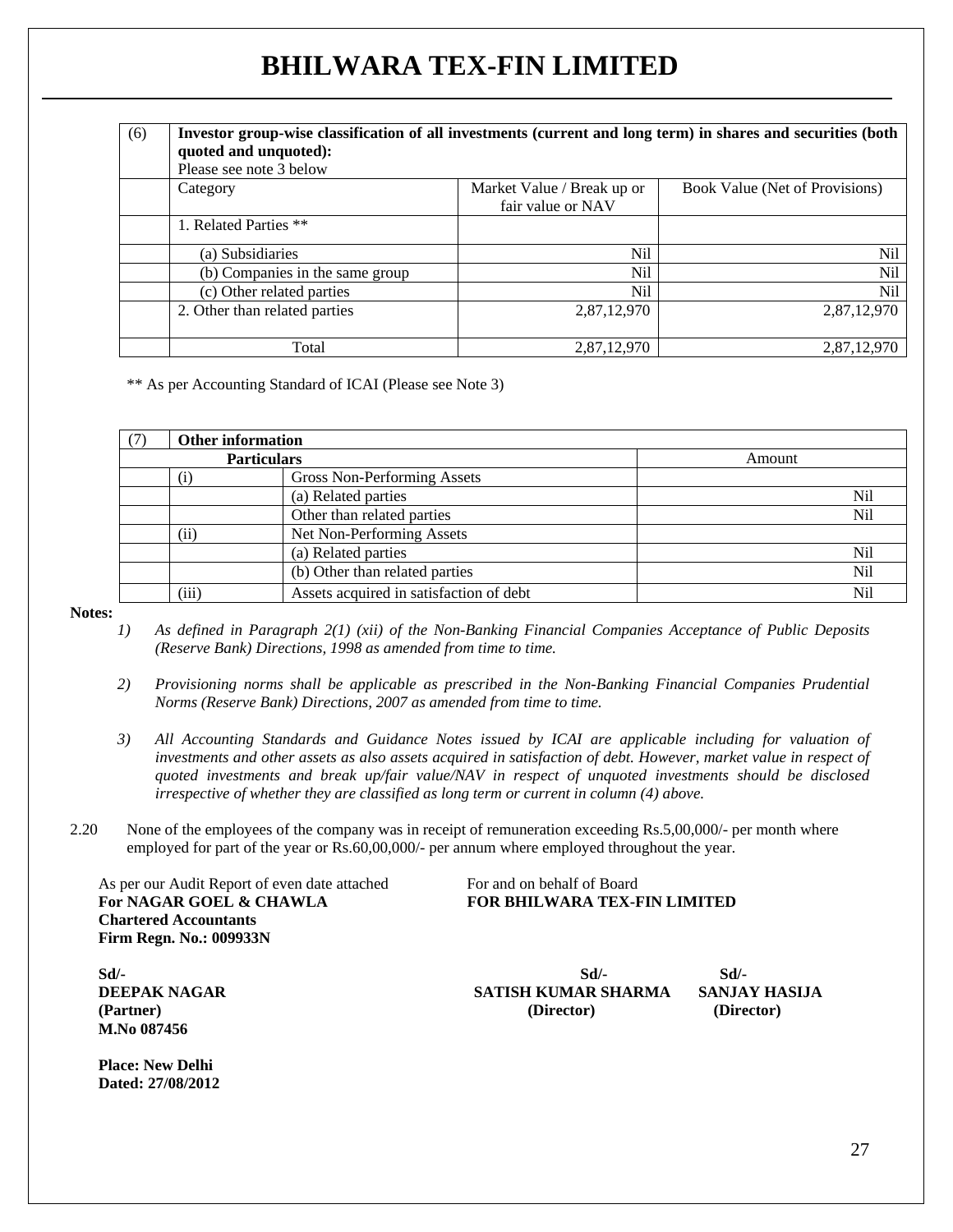| <b>Balance sheet as at 31 March 2012</b> |                | (Amount in Rs) |               |
|------------------------------------------|----------------|----------------|---------------|
| <b>Particulars</b>                       | <b>Notes</b>   | As at          | As at         |
|                                          |                | 31 March 2012  | 31 March 2011 |
| <b>Equity and liabilities</b>            |                |                |               |
| <b>Shareholders' funds</b>               |                |                |               |
| Share capital                            | $\mathfrak{Z}$ | 35,027,000     | 35,027,000    |
| Reserves and surplus                     | $\overline{4}$ | (2,375,378)    | (2,815,093)   |
|                                          |                | 32,651,622     | 32,211,907    |
| <b>Non-current liabilities</b>           |                |                |               |
| Long term Borrowings                     | $\mathfrak{S}$ | 65,078,000     | 50,078,000    |
| Other Longterm Liablities                | 6              |                |               |
| Long term provisions                     | $\overline{7}$ | 151,492        | 47,981        |
|                                          |                | 65,229,492     | 50,125,981    |
| <b>Current liabilities</b>               |                |                |               |
| Other current liabilities                | 6              | 5,631,567      | 443,763       |
| Short-term provisions                    | $\overline{7}$ |                |               |
|                                          |                | 5,631,567      | 443,763       |
| <b>Total</b>                             |                | 103,512,681    | 82,781,651    |
| <b>Assets</b>                            |                |                |               |
| <b>Non-current assets</b>                |                |                |               |
| Non-Current Investment                   | $8\,$          | 28,712,970     | 28,712,970    |
| Long-term loans and advances             | 9              | 67,940,524     | 50,120,561    |
| <b>Other Non-Current Assets</b>          | 10             | 651,500        | 651,500       |
|                                          |                | 97,304,994     | 79,485,031    |
| <b>Current assets</b>                    |                |                |               |
| <b>Current Investment</b>                | $8\,$          |                |               |
| Cash and bank balances                   | 11             | 343,716        | 2,918,248     |
| Short-term loans and advances            | 9              | 5,863,972      | 378,371       |
|                                          |                | 6,207,688      | 3,296,619     |
| <b>Total</b>                             |                | 103,512,681    | 82,781,651    |

As per our Report of even date attached On Behalf of Board of Directors Chartered Accountants **FRN :-009933N** Sd/- Sd/- Sd/- **(Deepak Nagar) Satish Kumar Sharma Sanjay Hasija** Partner **Director Director Director M.No 087456**

Place : **New Delhi** Date : 27/08/2012

**For NAGAR GOEL & CHAWLA FOR BHILWARA TEX-FIN LIMITED**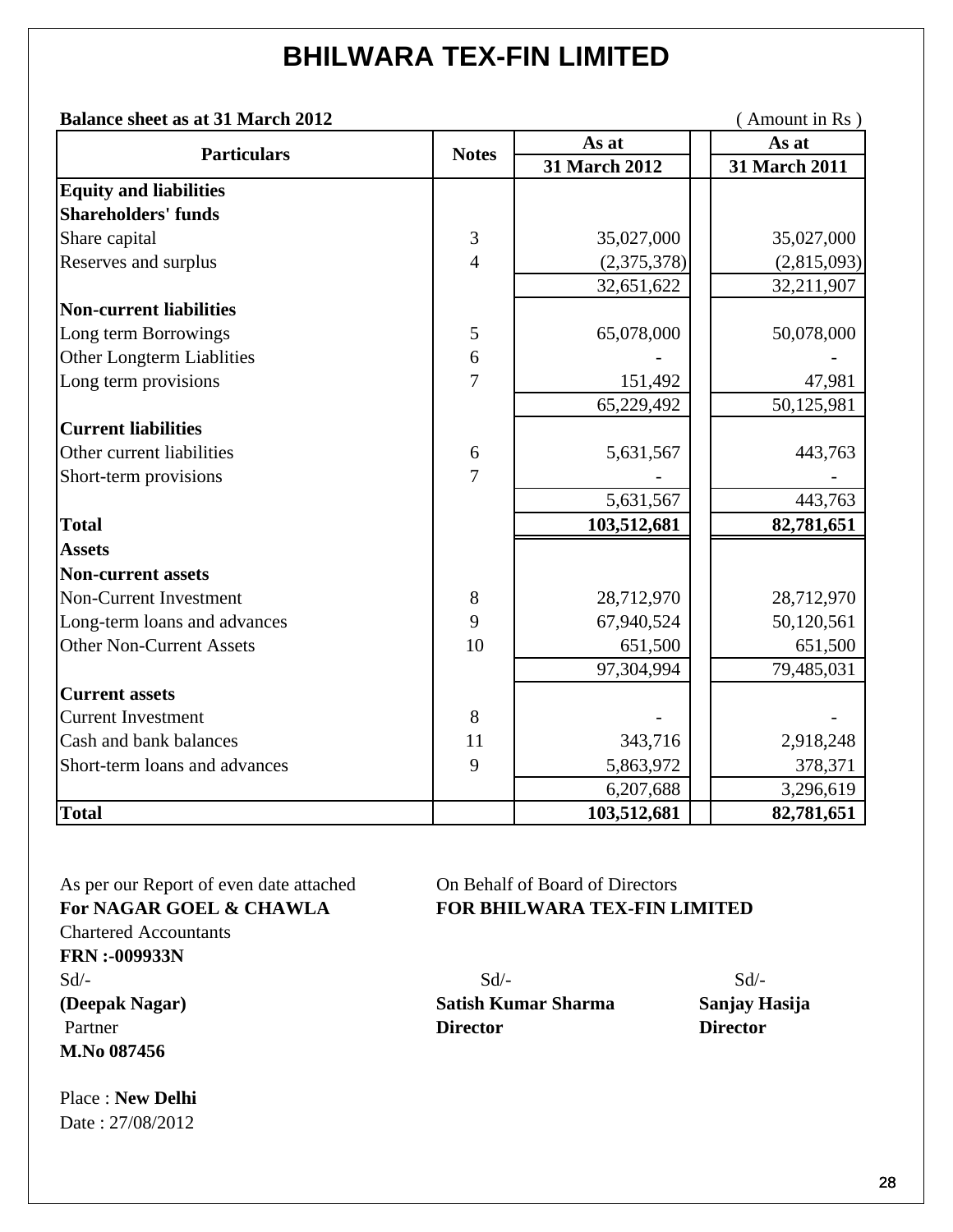### **Statement of profit and loss for the year ended 31 March 2012**

|                                               |              |                   | (Amount in Rs)    |
|-----------------------------------------------|--------------|-------------------|-------------------|
| <b>Particulars</b>                            | <b>Notes</b> | <b>Year Ended</b> | <b>Year Ended</b> |
|                                               |              | 31 March 2012     | 31 March 2011     |
| <b>Revenue</b>                                |              |                   |                   |
| Revenue from operations                       | 12           | 6,172,603         | 3,994,521         |
| Other Income                                  | 13           | 113,849           | 142,132           |
| <b>Total revenue</b>                          |              | 6,286,452         | 4,136,653         |
| <b>Expenses</b>                               |              |                   |                   |
| Employee benefit expenses                     | 14           | 31,500            |                   |
| Finance costs                                 | 15           | 5,509,234         | 3,661,754         |
| Other expenses                                | 16           | 202,492           | 267,378           |
| <b>Total expenses</b>                         |              | 5,743,226         | 3,929,132         |
| Profit before tax                             |              | 543,226           | 207,520           |
| <b>Tax expense</b>                            |              |                   |                   |
| Less: Current tax                             |              | 103,512           | 38,474            |
| Less: Short Provision of FBT for earlier year |              |                   | 236               |
| Less: Transfer to Special Reserve Fund        |              | 87,943            | 33,809            |
| Profit for the year                           |              | 351,772           | 135,001           |
|                                               |              |                   |                   |
| Earnings per equity share<br><b>Basic</b>     |              | 0.13              | 0.05              |
|                                               |              |                   |                   |

As per our Report of even date attached **For NAGAR GOEL & CHAWLA** On Behalf of Board of Directors

# Chartered Accountants **FOR BHILWARA TEX-FIN LIMITED**

**M.No 087456**

**FRN :-009933N FRN : 009933N**

Place : **New Delhi** Date : 27/08/2012

 $Sd$ - $Sd$ - $Sd$ -**(Deepak Nagar) Satish Kumar Sharma Sanjay Hasija** Partner **Director Director Director** 

29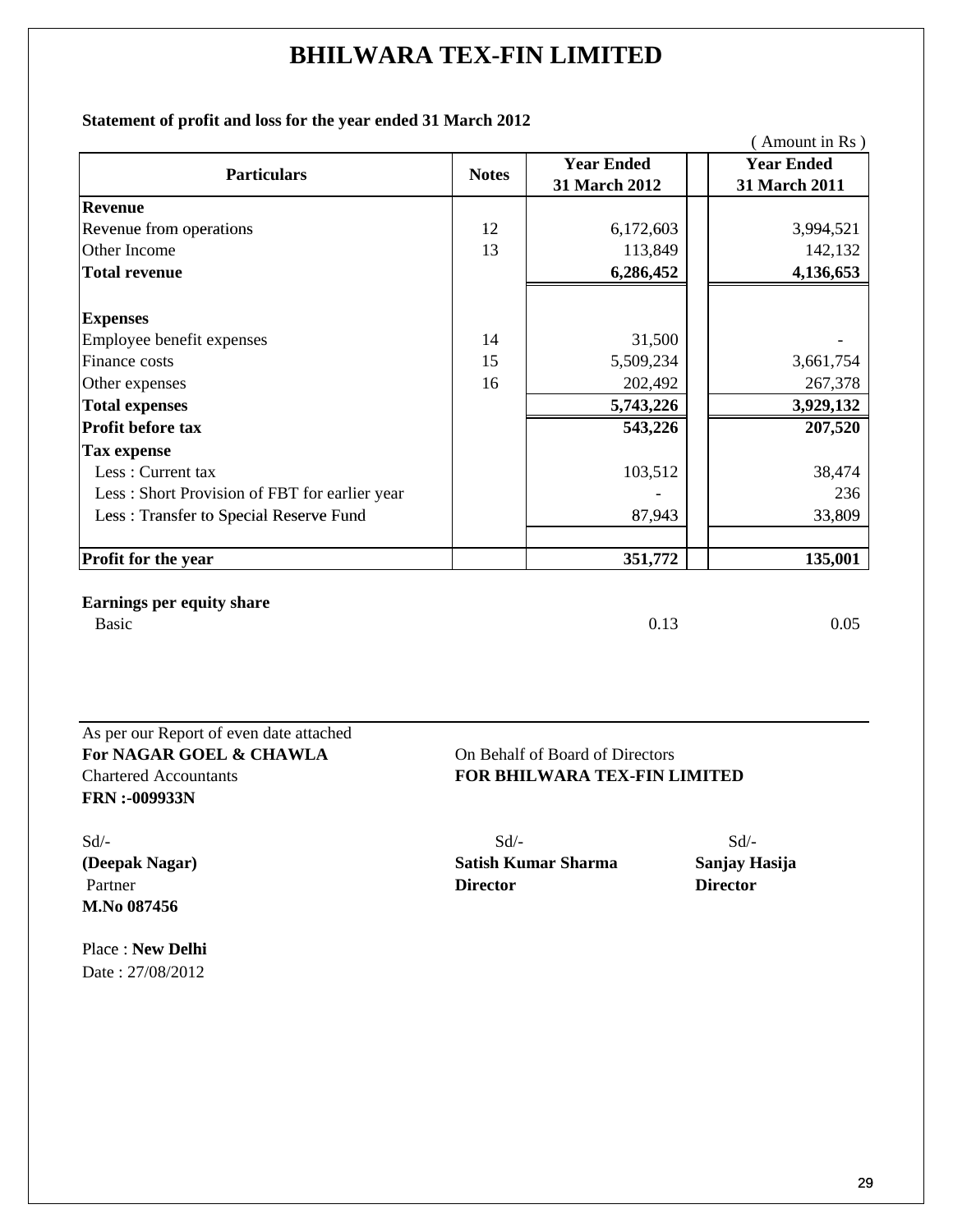**Cash Flow Statement**

**For the year ended 31.03.2012**

|                                                               |                  | (Amount in Rs)   |
|---------------------------------------------------------------|------------------|------------------|
| <b>PARTICULARS</b>                                            | As at 31/03/2012 | As at 31/03/2011 |
| <b>CASH FROM OPERATING ACTIVITIES:-</b><br>A)                 |                  |                  |
| Net profit before tax and extraordinary items Adjustments     | 543,226          | 207,520          |
| Operating profit before working capital changes-              | 543,226          | 207,520          |
| Adjustments for changes in Working capital :-                 |                  |                  |
| Decrease in Inventory                                         |                  |                  |
| Decrease in Loans and Advances                                | (23,305,564)     | (49, 653, 644)   |
| Increase in Current Liab. & Provisions                        | 5,187,804        | 172,443          |
| Cash generated from operations-                               | (17, 574, 533)   | (49, 273, 681)   |
| Direct taxes paid                                             | 103,512          | 38,710           |
| <b>CASH FLOW BEFORE EXTRAORDINARY ITEMS:-</b>                 |                  |                  |
|                                                               | (17,678,045)     | (49, 312, 391)   |
| Extraordinary items                                           |                  |                  |
| Net Cash used in operating activities (A)                     | (17,678,045)     | (49,312,391)     |
| <b>B) CASH FROM INVESTING ACTIVITIES:</b>                     |                  |                  |
| Net Cash from investing activities (B)                        |                  |                  |
| <b>CASH FLOW FROM FINANCING ACTIVITIES:</b><br>C)             |                  |                  |
| Loans Received during the year                                | 15,103,512       | 50,000,000       |
| Net cash generated from financing activities $(C)$            | 15,103,512       | 50,000,000       |
| Net increase/ decrease in cash and cash equivalents $(A+B+C)$ | (2,574,533)      | 687,609          |
| Cash and cash equivalents as at 31.03.2011 (Opening Balance)  | 2,918,248        | 2,230,640        |
| Cash and cash equivalents as at 31.03.2012 (Closing Balance)  | 343,716          | 2,918,248        |

#### As per our Report of even date attached On Behalf of Board of Directors **For NAGAR GOEL & CHAWLA**

Chartered Accountants FRN :-009933N **(Deepak Nagar)** Sangar Sangar Sangar Sangar Sangar Sangar Sangar Sangar Sangar Sangar Sangar Sangar Sangar Sangar Sangar Sangar Sangar Sangar Sangar Sangar Sangar Sangar Sangar Sangar Sangar Sangar Sangar Sangar Sangar Sa M.No 087456

**Place : New Delhi Place : New Date : 27/08/2012**

**For NAGAR GOEL & CHAWLA FOR BHILWARA TEX FIN LIMITED**

| $Sd$ /-        | Sd/-                | Sd/-            |
|----------------|---------------------|-----------------|
| (Deepak Nagar) | Satish Kumar Sharma | Sanjay Hasija   |
| Partner        | <b>Director</b>     | <b>Director</b> |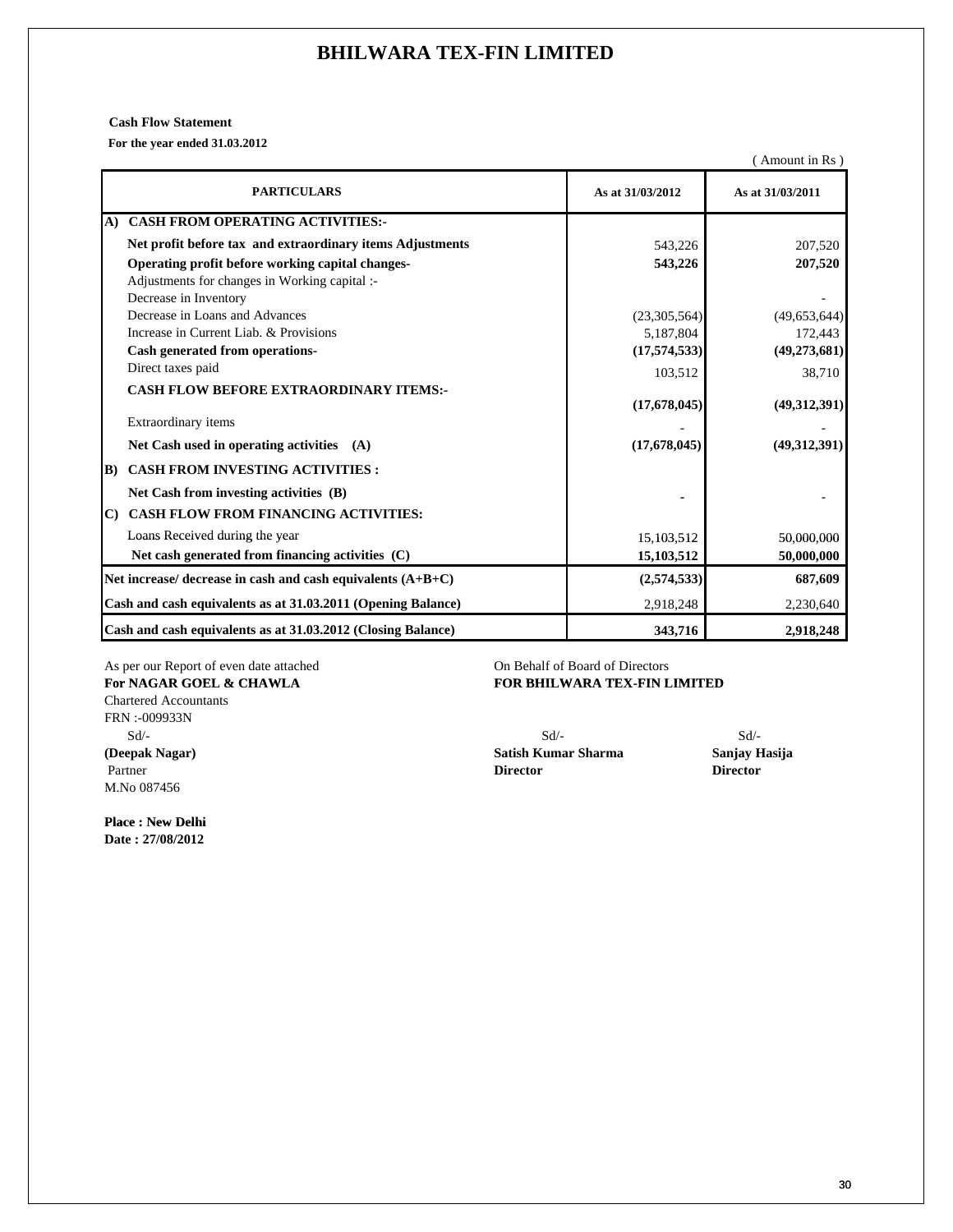### **Notes to the financial statements for the year ended 31 March 2012**

|                                                                                                                                                                    | 31 March 2012                               |                             | (Amount in Rs)<br>31 March 2011             |                             |
|--------------------------------------------------------------------------------------------------------------------------------------------------------------------|---------------------------------------------|-----------------------------|---------------------------------------------|-----------------------------|
|                                                                                                                                                                    | <b>Number</b>                               | <b>Amount</b>               | <b>Number</b>                               | <b>Amount</b>               |
| 3 Share capital                                                                                                                                                    |                                             |                             |                                             |                             |
| <b>Authorised share capital</b>                                                                                                                                    |                                             |                             |                                             |                             |
| Equity shares of Rs. 10 each                                                                                                                                       | 4,000,000                                   | 40,000,000                  | 4,000,000                                   | 40,000,000                  |
|                                                                                                                                                                    |                                             |                             |                                             |                             |
| Issued, subscribed and fully paid up                                                                                                                               |                                             |                             |                                             |                             |
| Equity shares of Rs. 10 each                                                                                                                                       | 3,502,700                                   | 35,027,000                  | 3,502,700                                   | 35,027,000                  |
| Total issues, subscribed and fully paid up share capital                                                                                                           | 3,502,700                                   | 35,027,000                  | 3,502,700                                   | 35,027,000                  |
| Reconciliation of the shares outstandinng at the<br>a.<br>beginning and at the end of the reporting period<br><b>Equity Shares</b><br>At the beginning of the year | 31 March 2012<br><b>Number</b><br>3,502,700 | <b>Amount</b><br>35,027,000 | 31 March 2011<br><b>Number</b><br>3,502,700 | <b>Amount</b><br>35,027,000 |
| Outstanding at the end of the year                                                                                                                                 | 3,502,700                                   | 35,027,000                  | 3,502,700                                   | 35,027,000                  |
| b. Shares held by holding company                                                                                                                                  |                                             |                             |                                             |                             |
| Equity shares of Rs. 10 each                                                                                                                                       | 31 March 2012<br><b>Number</b>              | <b>Amount</b>               | 31 March 2011<br><b>Number</b>              | Amount                      |

#### **c. Shares in the Company held by each shareholder holding more than 5% shares**

|                                                   |               | 31 March 2012 |               | 31 March 2011 |
|---------------------------------------------------|---------------|---------------|---------------|---------------|
| Equity shares of Rs. 10 each                      | <b>Number</b> | $\frac{6}{9}$ | <b>Number</b> | $\frac{0}{0}$ |
| Archana Aggarwal                                  | 243.100       | 6.94%         | 243,100       | 6.94%         |
| Sainik Mining and Allied Services Private Limited | 1.467.800     | 41.90%        | 1.467.800     | 41.90%        |
| <b>Total</b>                                      | 1.710.900     | 48.85%        | 1.710.900     | 48.85%        |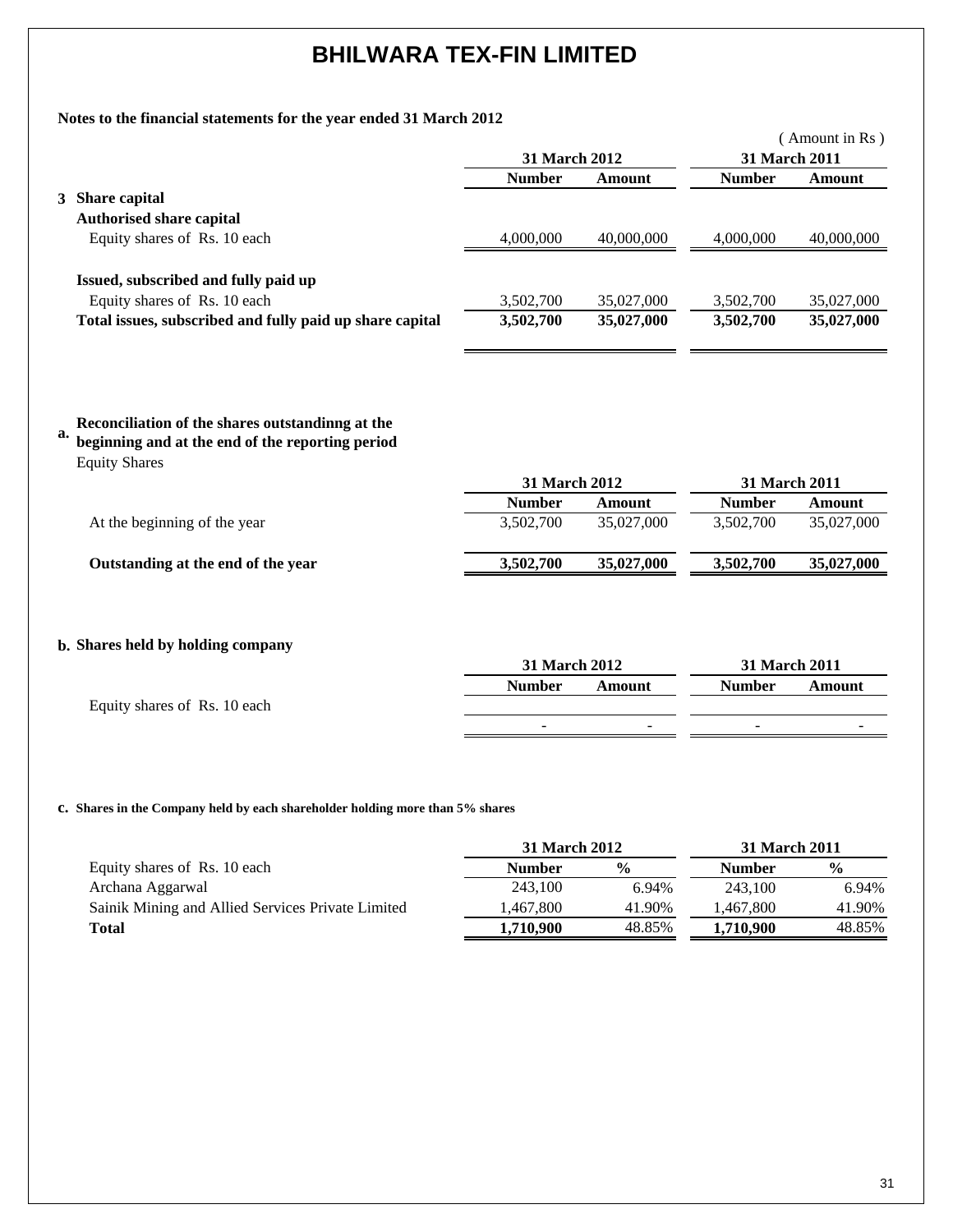### **Notes to the financial statements for the year ended 31 March 2012**

( Amount in Rs )

| 4        | <b>Reserves and surplus</b>                     |               |               |
|----------|-------------------------------------------------|---------------|---------------|
|          |                                                 | 31 March 2012 | 31 March 2011 |
| a)       | <b>General Reserve</b>                          |               |               |
|          | Balance as per last financial statements        | 176,099       | 176,099       |
|          | Add: Transfer during the year                   |               |               |
|          | <b>Total General Reserve</b>                    | 176,099       | 176,099       |
| b)       | <b>Special Reserve Fund</b>                     |               |               |
|          | Balance as per last financial statements        | 498,046       | 464,237       |
|          | Add: Transfer during the year                   | 87,943        | 33,809        |
|          | <b>Total General Reserve</b>                    | 585,989       | 498,046       |
|          | Surplus in the statement of profit and loss     |               |               |
| $\bf c)$ | Balance as per last financial statements        | (3,489,238)   | (3,624,239)   |
|          | Add : Profit for the year                       | 351,772       | 135,001       |
|          | Net Surplus in the statement of profit and loss | (3,137,466)   | (3,489,238)   |
|          | <b>Total Reserves and surplus</b>               | (2,375,378)   | (2,815,093)   |
|          |                                                 |               |               |
|          |                                                 | 31 March 2012 | 31 March 2011 |
| 5        | <b>Long term Borrowings</b>                     |               |               |
|          | <b>Unsecured Borrowings</b>                     |               |               |
|          | <b>ICD</b>                                      | 65,000,000    | 50,000,000    |
|          | R.P Baldwa                                      | 78,000        | 78,000        |
|          |                                                 | 65,078,000    | 50,078,000    |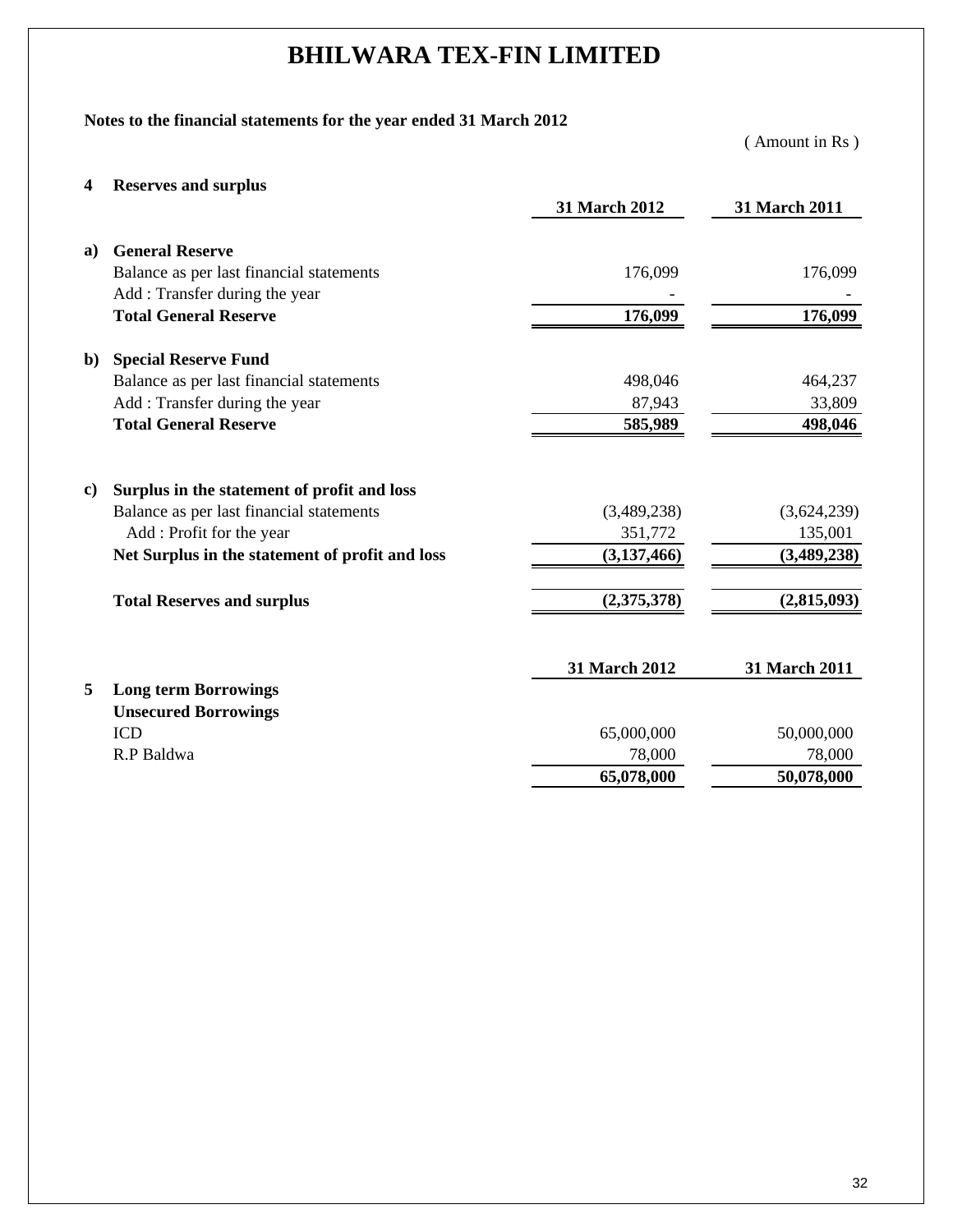#### **Notes to the financial statements for the year ended 31 March 2012**

( Amount in Rs )

|   |                                       | 31 March 2012      |                   | 31 March 2011            |                   |
|---|---------------------------------------|--------------------|-------------------|--------------------------|-------------------|
| 6 | <b>Other current liabilities</b>      | <b>Loan Term</b>   | <b>Short Term</b> | <b>Loan Term</b>         | <b>Short Term</b> |
|   |                                       |                    |                   |                          |                   |
|   | TDS Payable AY 11-12                  |                    |                   |                          | 371,680           |
|   | TDS Payable AY 12-13                  |                    | 556,523           |                          |                   |
|   | Audit Fee Payable                     |                    | 50,562            |                          | 49,635            |
|   | M/s Kalani & Co. (Jaipur)             |                    | 22,448            |                          | 22,448            |
|   | Haribhoomi                            |                    | 43,898            |                          |                   |
|   | Interest Payeble on ICD               |                    | 4,958,136         |                          |                   |
|   |                                       | $\blacksquare$     | 5,631,567         | ۰                        | 443,763           |
|   |                                       | 31 March 2012      |                   | 31 March 2011            |                   |
|   |                                       | Long term          | Short term        | Long term                | Short term        |
| 7 | <b>Provisions</b>                     |                    |                   |                          |                   |
|   | <b>Other Provisions</b>               |                    |                   |                          |                   |
|   | Provision For Income Tax A.Y.2010-11  | 9,506              |                   | 9,506                    |                   |
|   | Provision For Income Tax A.Y.2011-12  | 38,474             |                   | 38,474                   |                   |
|   | Provision For Income Tax A.Y.2012-13  | 103,512            |                   | $\overline{a}$           |                   |
|   |                                       | 151,492            |                   | 47,981                   |                   |
| 8 | <b>Investment</b>                     |                    |                   |                          |                   |
|   |                                       | 31 March 2012      |                   | 31 March 2011            |                   |
|   |                                       | <b>Non-Current</b> | <b>Current</b>    | Non-Current              | <b>Current</b>    |
|   | <b>Other Investment</b>               |                    |                   |                          |                   |
|   | 1067 @ Rs 26910/- per share of Sainik | 28,712,970         |                   | 28,712,970               |                   |
|   | Mining & Allied Services Limited      |                    |                   |                          |                   |
|   | <b>Total Other Current Assets</b>     | 28,712,970         |                   | 28,712,970               |                   |
| 9 | <b>Loans and advances</b>             |                    |                   |                          |                   |
|   |                                       | 31 March 2012      |                   | 31 March 2011            |                   |
|   |                                       | Long term          | Short term        | Long term                | Short term        |
|   |                                       |                    |                   |                          |                   |
|   | <b>Inter Corporate Deposits</b>       | 67,500,000         |                   | 50,000,000               |                   |
|   | Interest Receviable                   |                    | 5,863,972         |                          | 366,166           |
|   | Interest Receviable on FDR            |                    |                   |                          | 12,205            |
|   | TDS & Advance Tax                     |                    |                   |                          |                   |
|   | AY 2009-10                            | 40,330             |                   | 40,330                   |                   |
|   | AY 2010-11                            | 32,133             |                   | 32,133                   |                   |
|   | AY 2011-12                            | 48,098             |                   | 48,098                   |                   |
|   | AY 2012-13                            | 319,963            |                   | $\overline{\phantom{0}}$ |                   |
|   |                                       |                    |                   |                          |                   |

**67,940,524 67,863,972 67,940,524 67,940,524 67,863,972 67,940,524 67,863,972**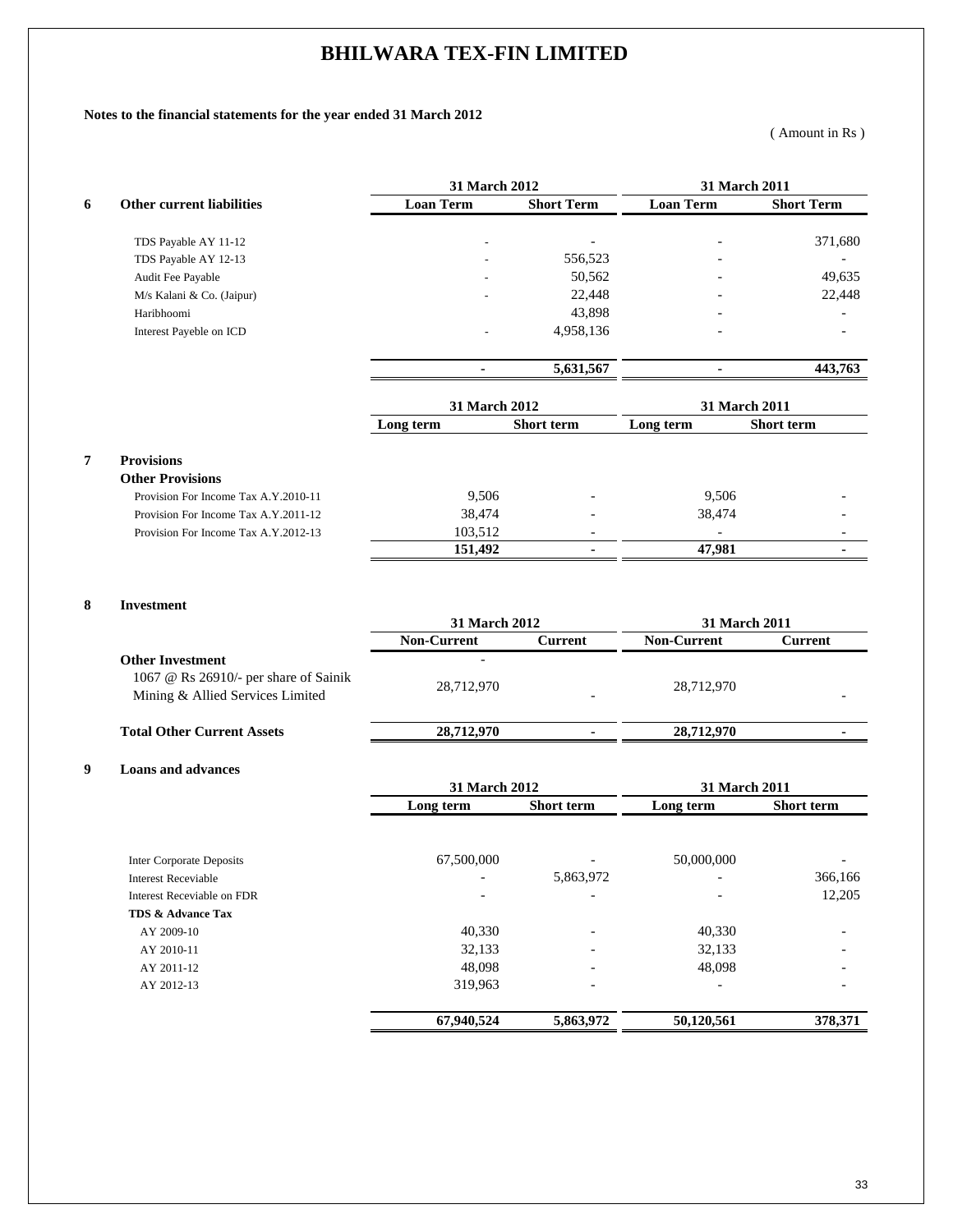#### **Notes to the financial statements for the year ended 31 March 2012**

( Amount in Rs )

|    |                                       |           | <b>31 March 2012</b> |                          | <b>31 March 2011</b> |
|----|---------------------------------------|-----------|----------------------|--------------------------|----------------------|
|    |                                       | Long term | <b>Short term</b>    | Long term                | <b>Short term</b>    |
| 10 | <b>Other Non Current Assets</b>       |           |                      |                          |                      |
|    | Long term Trade Receivables           |           |                      |                          |                      |
|    | M/s S.L. Gupta                        |           | 650,000              | $\overline{\phantom{a}}$ | 650,000              |
|    | M/s Zuari Investment Security Deposit |           | 1.500                | -                        | 1,500                |
|    | <b>Total Other Non Current Assets</b> |           | 651,500              |                          | 651,500              |

**a.** Management believes that, the loans and advances have a value on realization in the ordinary course of business at least equal to the amount stated in the Balance Sheet and provisions for all the known liabilities have been made. amount stated in the Balance Sheet and provisions for all the known liabilities have been

**11 Cash and bank balances**

|    |                                  | 31 March 2012 | 31 March 2011 |
|----|----------------------------------|---------------|---------------|
|    | Cash and cash equivalents        |               |               |
|    | Cash on hand                     | 35,656        | 28,375        |
|    | <b>Balances</b> with banks       |               |               |
|    | - in current accounts            |               |               |
|    | -ICICI Bank Ltd                  | 209,941       | 322,871       |
|    | -Yes Bank Ltd                    | 92,279        | 61,163        |
|    | -Canra Bank, Bhilwara            | 5,839         | 5,839         |
|    | FDR with Yes Bank                |               | 2,500,000     |
|    | <b>Total</b>                     | 343,716       | 2,918,248     |
|    |                                  | 31 March 2012 | 31 March 2011 |
| 12 | <b>Revenue from operations</b>   |               |               |
|    | Income from Interest on Deposits | 6,172,603     | 3,994,521     |
|    |                                  | 6,172,603     | 3,994,521     |
|    |                                  | 31 March 2012 | 31 March 2011 |
| 13 | <b>Other Income</b>              |               |               |
|    | Interest on FDR                  | 113,315       | 81,521        |
|    | Interest on Income Tax Refund    |               | 60,077        |
|    | Dividend Income                  | 534           | 534           |
|    |                                  | 113,849       | 142,132       |
|    |                                  | 31 March 2012 | 31 March 2011 |
| 14 | <b>Employee benefit expense</b>  |               |               |
|    | Salaries, wages and bonus        | 30,000        |               |
|    | <b>Staff Welfare</b>             | 1,500         |               |
|    |                                  | 31,500        |               |
|    |                                  | 31 March 2012 | 31 March 2011 |
| 15 | <b>Finance costs</b>             |               |               |
|    | Interest expenses                | 5,509,041     | 3,661,644     |
|    | Bank charges                     | 193           | 110           |
|    |                                  | 5,509,234     | 3,661,754     |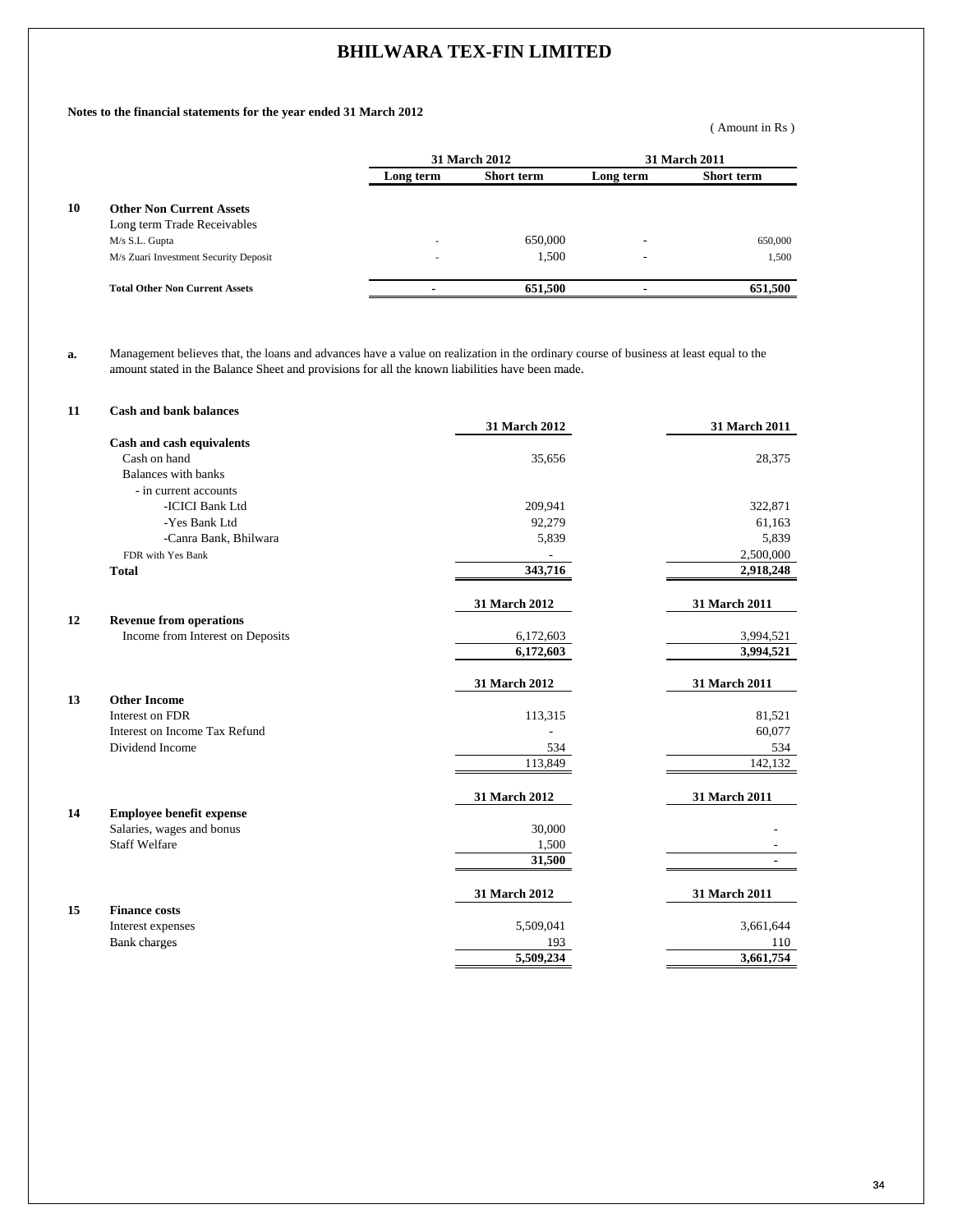|    |                                      | 31 March 2012 | 31 March 2011 |
|----|--------------------------------------|---------------|---------------|
| 16 | Other expenses                       |               |               |
|    | <b>Auditor Fees</b>                  | 56,180        | 55,150        |
|    | Conveyance                           |               | 21,520        |
|    | Printing & Stationery                | 556           | 115           |
|    | Advertisement                        | 67,001        | 123,779       |
|    | Listing Fee                          | 38,054        | 32,539        |
|    | Professional Charges                 | 16,250        | 5,250         |
|    | <b>Sitting Fees</b>                  |               | 5,000         |
|    | Postage & Courier Charges            | 2,125         | 5,059         |
|    | <b>Balance Written off</b>           |               |               |
|    | Rates Fee & Taxes                    | 22,325        | 18,966        |
|    |                                      | 202,492       | 267,378       |
|    |                                      | 31 March 2012 | 31 March 2011 |
| 17 | <b>Payment of Auditors Includes:</b> |               |               |
|    | <b>Statutory Audit Fee</b>           | 35,000        | 50,000        |
|    | Tax Audit fee                        | 15,000        |               |
|    | Company Law Matter                   |               |               |
|    | Service Tax                          | 6,180         | 5,150         |
|    |                                      | 56,180        | 55,150        |

**18** Till the year ended March 31, 2011, the Company was using pre-revised Schedule VI to the Companies Act 1956, for preparation and presentation of its financial statements. During the year ended March 31, 2012, the revised Schedule VI notified under the Companies Act 1956, has become applicable to the Company. The Company has reclassified previous year figures to conform to this year's classification. The adoption of revised Schedule VI does not impact recognition and measurement principles followed for preparation of financial statements. However, it significantly impacts presentation and disclosures made in the financial statements, particularly presentation of balance sheet.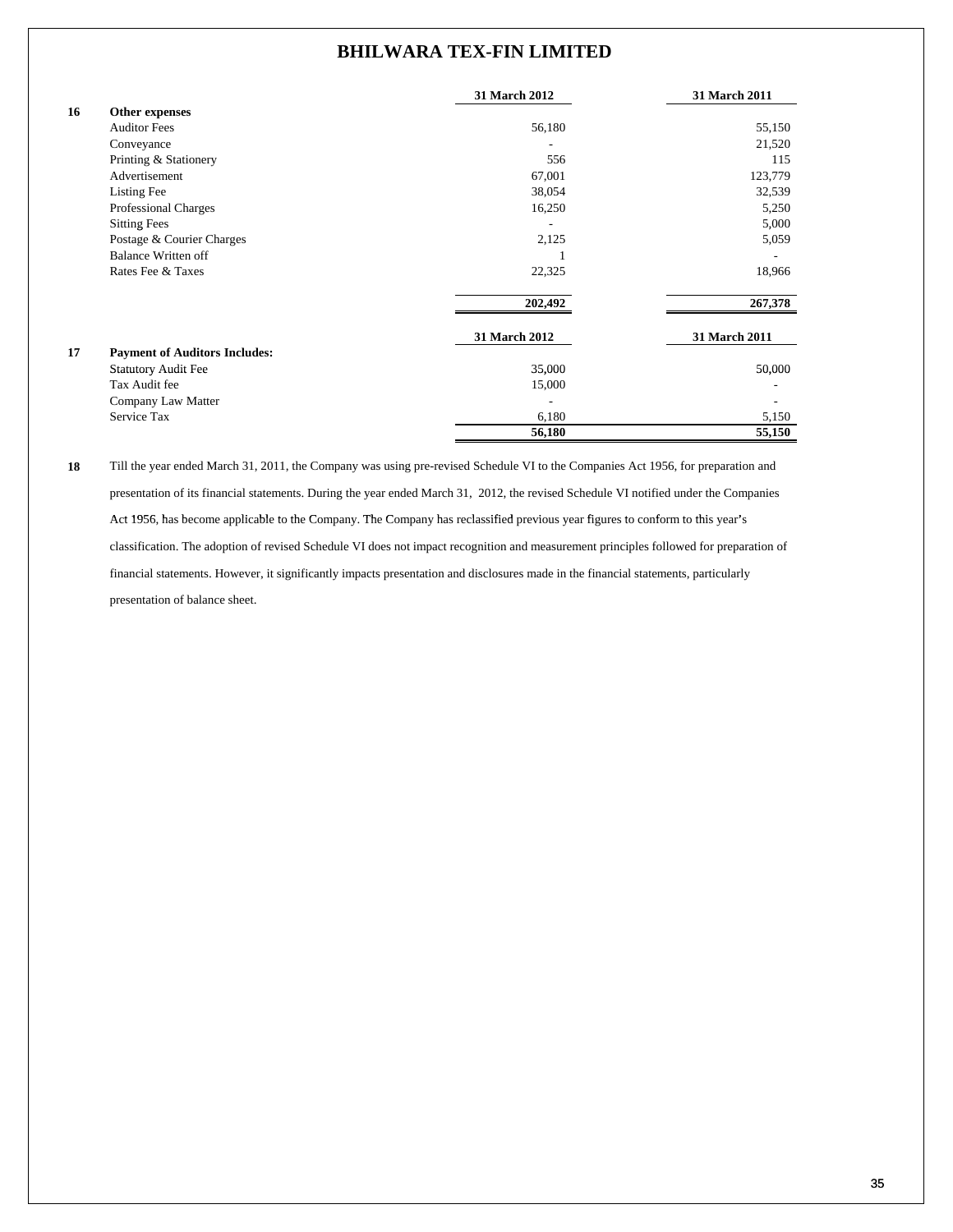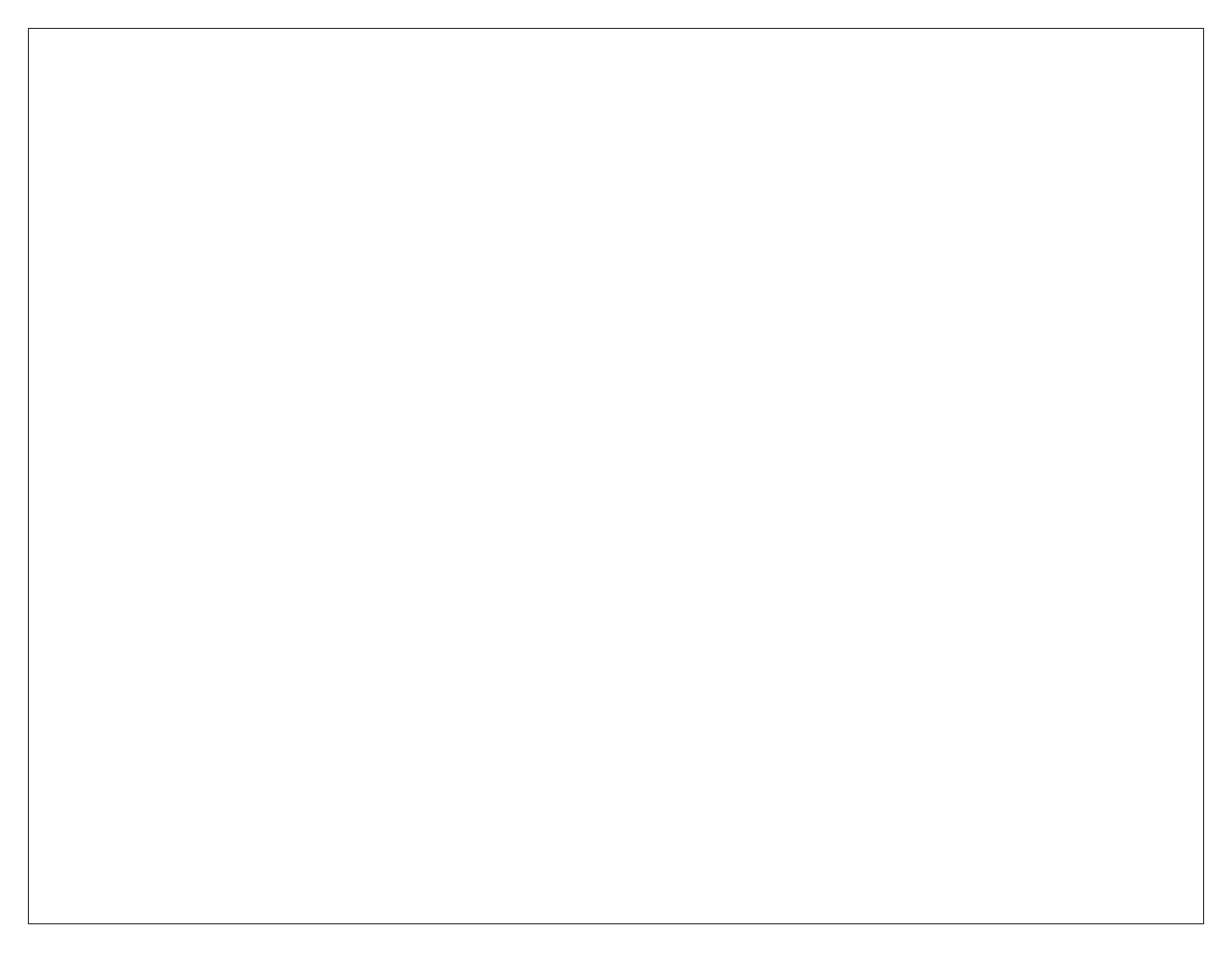|                                                                                                                                                                                                                                      | <b>BHILWARA TEX-FIN LIMITED</b>                                                                                                             |                                                                                                                                                                                                                                |                        |
|--------------------------------------------------------------------------------------------------------------------------------------------------------------------------------------------------------------------------------------|---------------------------------------------------------------------------------------------------------------------------------------------|--------------------------------------------------------------------------------------------------------------------------------------------------------------------------------------------------------------------------------|------------------------|
|                                                                                                                                                                                                                                      | Registered Office: 129, Transport Centre, New Rohtak Road, Punjabi Bagh, New Delhi-110035<br>Phone No.: 011-28315036, Fax No.: 011-28315044 |                                                                                                                                                                                                                                |                        |
|                                                                                                                                                                                                                                      |                                                                                                                                             |                                                                                                                                                                                                                                |                        |
|                                                                                                                                                                                                                                      | <b>ATTENDANCE SLIP</b>                                                                                                                      |                                                                                                                                                                                                                                |                        |
|                                                                                                                                                                                                                                      | PLEASE FILL THE ATTENDANCE SLIP AND HAND IT OVER AT THE ENTRANCE OF THE MEETING VENUE                                                       |                                                                                                                                                                                                                                |                        |
| * DP. Id.                                                                                                                                                                                                                            |                                                                                                                                             | Regd. Folio No.                                                                                                                                                                                                                |                        |
| * Client Id.                                                                                                                                                                                                                         |                                                                                                                                             | No. of shares held                                                                                                                                                                                                             |                        |
| <b>Name and Address of the Shareholders</b>                                                                                                                                                                                          |                                                                                                                                             |                                                                                                                                                                                                                                |                        |
|                                                                                                                                                                                                                                      |                                                                                                                                             |                                                                                                                                                                                                                                |                        |
|                                                                                                                                                                                                                                      |                                                                                                                                             |                                                                                                                                                                                                                                |                        |
| I hereby record my presence at the 18 <sup>th</sup> Annual General Meeting of the Company held on Saturday, the 29th September, 2012 at 10:00 a.m. at the Farm                                                                       |                                                                                                                                             |                                                                                                                                                                                                                                |                        |
| House of M/s Kapil Constructions Private Limited, Kishangarh- Mehrauli Road, Near Maa Anandmai Ashram, New Delhi-110 057                                                                                                             |                                                                                                                                             |                                                                                                                                                                                                                                |                        |
|                                                                                                                                                                                                                                      |                                                                                                                                             |                                                                                                                                                                                                                                |                        |
|                                                                                                                                                                                                                                      |                                                                                                                                             |                                                                                                                                                                                                                                |                        |
|                                                                                                                                                                                                                                      |                                                                                                                                             |                                                                                                                                                                                                                                |                        |
| Signature of the shareholderr/proxy                                                                                                                                                                                                  |                                                                                                                                             |                                                                                                                                                                                                                                |                        |
|                                                                                                                                                                                                                                      |                                                                                                                                             |                                                                                                                                                                                                                                |                        |
|                                                                                                                                                                                                                                      |                                                                                                                                             |                                                                                                                                                                                                                                |                        |
|                                                                                                                                                                                                                                      |                                                                                                                                             |                                                                                                                                                                                                                                |                        |
|                                                                                                                                                                                                                                      | <b>BHILWARA TEX-FIN LIMITED</b>                                                                                                             |                                                                                                                                                                                                                                |                        |
|                                                                                                                                                                                                                                      | Registered Office: 129, Transport Centre, New Rohtak Road, Punjabi Bagh, New Delhi-110035                                                   |                                                                                                                                                                                                                                |                        |
|                                                                                                                                                                                                                                      | Phone No.: 011-28315036, Fax No.: 011-28315044                                                                                              |                                                                                                                                                                                                                                |                        |
|                                                                                                                                                                                                                                      |                                                                                                                                             |                                                                                                                                                                                                                                |                        |
|                                                                                                                                                                                                                                      |                                                                                                                                             |                                                                                                                                                                                                                                |                        |
|                                                                                                                                                                                                                                      | <b>PROXY FORM</b>                                                                                                                           |                                                                                                                                                                                                                                |                        |
|                                                                                                                                                                                                                                      |                                                                                                                                             |                                                                                                                                                                                                                                |                        |
| * DP. Id.                                                                                                                                                                                                                            |                                                                                                                                             | Regd. Folio No.                                                                                                                                                                                                                |                        |
| # Client Id.                                                                                                                                                                                                                         |                                                                                                                                             | No. of shares held                                                                                                                                                                                                             |                        |
|                                                                                                                                                                                                                                      |                                                                                                                                             |                                                                                                                                                                                                                                |                        |
| I/We                                                                                                                                                                                                                                 |                                                                                                                                             |                                                                                                                                                                                                                                |                        |
| of                                                                                                                                                                                                                                   | <b>Example 2018</b> Seing Member/s of <b>Bhilwara Tex-fin</b>                                                                               |                                                                                                                                                                                                                                |                        |
| hereby<br>Limited                                                                                                                                                                                                                    |                                                                                                                                             | appoint and the contract of the contract of the contract of the contract of the contract of the contract of the contract of the contract of the contract of the contract of the contract of the contract of the contract of th | of                     |
| <u>or and the contract of the contract of the contract of the contract of the contract of the contract of the contract of the contract of the contract of the contract of the contract of the contract of the contract of the co</u> | failing                                                                                                                                     | him and the state of the state of the state of the state of the state of the state of the state of the state of the state of the state of the state of the state of the state of the state of the state of the state of the st |                        |
| as my/our proxy to vote for me/us and on my/our behalf at the 18th Annual General Meeting of<br>of                                                                                                                                   |                                                                                                                                             |                                                                                                                                                                                                                                |                        |
| the Company held at Farm House of M/s Kapil Constructions Private Limited, Kishangarh-Mehrauli Road, Near Maa Anandmai Ashram, New                                                                                                   |                                                                                                                                             |                                                                                                                                                                                                                                |                        |
| Delhi-110 057 on Saturday, the 29th September, 2012 at 10.00 a.m. or at any adjournment thereof.                                                                                                                                     |                                                                                                                                             |                                                                                                                                                                                                                                |                        |
|                                                                                                                                                                                                                                      |                                                                                                                                             |                                                                                                                                                                                                                                |                        |
|                                                                                                                                                                                                                                      |                                                                                                                                             |                                                                                                                                                                                                                                | Affix a Rs.            |
|                                                                                                                                                                                                                                      |                                                                                                                                             |                                                                                                                                                                                                                                | $1/-$ Revenue<br>Stamp |
|                                                                                                                                                                                                                                      |                                                                                                                                             |                                                                                                                                                                                                                                |                        |
| Notes:<br>1<br>The Proxy need not be a member of the Company.                                                                                                                                                                        |                                                                                                                                             |                                                                                                                                                                                                                                |                        |
| $\overline{c}$                                                                                                                                                                                                                       | The proxy form duly signed across revenue stamp should be deposited at the Registered Office of the Company at 129, Transport Centre,       |                                                                                                                                                                                                                                |                        |
|                                                                                                                                                                                                                                      | New Rohtak Road, Punjabi Bagh, New Delhi - 110035 not later than 48 hours before the time of the meeting.                                   |                                                                                                                                                                                                                                |                        |
| * Applicable for holders of shares in electronic form                                                                                                                                                                                |                                                                                                                                             |                                                                                                                                                                                                                                |                        |

**\* Applicable for holders of shares in electronic form**